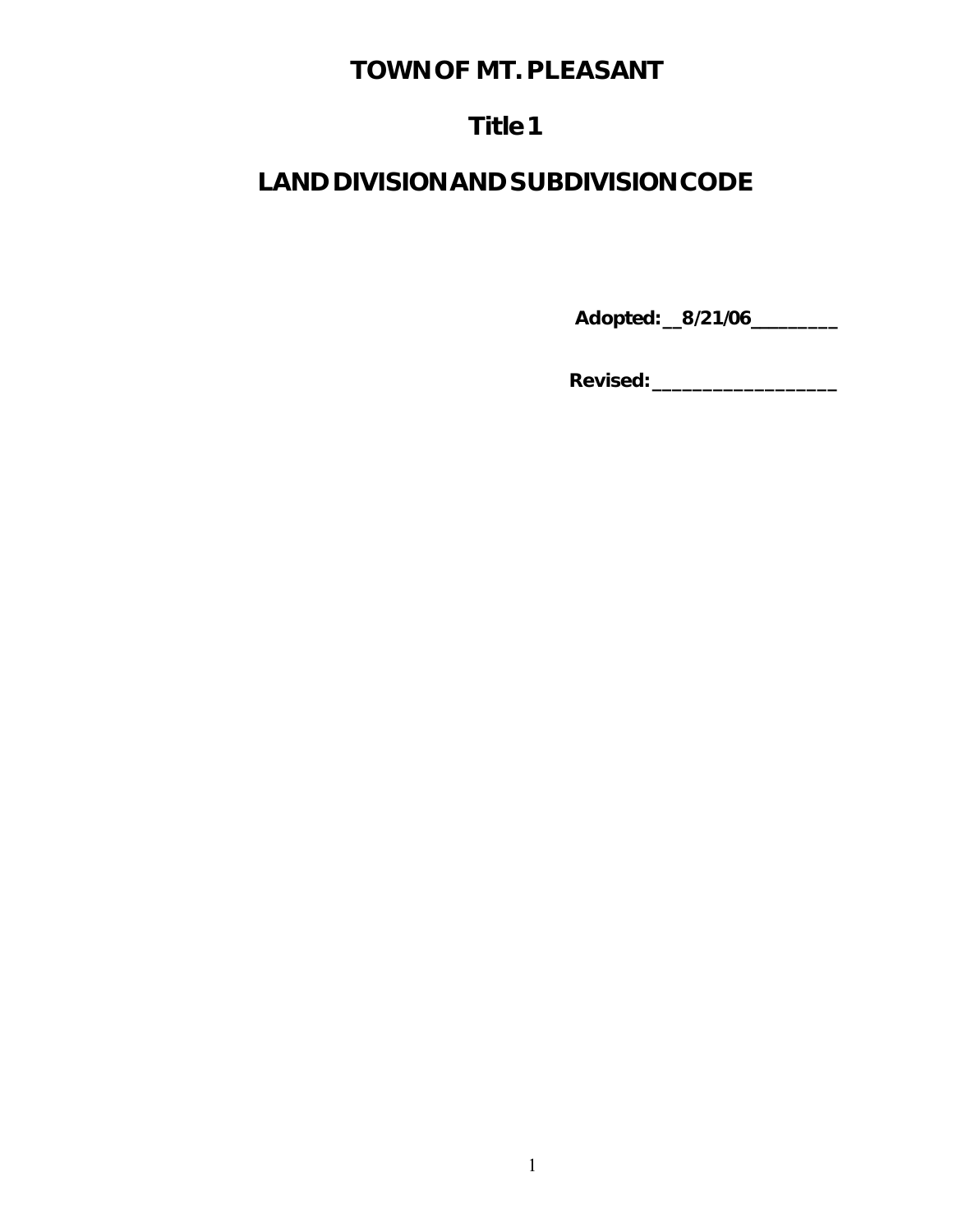| Title 1     |                                            |
|-------------|--------------------------------------------|
| Chapter1    | <b>Adoption: Introduction</b>              |
| $1 - 1 - 1$ | Title                                      |
| $1 - 1 - 2$ | Introduction and Purpose                   |
| $1 - 1 - 3$ | <b>Abrogation and Greater Restrictions</b> |
| $1 - 1 - 4$ | Interpretation                             |
| $1 - 1 - 5$ | Severability                               |
| $1 - 1 - 6$ | Repeal                                     |

# **Chapter 2 Definitions**

1-2-1 Definitions

| <b>Chapter3</b> | <b>General Provisions</b>  |
|-----------------|----------------------------|
| $1 - 3 - 1$     | <b>General Provisions</b>  |
| $1 - 3 - 2$     | <b>Land Suitability</b>    |
| $1 - 3 - 3$     | <b>Hillside Protection</b> |
| $1 - 3 - 4$     | Administrative Fees        |

### **Chapter 4 Plat & Certified Survey Map Review and Approval**

- 1-4-1 Preliminary Consultation
- 1-4-2 Submission of Preliminary Plat for Major Subdivisions
- 1-4-3 Preliminary Plat Review and Approval
- 1-4-4 Final Plat Review and Approval
- 1-4-5 Replat
- 1-4-6 Minor Subdivision Review and Approval

### **Chapter 5 Technical requirements for Plats and Certified Surveys Maps**

- 1-5-1 Technical Requirements For Preliminary Plats
- 1-5-2 Technical Requirements For Final Plats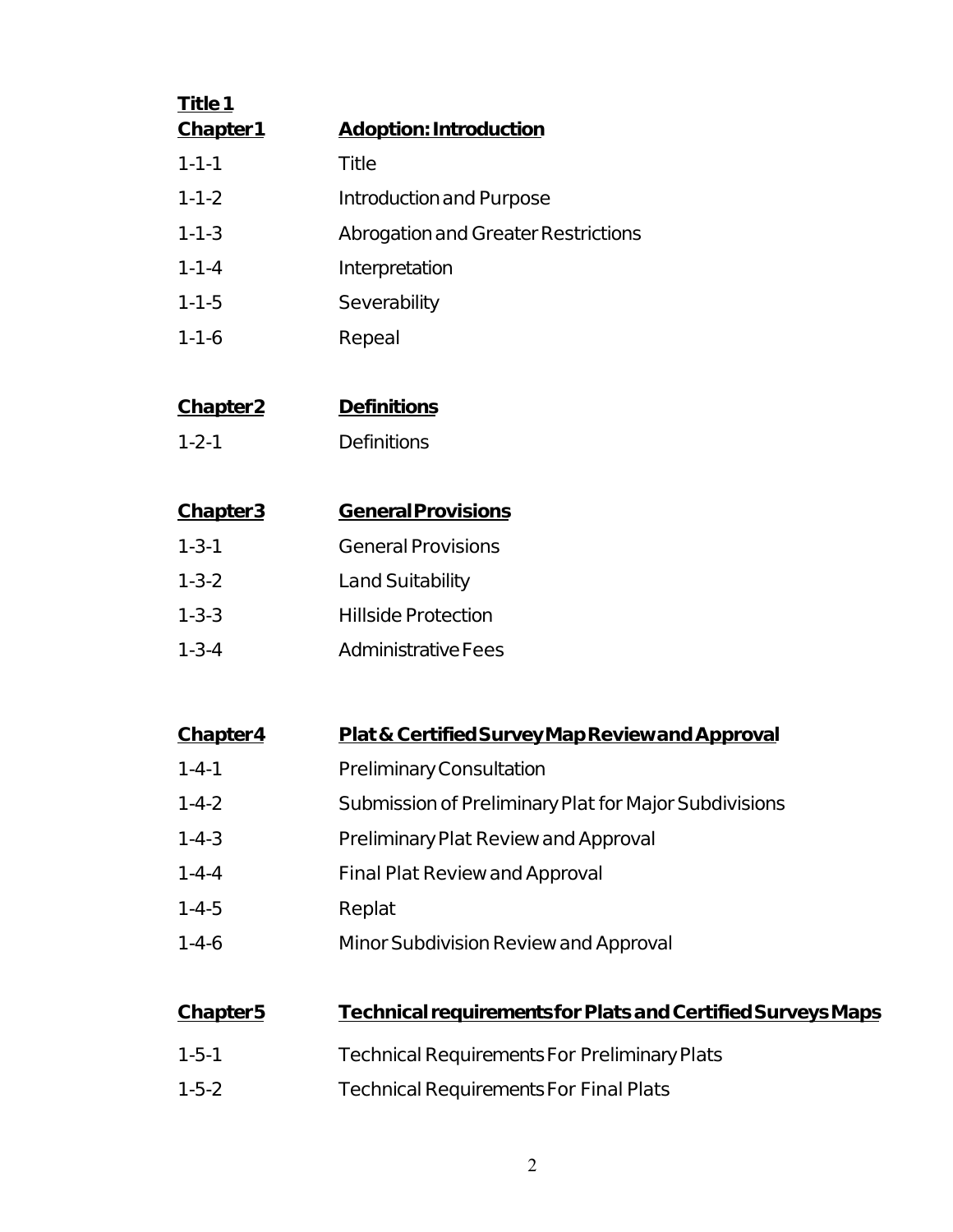| $1 - 5 - 3$ | Technical Requirements For Certified Survey Maps |
|-------------|--------------------------------------------------|
|             |                                                  |

| <b>Required Improvements</b>                                            |
|-------------------------------------------------------------------------|
| Improvements Required                                                   |
| Required Agreement Providing For Proper Installation of<br>Improvements |
| Required Construction Plans; Town Review; Inspections                   |
| Street Improvements                                                     |
| Sanitary Sewerage System                                                |
| Storm Water Drainage Facilities                                         |
| Other Utilities                                                         |
| <b>Street Signs and Lighting</b>                                        |
| <b>Erosion Control</b>                                                  |
| <b>Partition Fences</b>                                                 |
| Easements                                                               |
|                                                                         |

| <b>Chapter7</b> | Design Standards                       |
|-----------------|----------------------------------------|
| $1 - 7 - 1$     | <b>General Street Design Standards</b> |
| $1 - 7 - 2$     | Pedestrian Pathways                    |
| $1 - 7 - 3$     | Lot Design Standards                   |
| $1 - 7 - 4$     | Drainage System                        |
| $1 - 7 - 5$     | <b>Non-Residential Land Divisions</b>  |

# **Chapter 8 Development Density**

1-8-1 Density

# **Chapter 9 Variances; Penalties and Violations**

- 1-9-1 Variances and Exceptions
- 1-9-2 Enforcement, Penalties and Remedies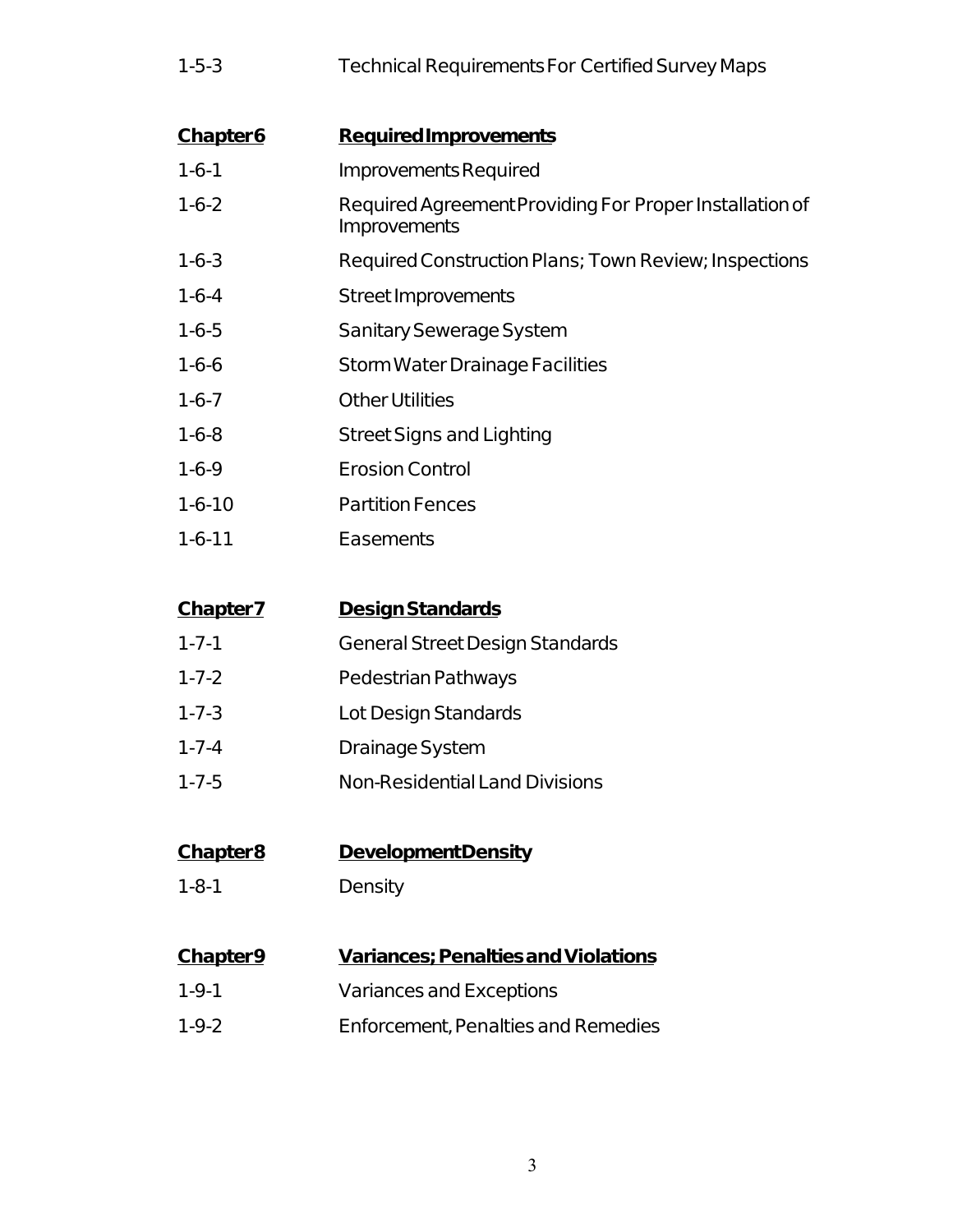# **TITLE 1 LAND DIVISION AND SUBDIVISION CODE**

# **CHAPTER 1**

# **ADOPTION AND INTRODUCTION**

### **SECTION 1-1-1 TITLE**

This Title shall be known as, referred to, or cited as the "Town of Mt. Pleasant Subdivision Code" or "Town of Mt. Pleasant Land Division and Subdivision Code."

### **SECTION1-1-2 INTRODUCTION AND PURPOSE**

**(a) Introduction.** In accordance with the authority granted by Section 236.45 of the Wisconsin Statutes and for the purposes listed in Section 236.01 and 236.45 of the Wisconsin Statutes, the Town Board of the Town of Mt. Pleasant, Green County, Wisconsin, does hereby ordain as follows:

(1) The provisions of this Title shall be held to be minimum requirements adopted to promote the health, safety, morals, comfort, prosperity and general welfare of the Town of Mt. Pleasant.

(2) This Title shall not repeal, impair or modify private covenants or public ordinances, except that it may apply whenever it imposes stricter restrictions on land use.

**(b) Purpose.** The purpose of this Code is to promote the public health, safety, convenience and general welfare of the community. The regulations are designed to lessen congestion in the highways and streets; to foster the orderly layout and use of land; to secure safety from fire, panic and other danger; to provide adequate light and air; to prevent overcrowding of the land; to protect the community's agriculture base; to facilitate adequate provision for transportation, public water and sewage, schools, parks, playgrounds and other public necessities; and to facilitate the further division of large tracts of land into smaller parcels. The regulations are made with the reasonable consideration of, but not limited to, the present character of the Town and its environs, with the objectives of conserving the value of the land and improvements placed thereon, providing the most appropriate environment for human habitation, providing for commerce and industry, protecting farming and open spaces, and providing for the most appropriate use of land in the Town of Mt. Pleasant, consistent with the Town's Comprehensive Plan and its goal of preserving the rural character of the Town.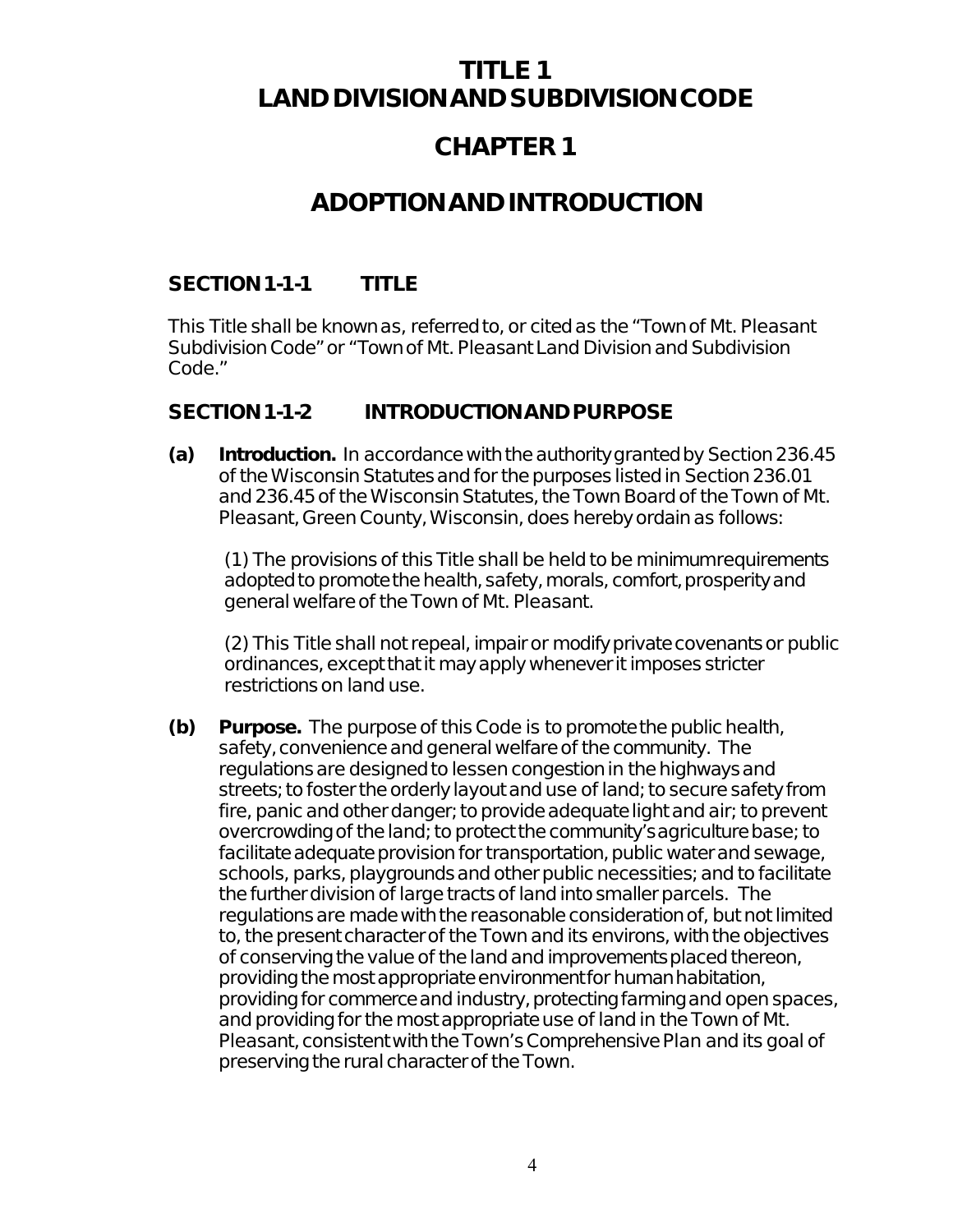### **SECTION 1-1-3 ABROGATION AND GREATER RESTRICTIONS**

It is not intended by this Title to repeal, abrogate, annul, impair, or interfere with any existing easements, covenants, agreements, rules, regulations or permits previously adopted or issued pursuant to law. However, where this Title imposes greater restrictions, the provisions of this Title shall govern.

### **SECTION 1-1-4 INTERPRETATION**

In their interpretation and application, the provisions of this Title shall be held to be the minimum requirements and shall be liberally construed in favor of the Town of Mt. Pleasant and shall not be deemed to be a limitation or repeal of any other power granted by the Wisconsin Statutes.

# **SECTION 1-1-5 SEVERABILITY**

If any provision of this Title shall be found to be invalid or unconstitutional, or if the application of this Title to any person or circumstances is found to be invalid or unconstitutional, such invalidity or unconstitutionality shall not affect the other provisions or applications of this Title which can be given effect without the invalid or unconstitutional provision or application.

# **SECTION 1-1-6 REPEAL**

All other codes or parts of codes of the Town of Mt. Pleasant inconsistent or conflicting with the provisions of this Title, to the extent of the inconsistency only, are hereby repealed.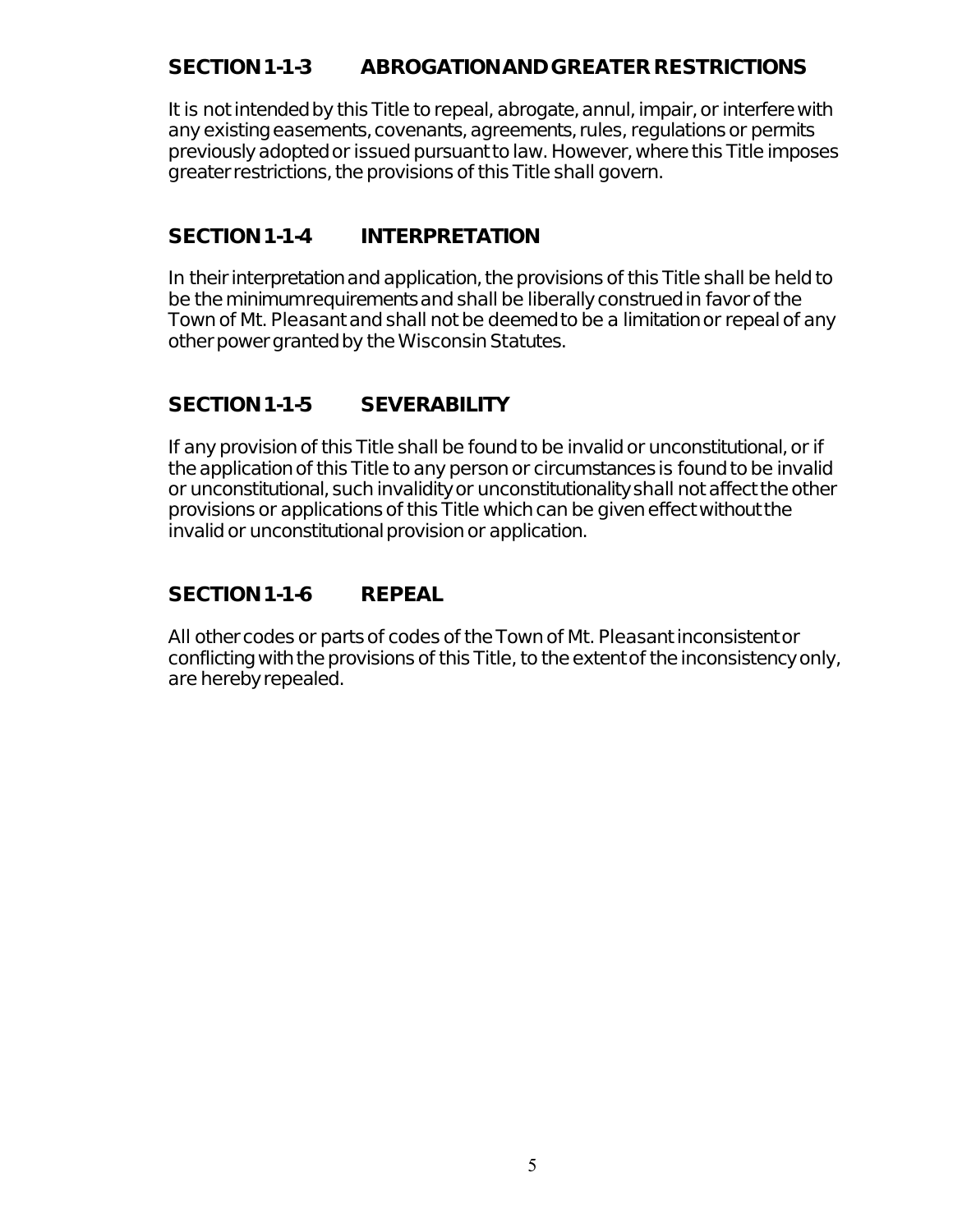# **DEFINITIONS**

### **SECTION 1-2-1 DEFINITIONS**

- **(a)** The following definitions shall be applicable to this Title:
	- (1) **Agricultural use.** General farming including dairying, livestock and poultry raising, nurseries, greenhouses, vegetable warehouses or other similar enterprises or uses, except fur farms and farms operated for the disposal or reduction of garbage, sewage, rubbish or offal; provided that no greenhouse or building for the housing of livestock or poultry shall be located within one hundred feet (100') of any boundary of a residential lot other than that of the owner or lessee of such greenhouse or building containing such livestock or poultry.
	- (2) **Alley.** A public right-of-way which normally affords a secondary means of vehicular access to abutting property.
	- (3) **Arterial Street.** A street which provides for the movement of relatively heavy traffic to, from, and within the Town. It has a secondary function of providing access to abutting land.
	- (4) **Block.** An area of land within a subdivision that is entirely bounded by a combination or combinations of streets, exterior boundary lines of the subdivision and streams or bodies of water.
	- (5) **Building Envelope.** The area within which structures are permitted to be built on a lot, as defined by the existing ground level, all applicable setback, side yard and rear yard requirements (notwithstanding any variances, special exceptions, or special or conditional uses in effect) and any Comprehensive Plan and Town Ordinances adopted by the Town.
	- (6) **Certified Survey Map.** A map or plan of record of a minor subdivision, meeting all the requirements of Section 236.34, Wisconsin Statutes, the Green County Land Division Ordinance and this Title.
	- (7) Cluster Development. A cluster-type development is the grouping of detached dwellings that are concentrated on smaller lot sizes between one and one-half (1.5) and three (3) acres, to reduce impacts to the land and preserve and protect additional lands from development by appropriate restrictions.
	- (8) **Collector Street.** A street which collects and distributes internal traffic within an urban area such as a residential neighborhood,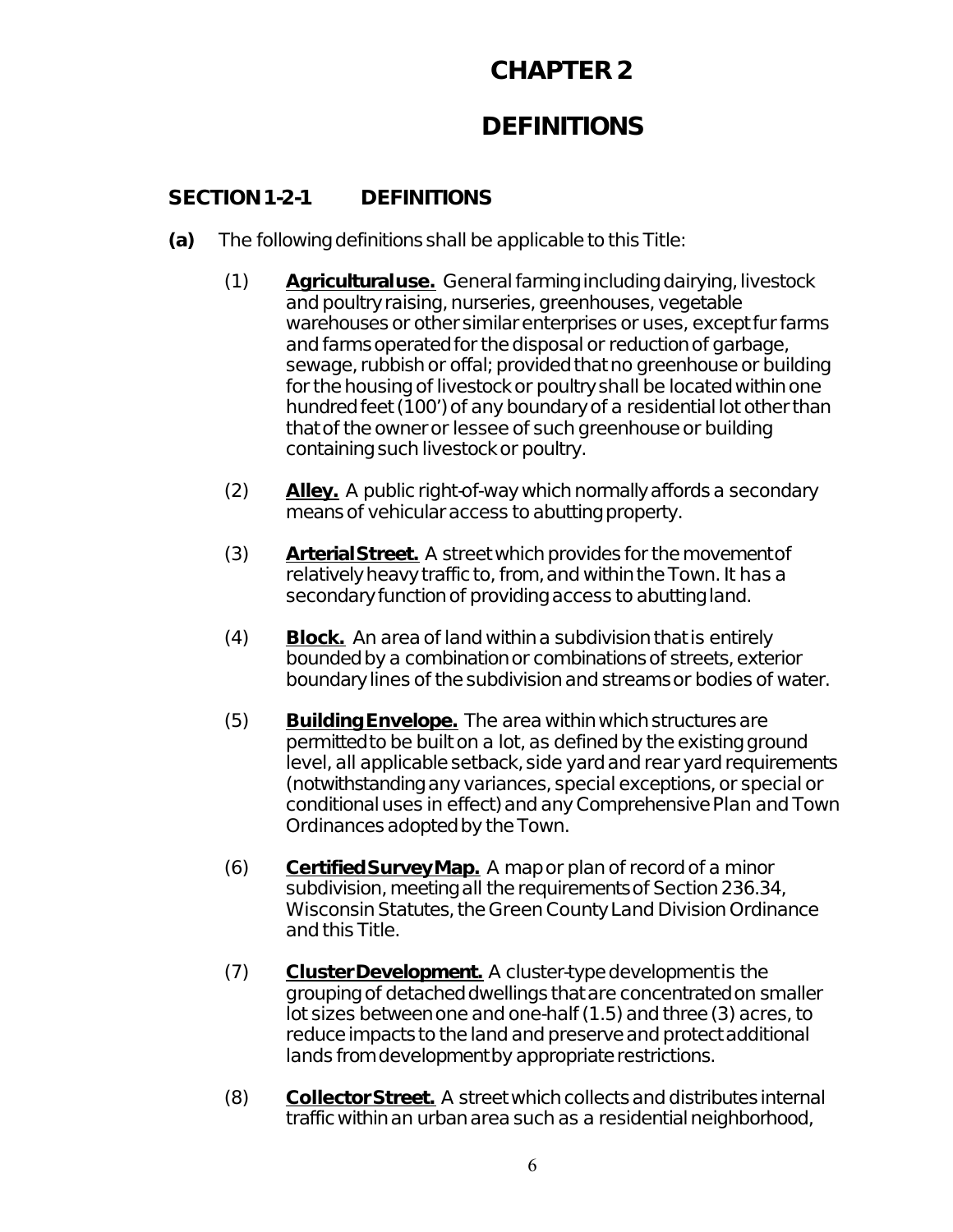between arterial and local streets.

- (9) **Comprehensive Plan.** A plan for guiding and shaping the growth and development of the Town which has been adopted by the Town Board and as amended from time to time by the Town Board.
- (10) **Condominium Development.** A real estate development in which the condominium form of ownership pursuant to Wis. Stats. Chap. 703 is utilized.
- (11) **Corner Lot.** A lot abutting intersecting streets at their intersection.
- (12) **Cul-de-sac.** A short street having but one (1) end open to traffic and the other end being permanently terminated in a vehicular turnaround.
- (13) **Easement.** The area of land set aside or over or through which a liberty, privilege or advantage in land, distinct from ownership of the land, is granted to the public or some particular person or part of the public.
- (14) **Existing Parcel.** The total contiguous acreage which exists under single ownership at the time of approval of the Land Division and Subdivision Code.
- (15) **Frontage Street.** A local street auxiliary to and located on the side of an arterial street for control of access and for service to the abutting development.
- (16) **Land Divider.** Any person, firm or corporation, or any agent thereof, dividing or proposing to divide land resulting in a major subdivision, minor subdivision or replat.
- (17) **Land Division.** Any action which creates a subdivision, plat, or certified survey map, or which makes substandard an original parcel.
- (18) **Land Use Plan.** Also known, or referred to as "Master Plan," as defined below.
- (19) **Local Street.** A street of little or no continuity designed to provide access to abutting property and leading into collector streets.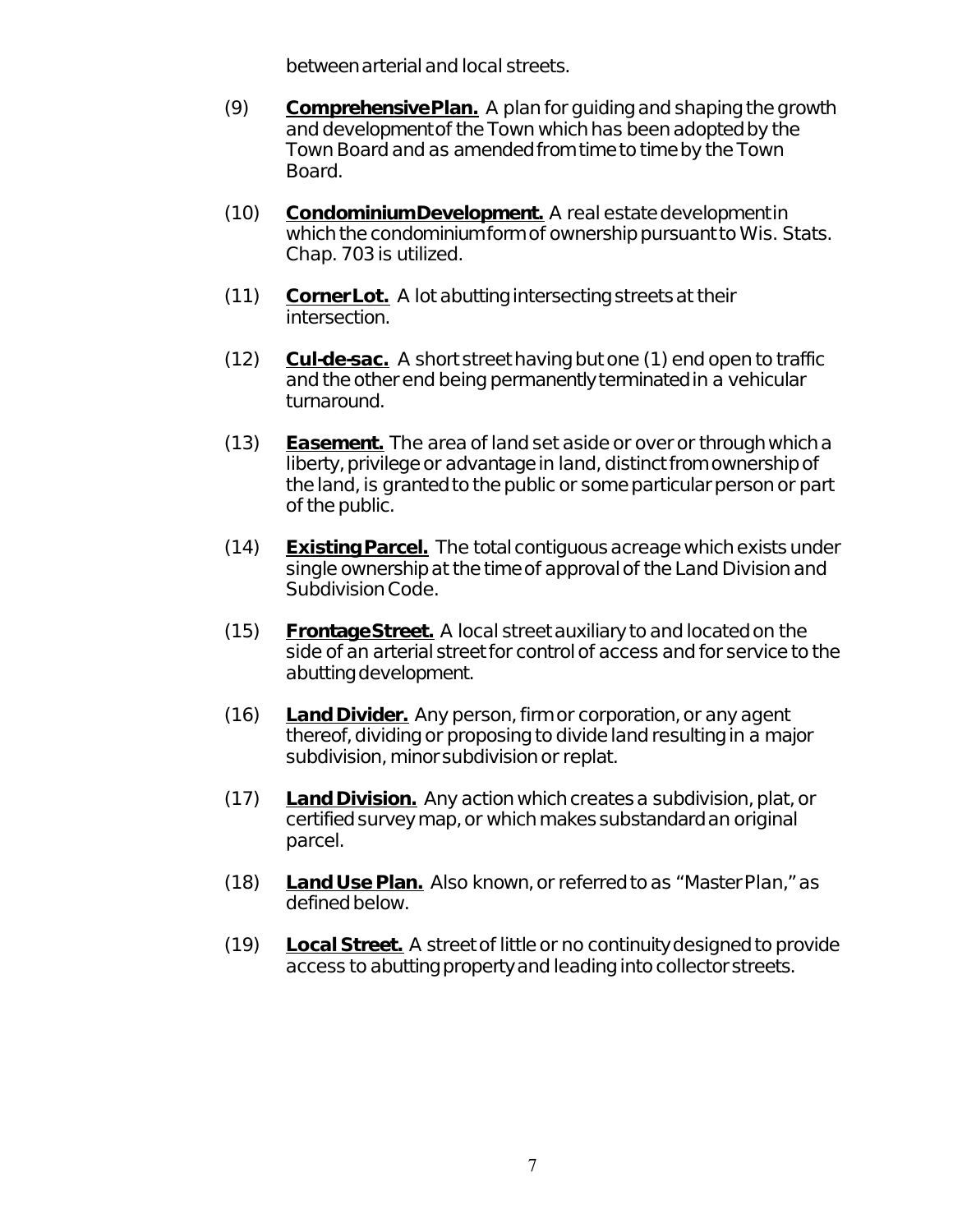- (20) **Lot.** A parcel of land having frontage on a public street or other officially approved means of access, occupied or intended to be occupied by a principal structure or use and sufficient in size to meet the lot width, lot frontage, lot area, yard, parking area and other open space provisions of this Title and any applicable zoning ordinance.
- (21) **Lot Area.** The area contained within the exterior boundaries of a lot, excluding road, road right of way and land under navigable bodies of water.
- (22) **Lot Lines.** The peripheral boundaries of a lot as defined herein.
- (23) **Lot Width.** The width of a parcel of land measured along the front boundary line.
- (24) **Major Thoroughfare.** A street used or intended to be used primarily for fast or heavy through traffic. Major thoroughfares shall include freeways, expressways and other highways and parkways, as well as arterial streets.
- (25) **Open Space.** That part of an existing parcel that remains undeveloped or free of residential, industrial or commercial structures.
- (26) **Owner.** Includes the plural as well as the singular and may mean either a natural person, firm, association, partnership, private corporation, public or quasi-public corporation, or a combination of these.
- (27) **Parcel.** Contiguous lands under the control of a land divider(s), not separated by streets, highways or railroad rights-of-way.
- (28) **Passive Recreation Use.** Uses of open space to include but not limited to wildlife sanctuary, forest preserve nature centers, trails, prairie areas and similar uses.
- (29) **Plan Commission.** Commission established by the Town Board to assist with land use and planning activities.
- (30) **Preliminary Community Impact Statement.** A statement showing the impact of the Land Division on the capacity of utilities, roads, and community facilities.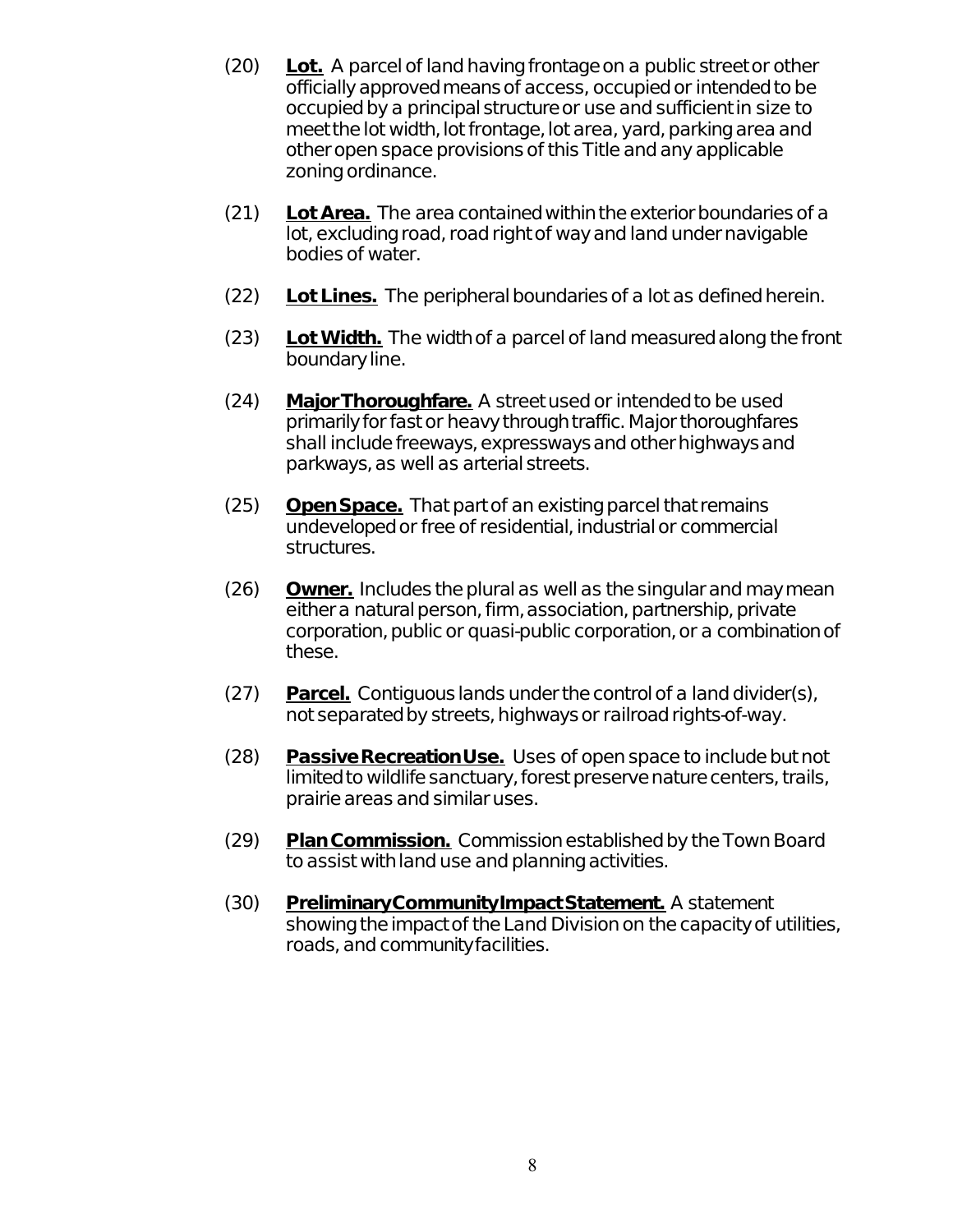- (31) **Protective Covenants.** Contracts entered into between private parties or between private parties and public bodies pursuant to Section 236.293 Wisconsin Statutes, which constitutes a restriction on the use of all private or platted property within a certified survey or subdivision for the benefit of the public or property owners and to provide mutual protection against the undesirable aspects of development which would tend to impair the stability of property values.
- (32) **Public Improvement.** Any sanitary sewer, storm sewer, open channel, water main, roadway, park, parkway, public access, sidewalk, pedestrian way, planting strip or other facility for which the Town may ultimately assume the responsibility for maintenance and operation.
- (33) **Replat.** The process of changing, or a map or plat which changes, the boundaries of a recorded plat or a part thereof. The legal dividing of a block, lot or outlot within a recorded subdivision plat without changing the exterior boundaries of such block, lot or outlot is not a replat.
- (34) **Sanitary District Commission.** A board established under Section 60.71 Wisconsin Statutes.
- (35) **Shorelands.** Those lands within the following distances; one thousand (1,000) feet from the high-water elevation of navigable lakes, ponds and flowages or three hundred (300) feet from the high-water elevation of navigable streams or to the landward side of the floodplain, whichever is greater.
- (36) **Major Subdivision.** Any Land Division which is not a "minor subdivision."
- (37) **Minor Subdivision.** The division of land by an owner or land divider resulting in the creation of not more than four (4) lots or parcels within five (5) year period (whether by single or successive divisions), or the division of a block, lot or outlot in a recorded plat into not more than four lots or parcels without changing the exterior boundaries of said block, lot or outlot.
- (38) **Through Lot.** A lot having a pair of opposite lot lines along two (2) more or less parallel public streets and which is not a corner lot. On a "through lot" both street lines shall be deemed front lot lines.
- (39) **Town.** The Town of Mt. Pleasant, Green County.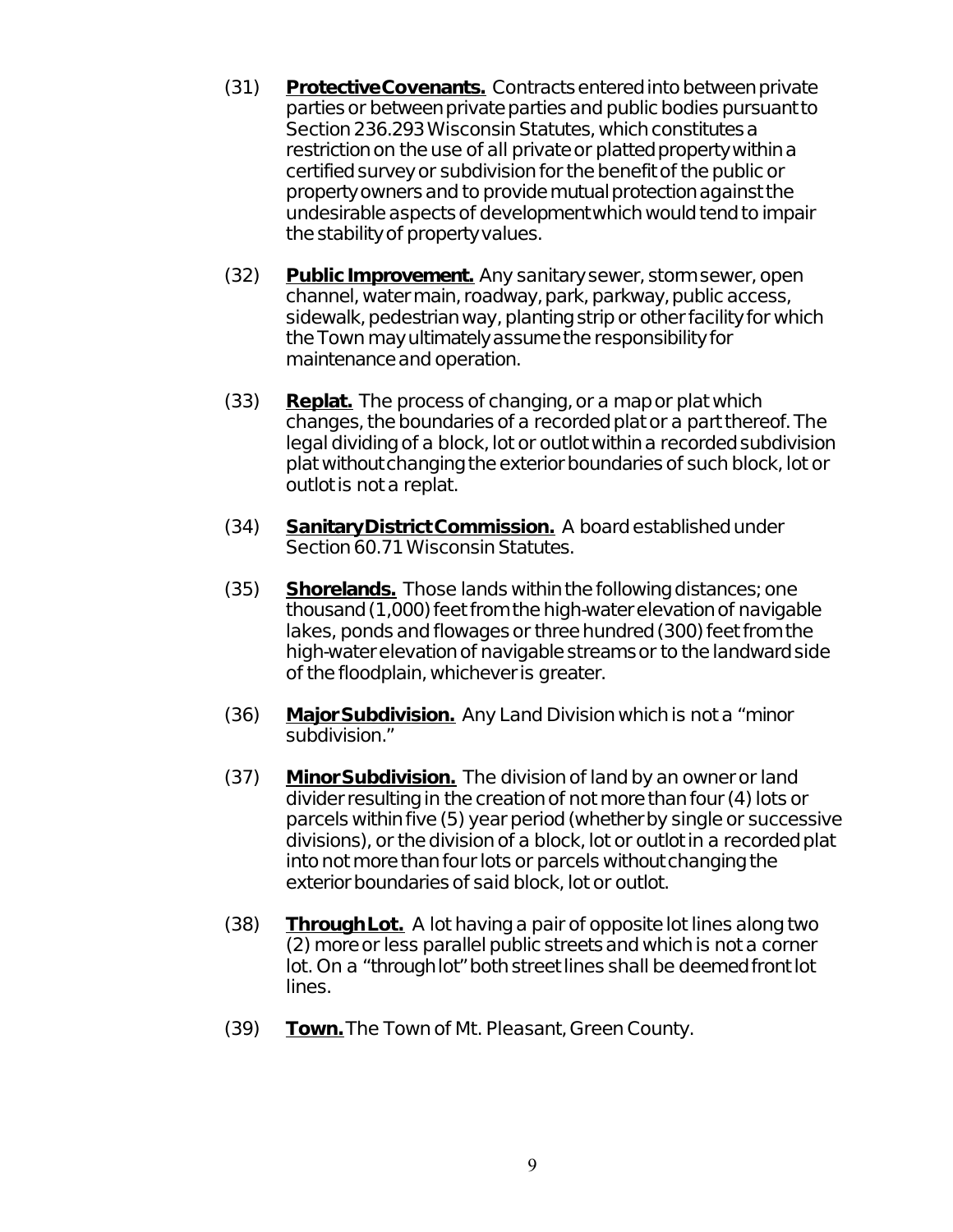- (40) **Town Engineer.** A consultant hired by the Town to assist the Town with engineering review.
- (41) **Wetlands.** An area where water is at, near or above the land surface long enough to be capable of supporting aquatic or hydrophytic vegetation and which has soils indicative of wet conditions. (See Section 23.32 (1) Wisconsin Statutes).
- (42) **Wisconsin Administrative Code.** The rules of the administrative agencies having rule-making authority in Wisconsin, published in a loose-leaf, continual revision system, as directed by Section 35.93 and Chapter 227 of the Wisconsin Statutes, including subsequent amendments to those rules.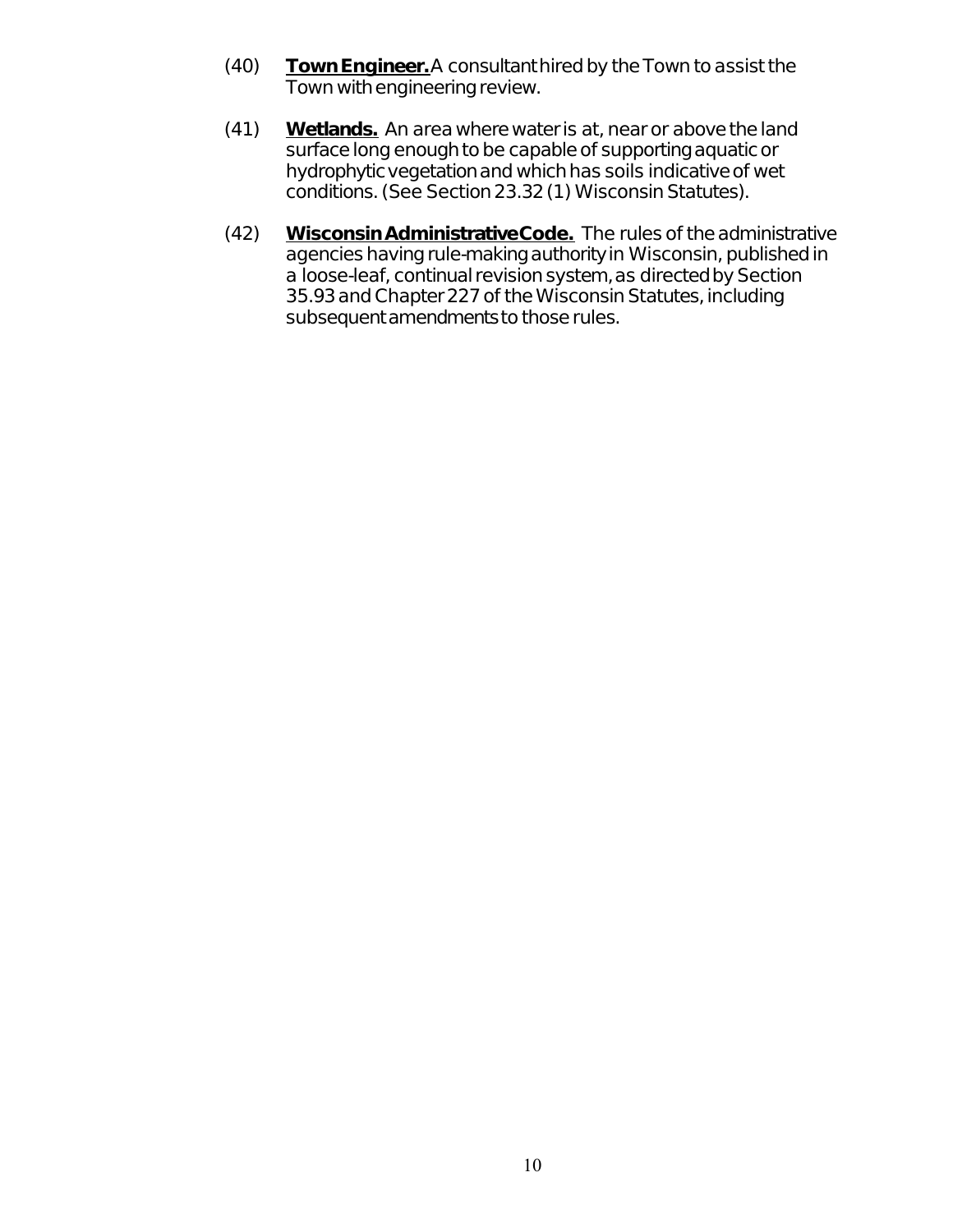# **GENERAL PROVISIONS**

### **SECTION 1-3-1 GENERAL PROVISIONS**

- **(a) Jurisdiction.** Jurisdiction of these regulations shall include all lands within the corporate limits of the Town of Mt. Pleasant. The provisions of this Title shall not apply to:
	- (1) Transfers of interests in land by will or pursuant to court order;
	- (2) Leases for a term not to exceed ten (10) years, mortgages or easements;
	- (3) The sale or exchange of parcels of land between owners of adjoining property if additional lots are not thereby created and the lots resulting are not reduced below the minimum sizes required by this Title or other applicable laws or ordinances.
- **(b) Compliance.** No person shall divide any land located within the jurisdictional limits of these regulations which results in a Land Division or a replat as defined herein; no such Land Division or replat shall be entitled to record; and no street shall be laid out or improvements made to land without compliance with all requirements of this Title and the following:
	- (1) The provisions of Chapter 236 and Section 80.80 of the Wisconsin Statutes.
	- (2) The rules of the Department of Commerce contained in the Wisconsin Administrative Code for Land Divisions not served by public sewer.
	- (3) The rules of the Department of Agriculture, Trade and Consumer Protection contained in the Wisconsin Administrative Code for Land Divisions not served by public sewer.
	- (4) The rules of the Department of Transportation contained in the Wisconsin Administrative Code for subdivisions, which abut a state trunk highway or connecting street.
	- (5) The rules of the Department of Natural Resources contained in the Wisconsin Administrative Code for Floodplain Management Program.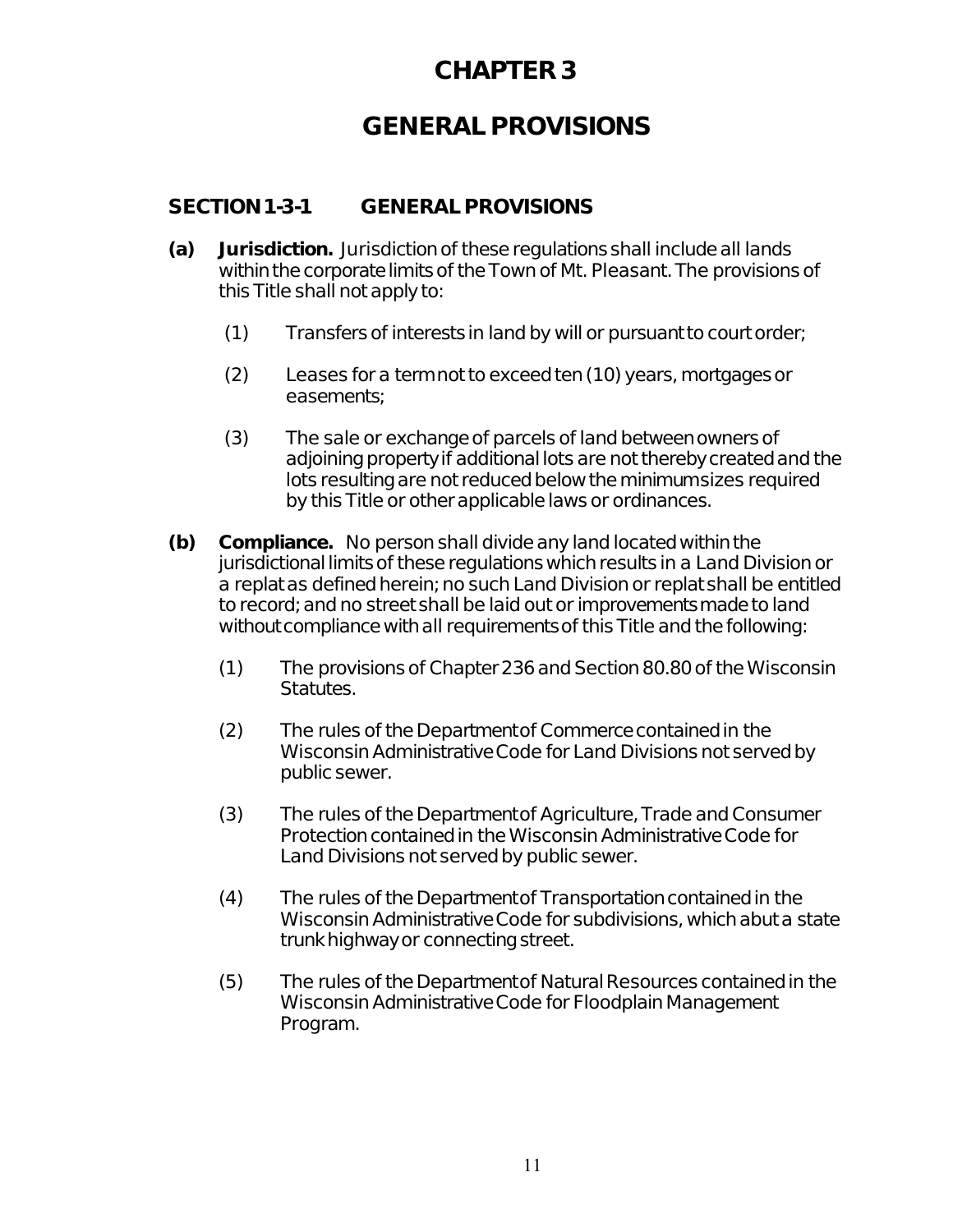- (6) Comprehensive plans or components of such plans prepared by state, regional, county or municipal agencies duly adopted by the Town Board.
- (7) All applicable local and county regulations, including zoning, sanitary, building and official mapping ordinances.
- (8) The Town of Mt. Pleasant Comprehensive Plan.
- (9) Applicable provisions of the Green County Code of Ordinances.
- (10) All applicable rules contained in the Wisconsin Administrative Code not listed in this subsection.
- **(c) Building Permits.** The Town shall not issue any building permit relating to any parcel of land forming all or any part of lands included in a major subdivision, minor subdivision or replat originally submitted to the Town on or after the effective date of this Title until the applicant has compiled with all of the provisions and requirements of this Title.
- **(d) Applicability to Condominiums.** The Land Division and Subdivision Code is expressly applicable to condominium developments within the Town's jurisdiction, pursuant to Wisconsin Statutes 703.21(1). For purposes of this ordinance a condominium unit and any associated limited common elements shall be deemed to be equivalent to a lot or parcel created by the act of subdivision.

### **SECTION 1-3-2 LAND SUITABILITY**

#### **(a) Suitability.**

(1) No Land Division shall be allowed for residential, commercial or industrial use which is held unsuitable for such use by the Plan Commission for reason of flooding, inadequate drainage, unsuitable soil or rock formation, unfavorable topography or any other feature likely to be harmful to the health, safety, or welfare of future residents of the community.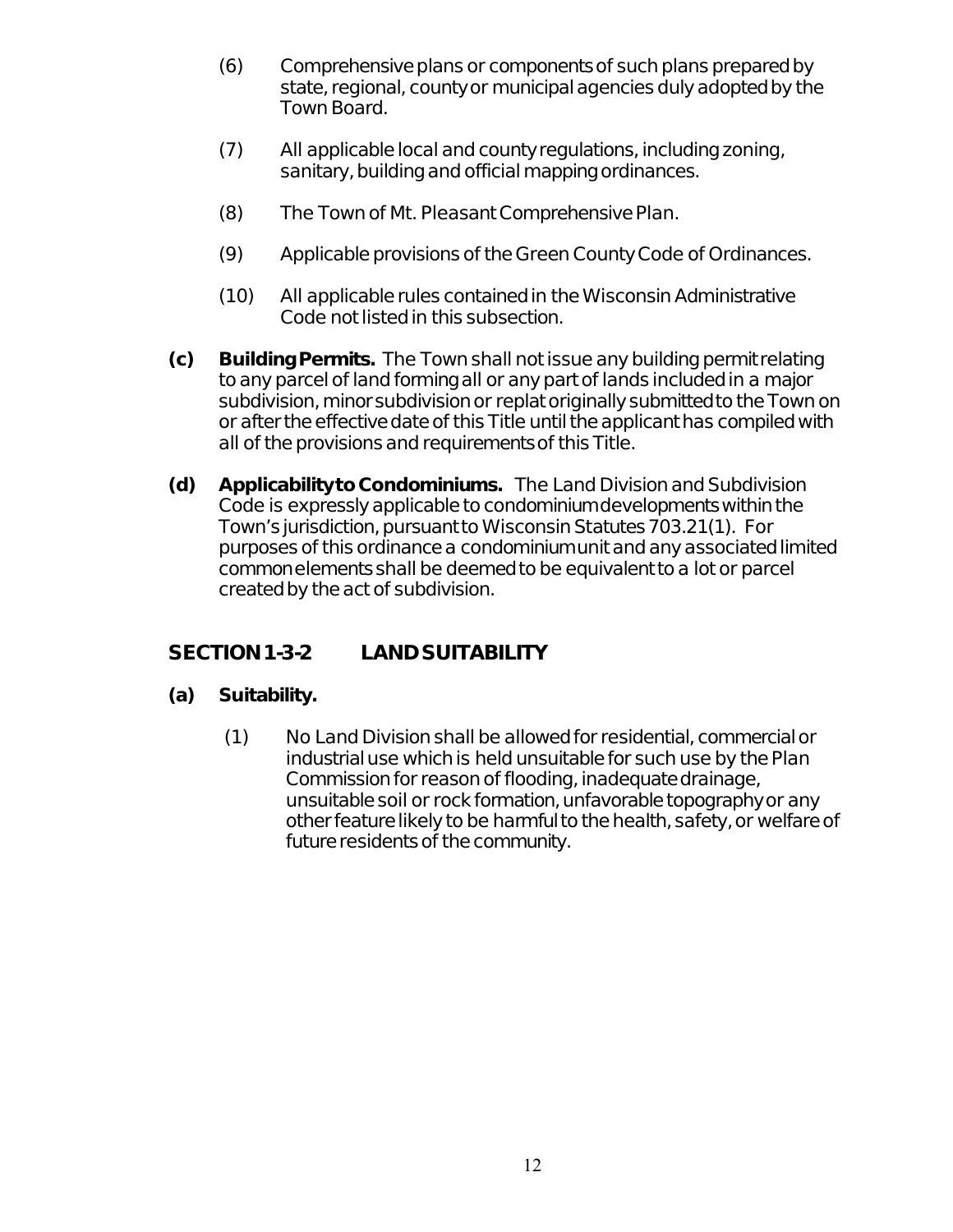- (2) The Plan Commission, in applying the provisions of this Section, shall in writing recite the particular facts upon which it bases its conclusion that the land is not suitable for residential, commercial or industrial use and afford the land divider an opportunity to present evidence regarding such unsuitability if the land divider so desires.
- (3) Except as provided herein, the Plan Commission shall preferably determine land suitability at the time of the preliminary consultation, following review and recommendation by the appropriate Town and County Committees, if any. The land divider shall furnish such maps, data and information as may be requested by the Plan Commission or necessary to make a determination of land suitability.

In addition to the data required to be submitted with the Preliminary Plat or Certified Survey Map, the land divider may be required to submit some or all of the following additional information for development located in an area where flooding or potential flooding may be a hazard:

- a. Two (2) copies of an aerial photograph, or two (2) maps prepared by a registered land surveyor or engineer which accurately locate the proposed development with respect to the flood plain zoning limits, if present, channel or stream fill limits and elevations, and flood proofing measures taken or proposed to be taken.
- b. Two (2) copies of a typical valley cross-section showing the channel or stream, the flood plain adjoining each side of the channel or stream, cross-sectional area to be occupied by the proposed development and high-water information.
- c. Two (2) copies of a profile showing the slope of the bottom of the channel or the flow line of the stream.
- d. Such other data as may be requested or required.
- (4) When a proposed Land Division is located in an area where flooding or potential flooding may be a hazard, the Plan Commission may transmit to the Department of Natural Resources, information provided by the land divider and may request that the Department provide technical assistance in determining whether the land is suitable or unsuitable for the use proposed.
- (5) Where a proposed Land Division is located wholly or partly in an area where flooding or potential flooding may be a hazard, the applicable County Ordinances shall apply.
- (6) The land divider shall have the ability to appeal the unsuitability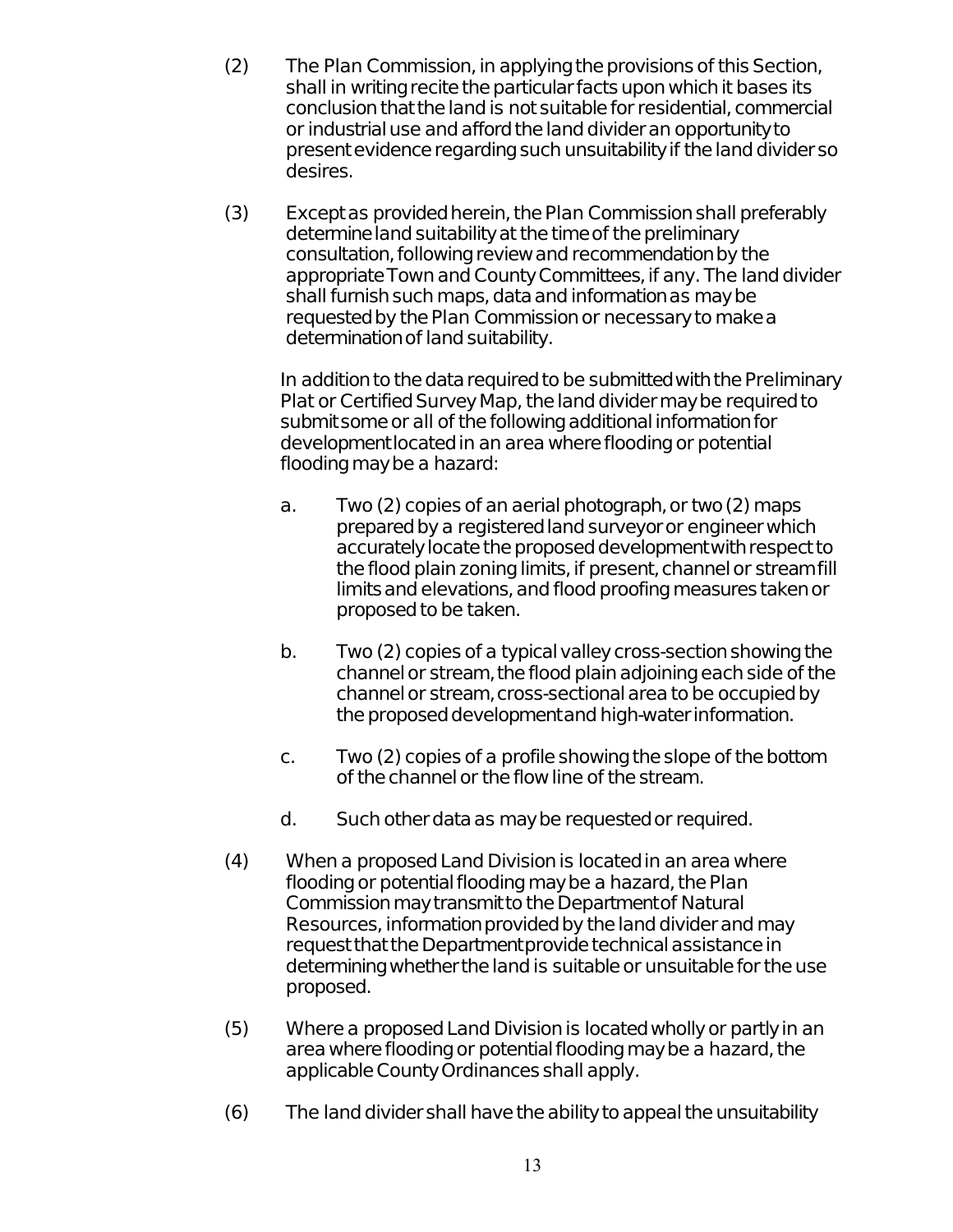determination by the Plan Commission to the Town Board. Thereafter, the Town Board may affirm, modify, or withdraw the Plan Commission's determination of unsuitability.

- **(b) Existing Flora.** The land divider shall make every reasonable effort to protect and retain all existing trees, shrubbery, vines, and grasses not actually lying in public roadways, drainageways, building foundation sites, private driveways, soil absorption waste disposal areas, paths and trails.
- **(c) Additional Considerations.** The land divider shall make every effort to preserve and protect**:**
	- (1) Areas of archaeological and/or historical interest including, but not limited to, those areas designated by the State Historical Society.
	- (2) Areas of geological interest including, but not limited to, those areas designated by the State Geological and Natural History Survey.

In addition, the suitability of land for private sewerage systems shall be determined in accordance with the appropriate provisions of the Wisconsin Statutes and Wisconsin Administrative Code.

### **SECTION 1-3-3 HILLSIDE PROTECTION**

No Land Division for residential, commercial or industrial purposes shall be approved which would result in, or authorize a use or disturbance of land, including construction of private roads and driveways, on hillsides with a slope of twenty percent (20%) or more, unless the land divider has submitted and the Plan Commission has approved, construction plans and specifications, including an erosion control plan. For purposes of this section, twenty percent (20%) means a vertical elevation differential of ten (10) feet in fifty (50) horizontal feet, the horizontal distance being measured perpendicular to the slope.

### **SECTION 1-3-4 ADMINISTRATIVE FEES**

**(a) General.** The land divider shall pay the Town all fees as hereinafter required and at the times specified before being entitled to recording of a plat or certified survey map.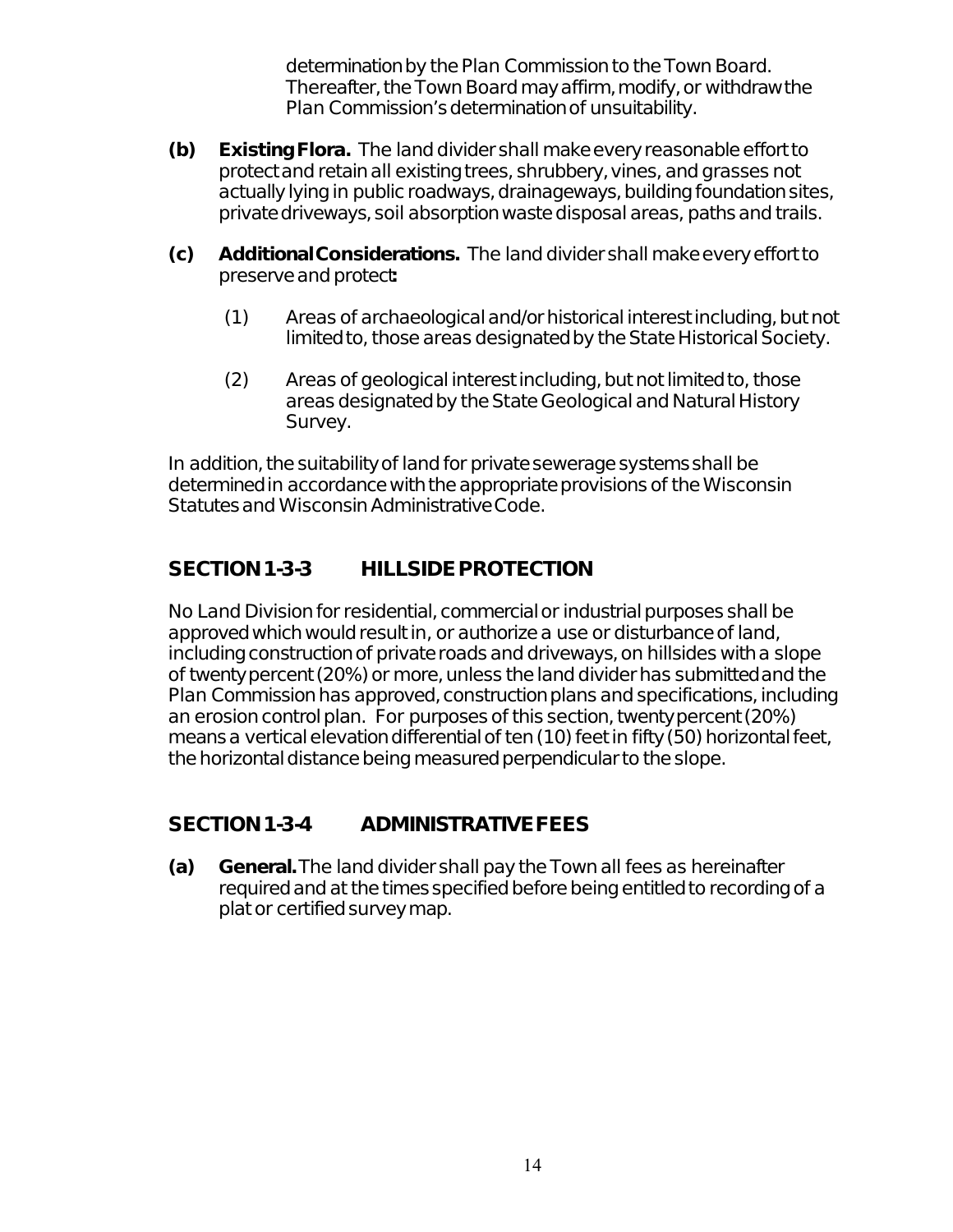- **(b) Engineering Fees.** The land divider shall pay a fee equal to the actual cost to the Town for all engineering and technical assistance work incurred by the Town in connection with the preliminary plat, final plat or certified survey map, including inspections required by the Town. The land divider shall pay a fee equal to the actual cost to the Town for such inspection as the Plan Commission or Town Board deems necessary to assure that the construction of the required improvements is in compliance with the plans, specifications and ordinances of the Town and any other governmental agency.
- **(c) Legal Fees.** The land divider shall pay a fee equal to the actual cost to the Town for all legal fees and costs incurred by the Town in connection with the preliminary plat, final plat or certified survey map, including conferences, review and preparation of documents, and consultations with the land divider or the Town.
- **(d) Administrative Fees.** The land divider shall pay a fee equal to the cost of any administrative or fiscal work, publication and special meeting costs which may be incurred or undertaken by the Town in connection with the preliminary plat, final plat or certified survey map.
- **(e) Preliminary Plat and Certified Survey Map Review and Final Plat Review Fees.** Fees for Town review of Preliminary Plats, Final Plats, replats, special meetings and certified survey maps shall be established by resolution of the Town Board.
- **(f) Escrow Account.** At the time of filing with the Town Clerk a preliminary plat or certified survey map, the land divider shall deposit with the Town Clerk an escrow fund amount as established by resolution of the Town Board. As required at the sole discretion of the Town Board, funds may be drawn against such escrow accounts for the payment of engineering, legal, administrative and other costs incurred by the town in reviewing the proposed Land Division.

In the event the amount deposited with the Town falls below 25% of the amount required to be deposited, the Plan Commission or the Town Board shall have the option of requiring the subdivider to replenish the escrow to the original amount required hereunder. The escrow shall be replenished or all final fees paid within fifteen (15) days of any written request.

Monies not required for such engineering, legal, administrative and other costs shall be returned to the land divider within 180 days of final acceptance of all improvements required by the Town.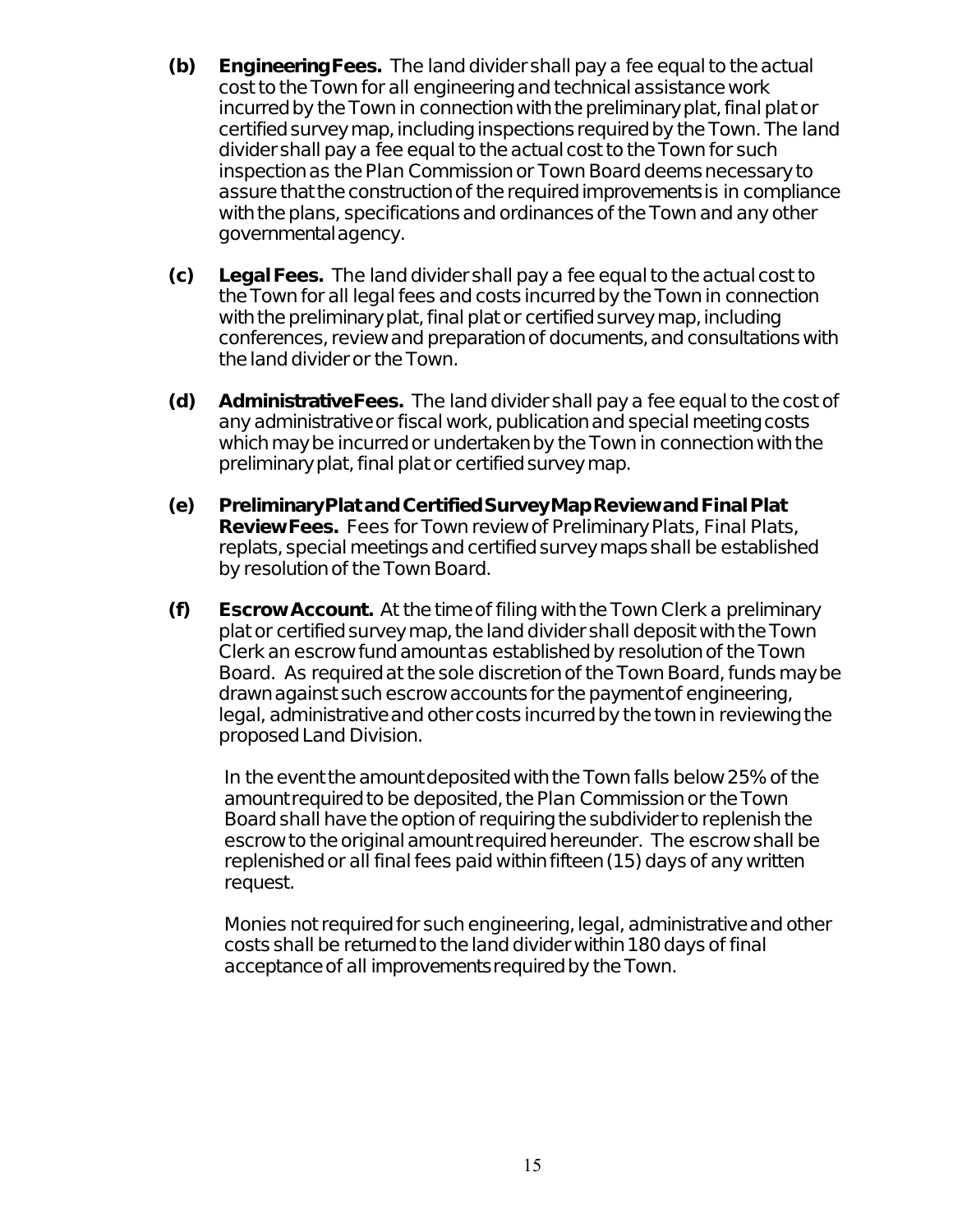# **PLAT & CERTIFIED SURVEY MAP REVIEW AND APPROVAL**

#### **SECTION 1-4-1 PRELIMINARY CONSULTATION**

Before filing a Preliminary Plat, Replat, or Certified Survey Map, the land divider shall consult with the Plan Commission for advice regarding general subdivision requirements. The land divider shall inform the Town Clerk in writing of the impending Land Division and shall request information on meeting dates, agenda deadlines and filing requirements. Such information shall be obtained from the Town Clerk.

The land divider shall, at the time of preliminary consultation, submit a location map showing the relationship of the proposed Land Division to traffic arteries and existing community facilities. In addition, the land divider shall submit a Preliminary Community Impact Statement.

The Preliminary Consultation is intended to inform the land divider of the purpose and objectives of these regulations, the Town Comprehensive Plan and duly adopted plan implementation devices of the Town and to otherwise assist the land divider in planning the proposed development. The Preliminary Consultation is also designed to provide the Plan Commission with information regarding the potential impact of the contemplated Land Division.

During the Preliminary Consultation, the Plan Commission and the land divider may reach mutual conclusions regarding the general program and objectives of the proposed development and its potential impact and effects on the neighborhood and community.

The Plan Commission may at this Preliminary Consultation require a second meeting with the land divider at which the land divider will provide any additional information the Plan Commission requests prior to the Preliminary Plat or Certified Survey Map submission by the land divider.

#### **SECTION 1-4-2 SUBMISSION OF PRELIMINARY PLAT FOR MAJOR SUBDIVISIONS**

- **(a) Submission.** Before submitting a Final Plat for approval, the land divider shall submit six (6) copies of the following documents to the Town Clerk:
	- (1) **Preliminary Plat.** The Preliminary Plat shall be prepared in accordance with the provisions and requirements of this Title; and
	- (2) **Letter of application.** The letter of application shall include a written description of the proposed Land Division; and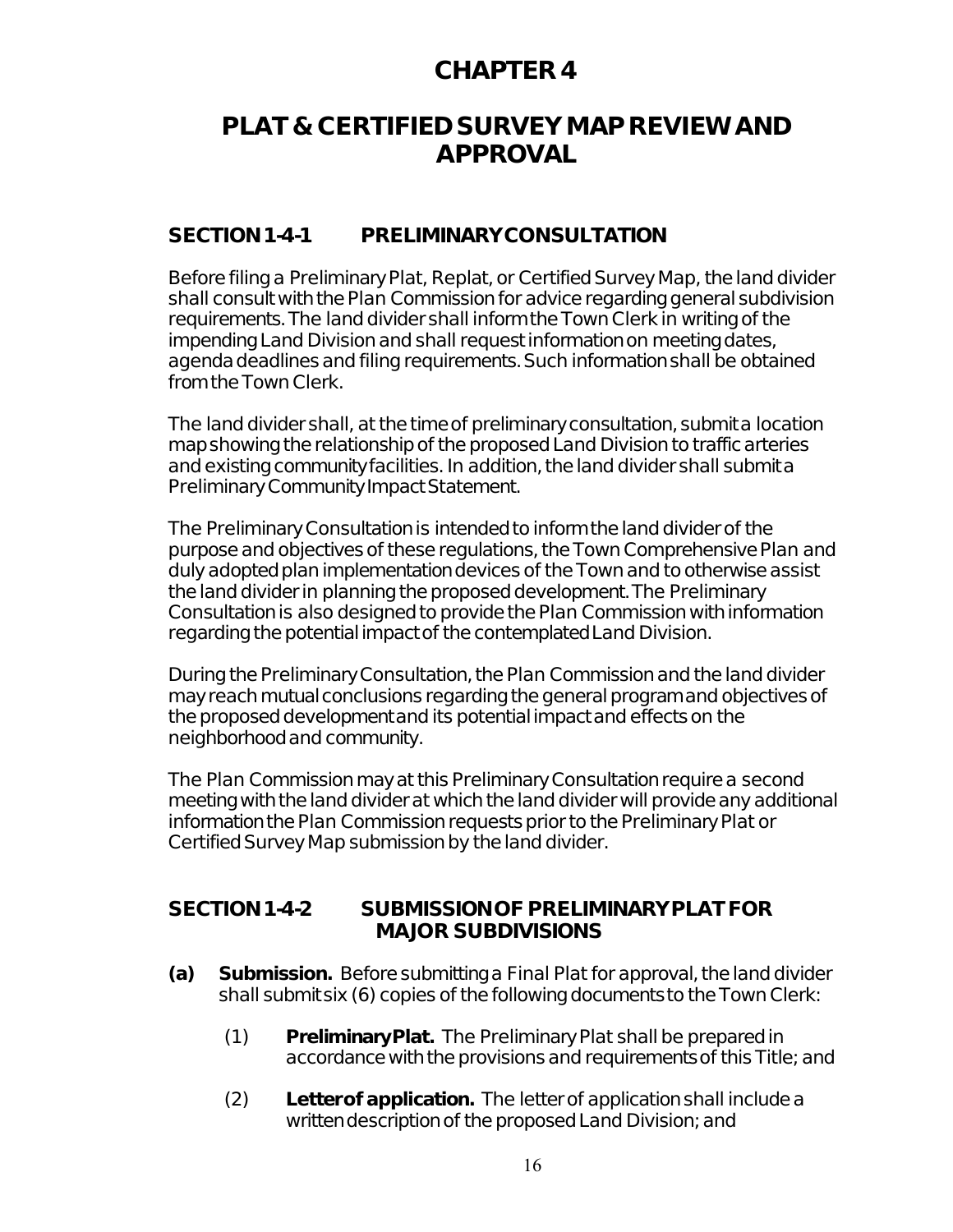- (3) **Use Statement.** A statement of the proposed use of lots stating the type of residential buildings with the number of proposed dwelling units; types of business or industry so as to reveal the effect of the development on traffic, fire hazards, police services and congestion of population; and
- (4) **Zoning Changes.** If any zoning changes are contemplated, the proposed zoning plan for the areas, including dimensions; and
- (5) **Area Plan.** Where the land divider owns property adjacent to the property which is being proposed for the Land Division, the land divider shall submit a concept plan for the remainder of the property so as to show the possible relationships between the proposed Land Division and future Land Divisions. All Land Divisions must be shown to be compatible with and to be consistent with existing or potential adjacent Land Divisions; and
- (6) **Adjacent Land Divisions.** A record of any adjacent Land Divisions made within the last five (5) years.
- (7) **Soil Testing.** The land divider shall provide a preliminary soils report, listing the types of soils in the proposed Land Division, their effect on the Land Division and a proposed soil testing and investigation program. The Plan Commission may require that borings and soundings be made in specific areas to ascertain subsurface soil, rock and water conditions, including depth of bedrock and depth to the groundwater.

#### **(b) Referrals by Land Divider.**

(1) The land divider shall, within five (5) days after filing of the Preliminary Plat, transmit copies of the Preliminary Plat to other State and local agencies as required by State Statutes, Wisconsin Administrative Code, Green County Ordinances or Town of Mt. Pleasant Code and such other copies as may be required to be transmitted. The land divider shall have a postal return receipt sent to the Town Clerk to verify all copies were sent to the appropriate agencies.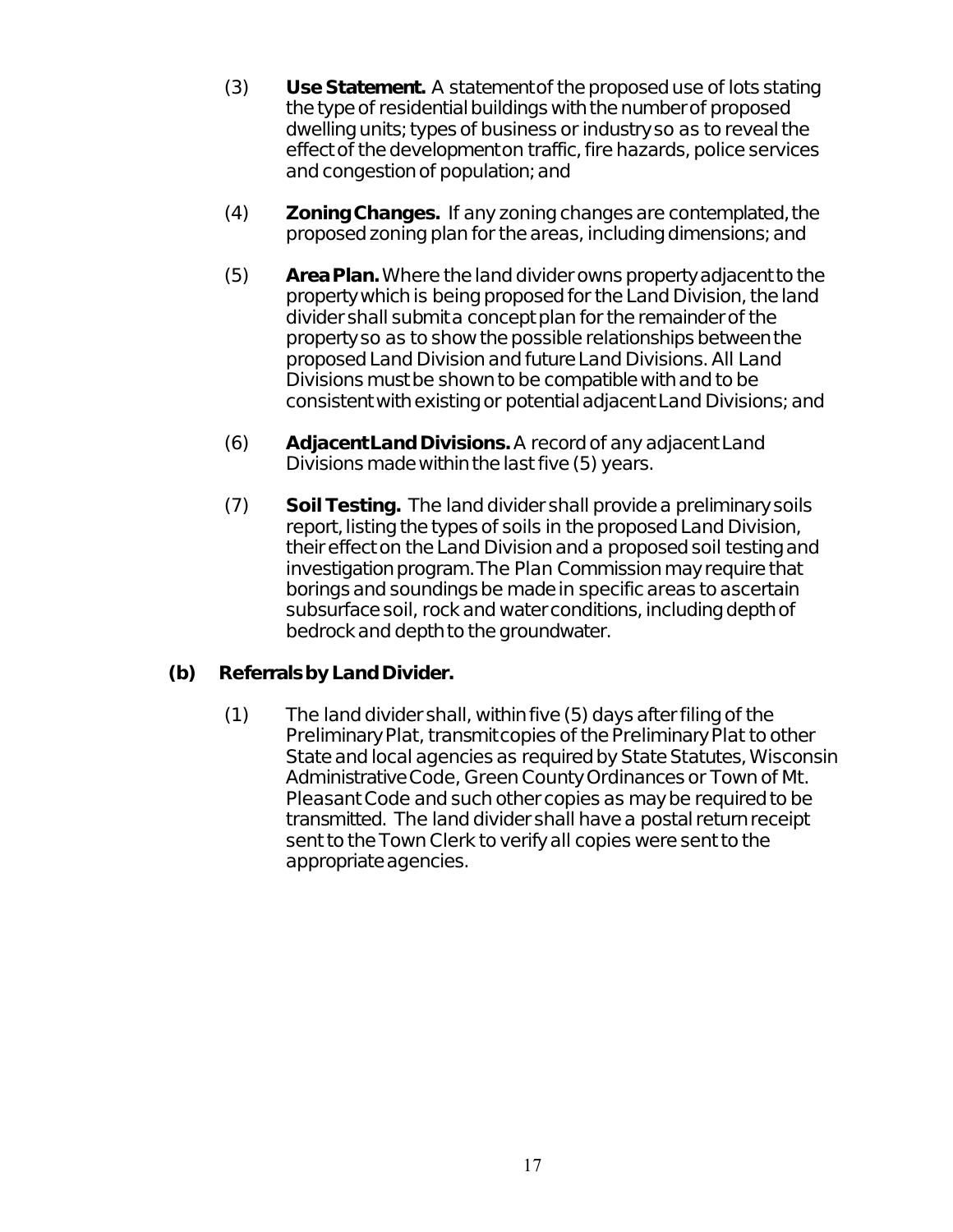(2) Within twenty (20) days of the date of receiving the copies of the plat, any state or county agency having authority to object under this Section above shall notify the land divider and all approving or objecting authorities of any objection based upon the failure of the plat to comply with statutes or rules which its examination is authorized to cover, or, if all objections have been satisfied, it shall so certify on the face of a copy of the plat and return that copy to the approving authority from which it was received. The Land Division shall not be approved or deemed approved until any objections have been satisfied. If the objecting agency fails to act within the twenty (20) day limit, it shall be deemed to have no objection to the plat. Sanitary districts within the Town may file objections with the Plan Commission at any time prior to, and including, the Plan Commission's Public Hearing on the Land Division.

#### **(c) Referrals by Town Clerk**.

- (1) The Town Clerk shall distribute the filed information to the Plan Commission members and schedule the initial review of the Preliminary Plat by the Plan Commission within thirty (30) days of receipt of the application and Preliminary Plat.
- (2) All items and documents required by this Section must be submitted to the Town Clerk before the time requirements for review of Land Divisions will legally commence.
- (3) The Town Clerk may submit a copy of the Preliminary Plat to the Town Engineer for review and comment. The Town Engineer may prepare and submit to the Plan Commission a written report regarding the review of the Preliminary Plat. The report shall include observations and recommendations regarding the Preliminary Plat.

### **SECTION 1-4-3 PRELIMINARY PLAT REVIEW AND APPROVAL**

**(a) Plan Commission Review; Public Hearing.** The Town Clerk shall schedule a public hearing on the Preliminary Plat before the Plan Commission as part of its review and approval process. The Town Clerk shall give notice of the Plan Commission's review and public hearing on the Preliminary Plat. The notice shall include the name of the applicant, the address of the property in question and the requested action. All property owners abutting and opposite the proposed Land Division shall receive written notice of the public hearing.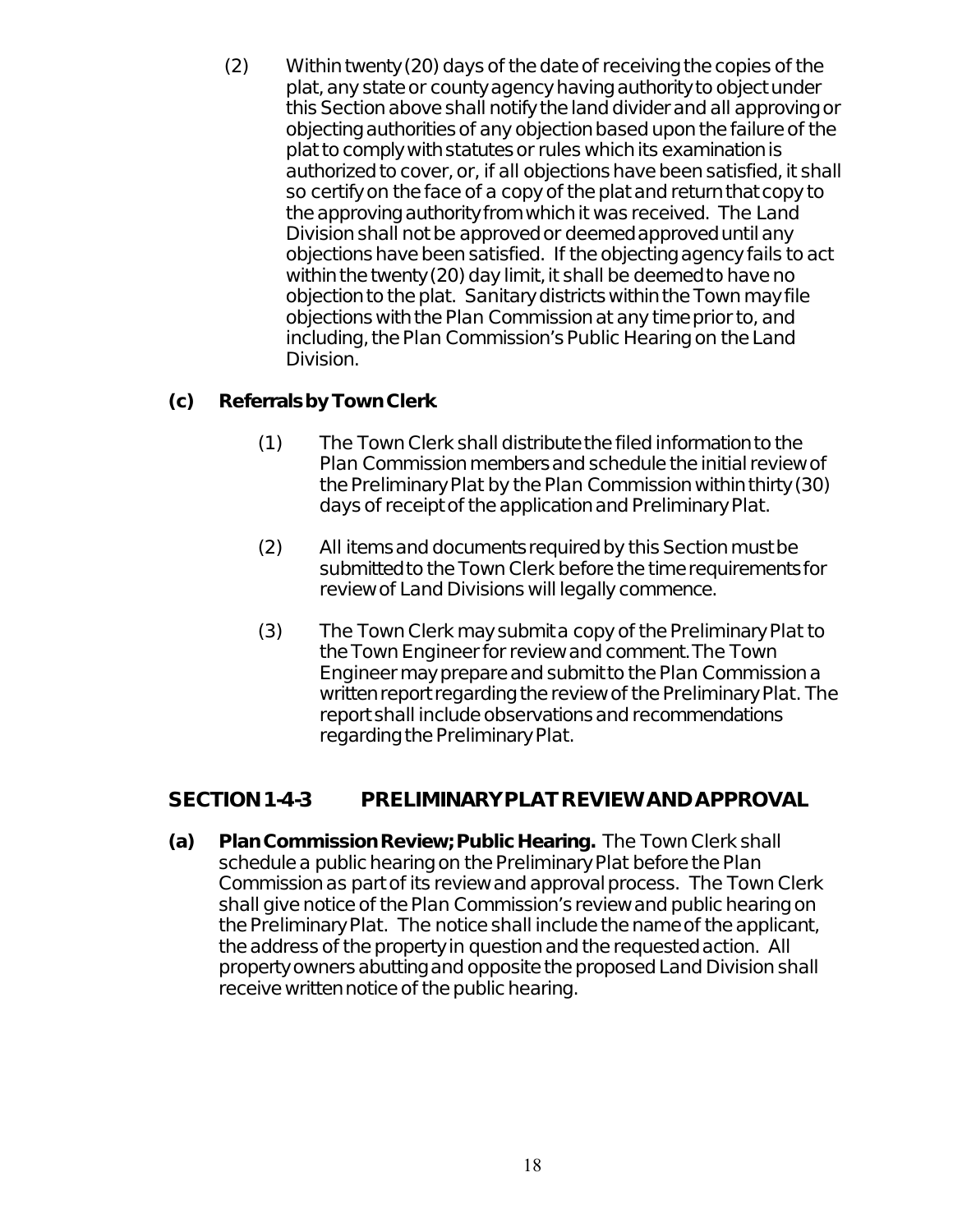- **(b) Plan Commission Approval.** The Plan Commission shall, within ninety (90) days of the date the plat was filed with the Town Clerk, approve, approve conditionally or reject such preliminary plat and shall state, in writing, any conditions of approval or reasons for rejection, unless the time is extended by agreement with the land divider. Failure of the Plan Commission to act within ninety (90) days or extension thereof shall constitute an approval of the preliminary plat, unless other authorized agencies object to the plat. The Town Clerk shall communicate to the land divider the action of the Plan Commission.
- **(c) Town Board Approval.** Upon the approval of the plan commission, the Town Board shall approve, approve conditionally or reject such preliminary plat and shall state, in writing, any conditions of approval or reasons for rejection, unless the time is extended by agreement with the land divider. Failure of the Town Board to act within sixty (60) days of the approval of the preliminary plat by the Plan Commission, or extension thereof, shall constitute an approval of the preliminary plat, unless other authorized agencies object to the plat. The Town Clerk shall communicate to the land divider the action of the Town Board.
- **(d) Effect of Preliminary Plat Approval.** Approval or conditional approval of a preliminary plat shall not constitute automatic approval of the final plat. The preliminary plat shall be deemed an expression of approval or conditional approval of the layout submitted as a guide to the preparation of the final plat, which will be subject to further consideration by the Plan Commission and Town Board at the time of its submission.
- **(e) Amendments of Preliminary Plats**. Should the land divider desire to amend the preliminary plat as approved, the land divider may resubmit the amended plat which shall follow the same procedure, except for the fee, unless the amendmentis, in the opinion of the Plan Commission, of such scope as to constitute a new plat, in which case it shall be re-filed.

### **SECTION 1-4-4 FINAL PLAT REVIEW AND APPROVAL**

#### **(a) Filing Requirements.**

(1) The land divider shall file the final plat with the Town Clerk not later than six (6) months after the date of approval of the preliminary plat; otherwise, the preliminary plat and the final plat will be considered void unless an extension is granted in writing by the land divider and for good cause as determined in the sole judgment of the Plan Commission.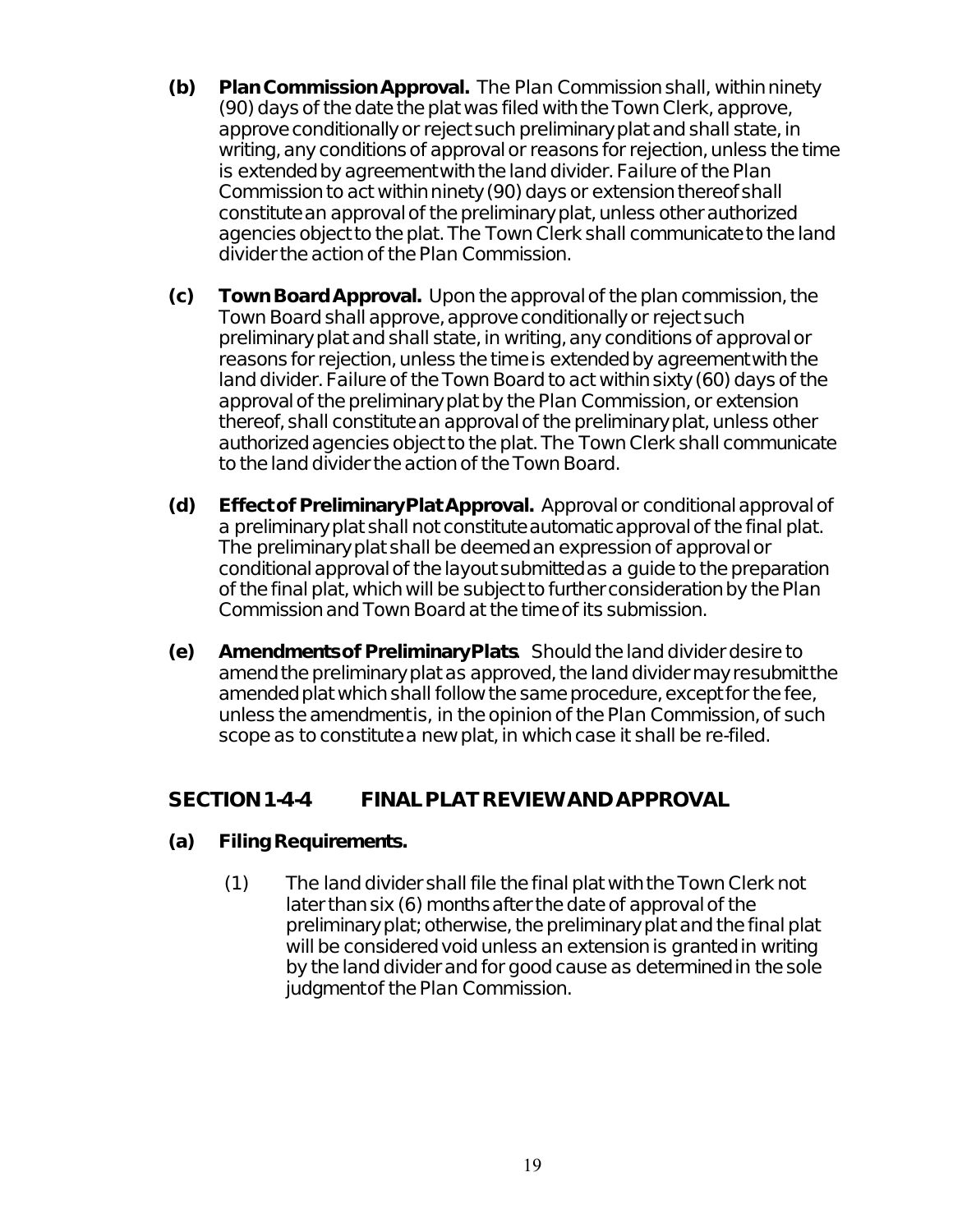(2) The Final Plat shall conform to the Preliminary Plat as approved and to the requirements of all applicable ordinances and state laws and shall be submitted for certification of those agencies having the authority to object as provided by Section 236.12(2), Wisconsin Statutes.

**(b) Submission.** Before submitting a Final Plat for approval, the land divider shall submit six (6) copies of the following documents to the Town Clerk:

- (1) **Final Plat.** The Final Plat shall be prepared in accordance with the provisions and requirements of this Title; and
- (2) **Certificate of Ownership.** A Certificate of Ownership as required by Section 236.21(2) Wis. Stats., or registered property report and such other evidence as the Plan Commission or Town Attorney may require showing title or control in the applicant; and
- (3) **Restrictive Covenants/Legal Documents.** A draft of the legal instruments and rules for the proposed property owners associations, when the land divider proposes that common property within a Land Division be either owned or maintained by such an organization of property owners or a subunit of the Town pursuant to Section 236.293, Wis. Stats., and proposed deed restrictions and/or restrictive covenants; and
- (4) **Public Improvements, Plans and Specifications.** Complete sets of engineering reports, plans and specifications for the construction of any public improvements required by this Title, specifically addressing drainage facilities, traffic patterns, typical street cross sections, erosion control plans, pavement design and other improvements necessary in the Land Division.
- (5) **Street Plans and Profiles.** Plans showing existing ground surface, and proposed and established street, including extensions for a reasonable distance beyond the limits of the proposed Land Division when requested by the Plan Commission or Town Board.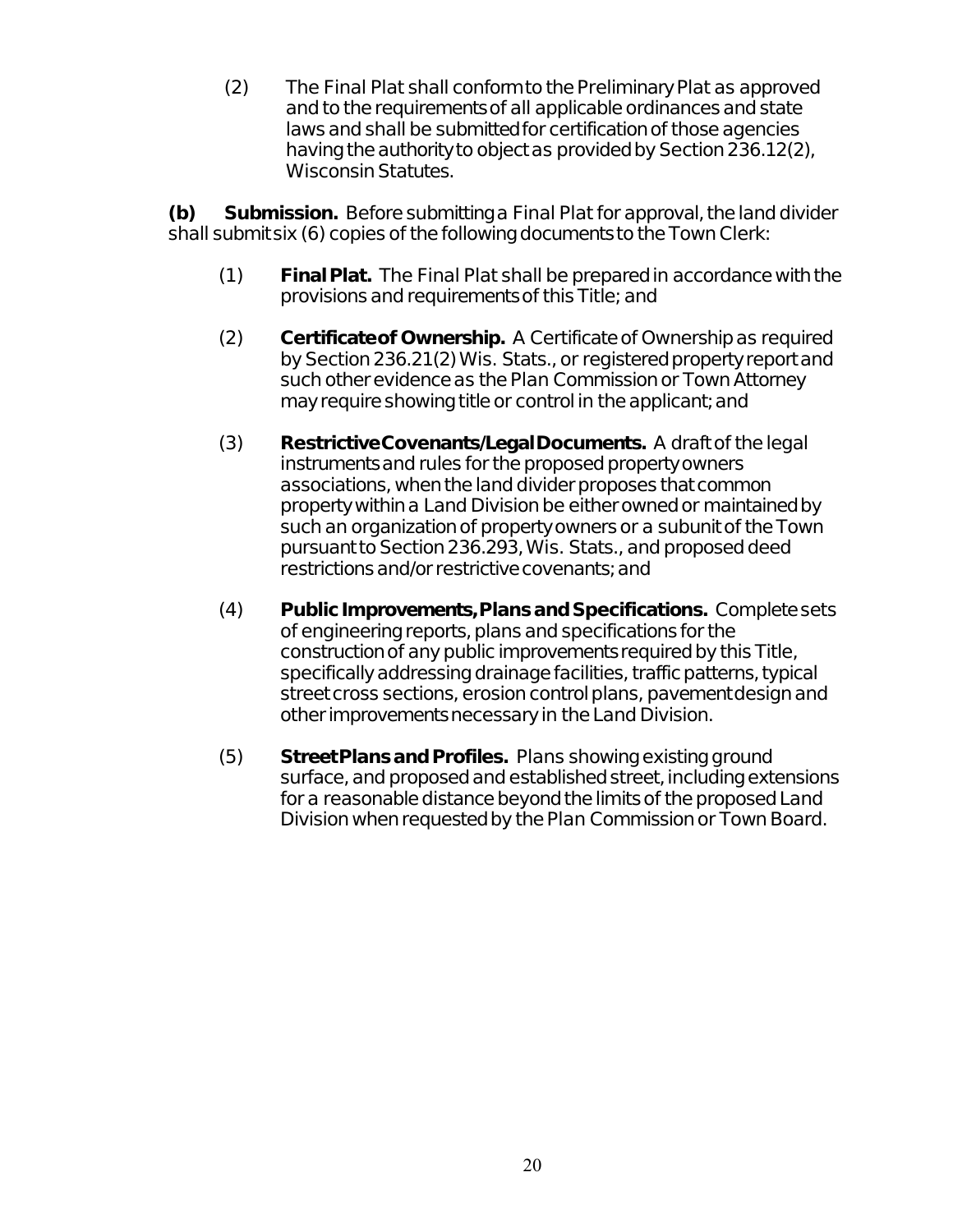#### **(c) Referrals by Town Clerk**.

- (1) The Town Clerk may refer the final plat and final plans and specifications of public improvements to the Town Engineer for review. If such referral is made, the Town Engineer shall examine the final plat and final plans and specifications of public improvements for technical details and, if the Town Engineer finds them satisfactory, shall so certify in writing to the Plan Commission. If the final plat or plans and specifications of public improvements are not satisfactory, the Town Engineer shall return them to the land divider and advise the Plan Commission, in writing, as to the items which are not satisfactory.
- (2) The Town Clerk may refer the abstract or certificate of title to the Town Attorney for examination and report. If such referral is made, the Town Attorney shall examine the certificate of title and, if the Town Attorney finds it satisfactory, shall so certify in writing to the Plan Commission. If the certificate of title is not satisfactory, the Town Attorney shall return it to the land divider and advise the Plan Commission, in writing, as to the items which are not satisfactory.

#### **(d) Plan Commission Review and Approval.**

- (1) The Plan Commission shall, within sixty (60) days of the date of filing the original final plat with the Town Clerk, approve or reject such final plat unless the time is extended by written agreement with the land divider. If the final plat is rejected, the reasons shall be stated in the minutes of the Plan Commission meeting and a written statement of the reasons shall be forwarded to the land divider.
- (2) Failure of the Plan Commission to act within sixty (60) days, the time having not been extended and no unsatisfied objections having been filed, the final plat shall be deemed approved.

#### **(e) Town Board Review and Approval**

(1) Upon approval of the final plat by the Plan Commission, the Town Board shall approve or reject such final plat unless the time is extended by written agreement with the land divider. If the final plat is rejected, the reasons shall be stated in the minutes of the Town Board meeting and a written statement of the reasons shall be forwarded to the land divider. The Town Board may not inscribe its approval on the final plat unless the Town Clerk certifies on the face of the final plat that the copies were forwarded to the objecting agencies as required herein, the date thereof and that no objections have been filed within twenty (20) days or, if filed, such objections have been corrected and all conditions have been met.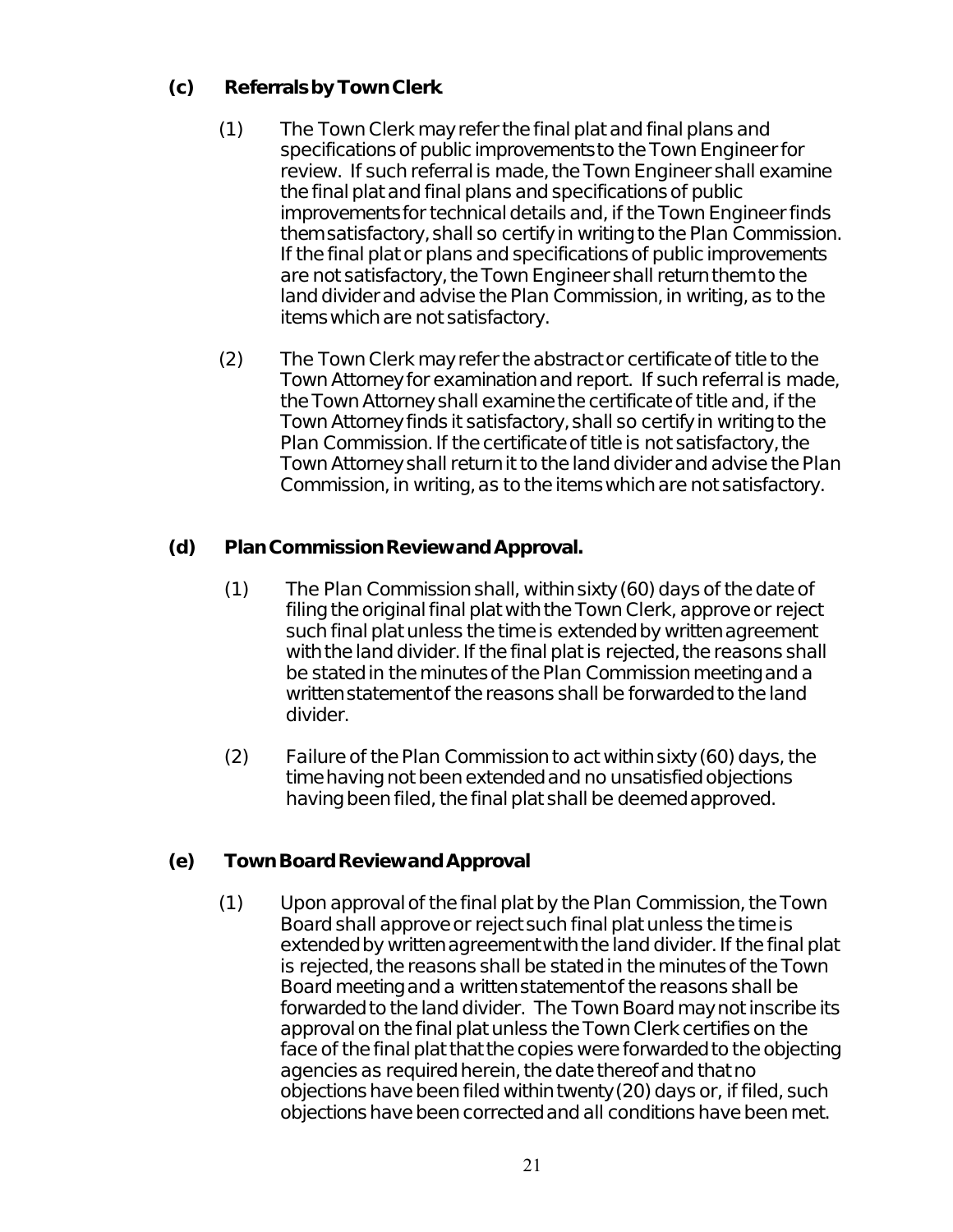- (2) Failure of the Town Board to act within sixty (60) days of the approval of the final plat by the Plan Commission, the time having not been extended and no unsatisfied objections having been filed, the final plat shall be deemed approved.
- (3) After the final plat has been approved by the Town Board and required improvements either installed or a contract and sureties insuring their installation is filed, the Town Clerk shall cause the certificate inscribed upon the final plat attesting to such approval to be duly executed and the final plat shall be returned to the land divider for recording with the County Register of Deeds within six (6) months of town board approval.
- (4) The land divider shall file eight (8) copies of the recorded final plat with the Town Clerk for distribution to the approving agencies, affected sanitary districts, and other affected agencies for their files within six (6) months of town board approval. Failure to record final plat within six (6) months of town board approval shall vacate the town approval.
- **(f) Partial Platting.** The final plat may, if permitted by the Town Board in its sole discretion, constitute only a portion of the approved preliminary plat which the land divider proposes to record at that time.

#### SECTION 1-4-5 REPLAT

- **(a)** Except as provided in Section 70.27(1), Wisconsin Statutes, when it is proposed to replat a recorded subdivision, or part thereof, so as to change the boundaries of a recorded subdivision, or part thereof, the land divider or person wishing to replat shall simultaneously vacate or alter the recorded plat as provided in Sections 236.40 through 236.44 of the Wisconsin Statutes. The land divider or person wishing to replat shall then proceed, using the procedures for Preliminary and Final Plats contained in this Title.
- **(b)** The Town Clerk shall cause notices of the proposed replat and public hearing to be mailed to the applicant and to the owners of all properties within the limits of the exterior boundaries of the proposed replat, to all abutting property owners, and to the owners of all properties within six hundred (600) feet of the exterior boundaries of the proposed replat.
- **(c)** Where lots are more than double the minimumsize required for the applicable zoning district, the Plan Commission and Town Board may require that such lots be arranged so as to allow the resubdivision of such parcels into normal lots in accordance with the provisions of this Title.

#### **SECTION 1-4-6 MINOR SUBDIVISION REVIEW AND**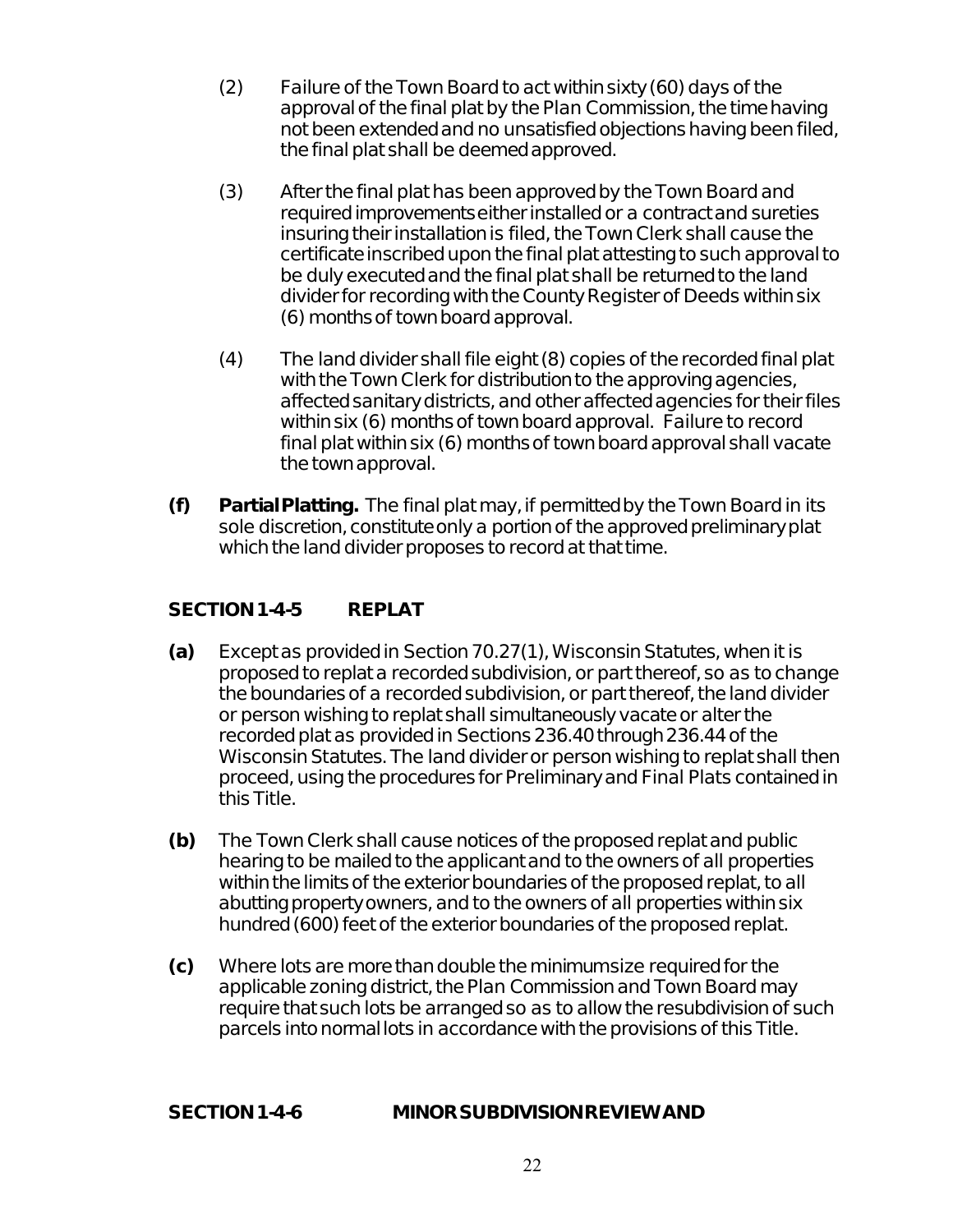#### **APPROVAL**

- **(a) When Allowed.** When a land divider proposes to divide land resulting in a minor subdivision, the land divider shall use a Certified Survey Map.
- **(b) Preliminary Consultation.** Before filing a certified survey map, the land divider shall consult with the Plan Commission for advice regarding the requirements for certified survey maps.
- **(c) Submission.** Following the preliminary consultation, six (6) copies of the following documents shall be submitted to the Town Clerk:
	- (1) **Certified Survey Map.** A Certified Survey Map shall be prepared in accordance with the provisions and requirements of this Title; and
	- (2) **Letter of application.** The letter of application shall include a written description of the proposed Land Division; and
	- (3) **Use Statement.** A statement of the proposed use of lots stating the type of residential buildings with the number of proposed dwelling units; types of business or industry so as to reveal the effect of the development on traffic, fire hazards, police services and congestion of population; and
	- (4) **Zoning Changes.** If any zoning changes are contemplated, the proposed zoning plan for the areas, including dimensions; and
	- (5) **Area Plan.** Where the land divider owns property adjacent to the property which is being proposed for the Land Division, the land divider shall submit a concept plan for the remainder of the property so as to show the possible relationships between the proposed Land Division and future Land Divisions. All Land Divisions must be shown to be compatible with and to be consistent with existing or potential adjacent Land Divisions; and
	- (6) **Adjacent Land Divisions.** A record of any adjacent Land Divisions made within the last five (5) years.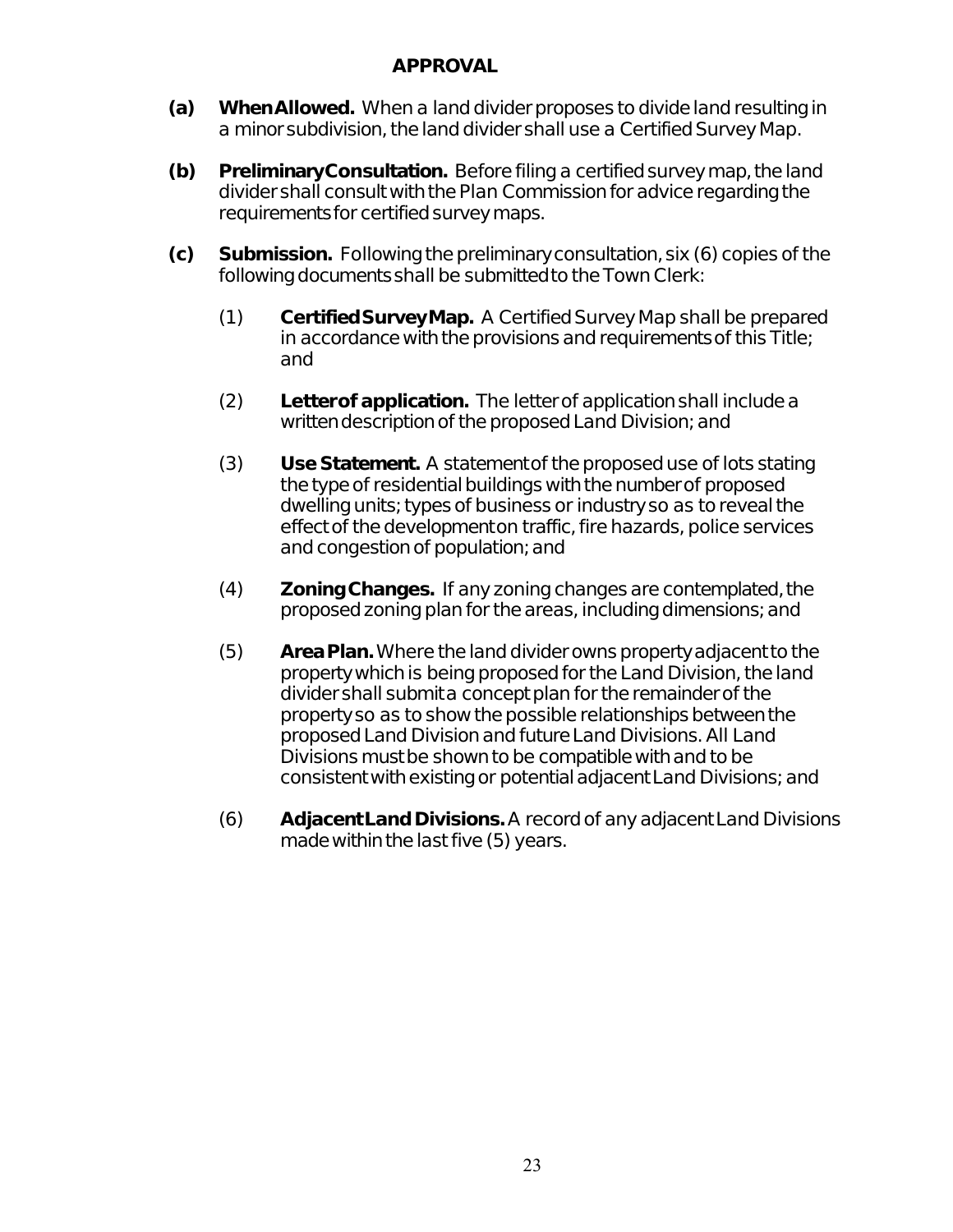- (7) **Street Plans and Profiles.** When made necessary by the certified survey Land Division, the land divider shall provide street plans and profiles showing existing ground surface, and proposed and established street grades, including extensions for a reasonable distance beyond the limits of the proposed Land Division when requested.
- (8) **Soil Testing.** The land divider shall provide a preliminary soils report, listing the types of soils in the proposed Land Division, their effect on the Land Division and a proposed soil testing and investigation program. The Plan Commission may require that borings and soundings be made in specific areas to ascertain subsurface soil, rock and water conditions, including depth of bedrock and depth to the groundwater.

#### **(d) Review and Approval**.

- (1) **Plan Commission Review.** The Town Clerk shall give notice of the Plan Commission's review of the Certified Survey Map. The notice shall include the name of the applicant, the address of the property in question and the requested action. All property owners abutting and opposite the proposed Land Division shall receive written notice of the review.
- (2) **Plan Commission Approval.** The Plan Commission shall, within ninety (90) days of the date the Certified Survey Map was filed with the Town Clerk, approve, approve conditionally or deny such Certified Survey Map and shall state, in writing, any conditions of approval or reasons for rejection, unless the time is extended by agreement with the land divider. Failure of the Plan Commission to act within ninety (90) days or extension thereof shall constitute an approval of the Certified Survey Map. The Town Clerk shall communicate to the land divider the action of the Plan Commission.
- (3) **Town Board Approval.** Upon the approval of the Plan Commission, the Town Board shall approve, approve conditionally or deny such Certified Survey Map and shall state, in writing, any conditions of approval or reasons for rejection, unless the time is extended by agreement with the land divider. Failure of the Town Board to act within sixty (60) days of the approval of the Certified Survey Map by the Plan Commission, or extension thereof, shall constitute an approval of the Certified Survey Map. The Town Clerk shall communicate to the land divider the action of the Town Board.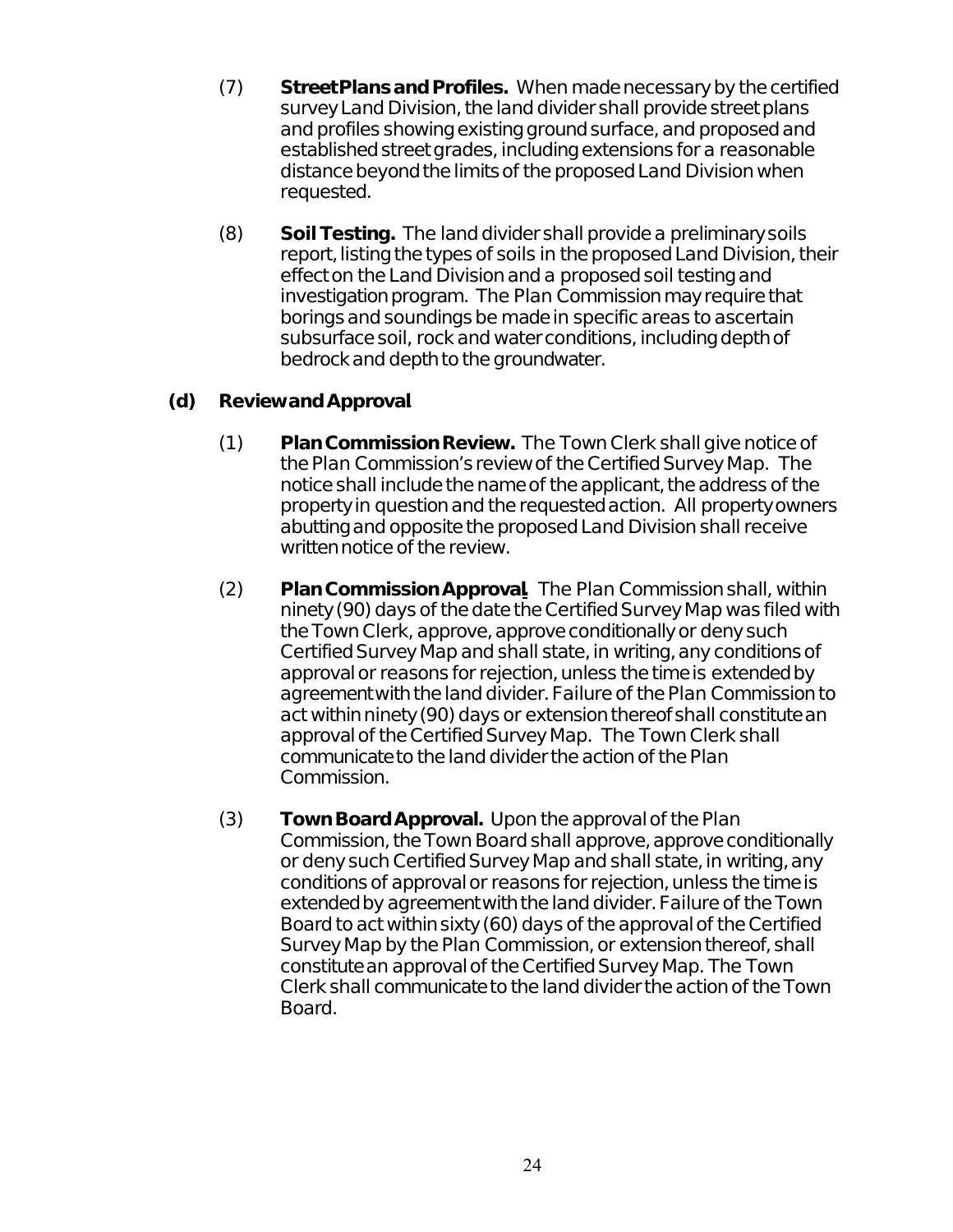- (4) **Town Clerk Filing.** After the certified survey map has been approved by the Town Board and required improvements either installed or a contract and sureties insuring their installation is filed, the Town Clerk shall cause the certificate inscribed upon the certified survey map attesting to such approval to be duly executed and the certified survey map shall be returned to the land divider for recording with the County Register of Deeds within six (6) months of Town Board approval.
- (5) **Land Divider Filing.** The land divider shall file eight (8) copies of the recorded certified survey map with the Town Clerk for distribution to the approving agencies, affected sanitary districts, and other affected agencies for their files within six (6) months of Town Board approval. Failure to record certified survey map within six (6) months of Town Board approval shall vacate the Town approval.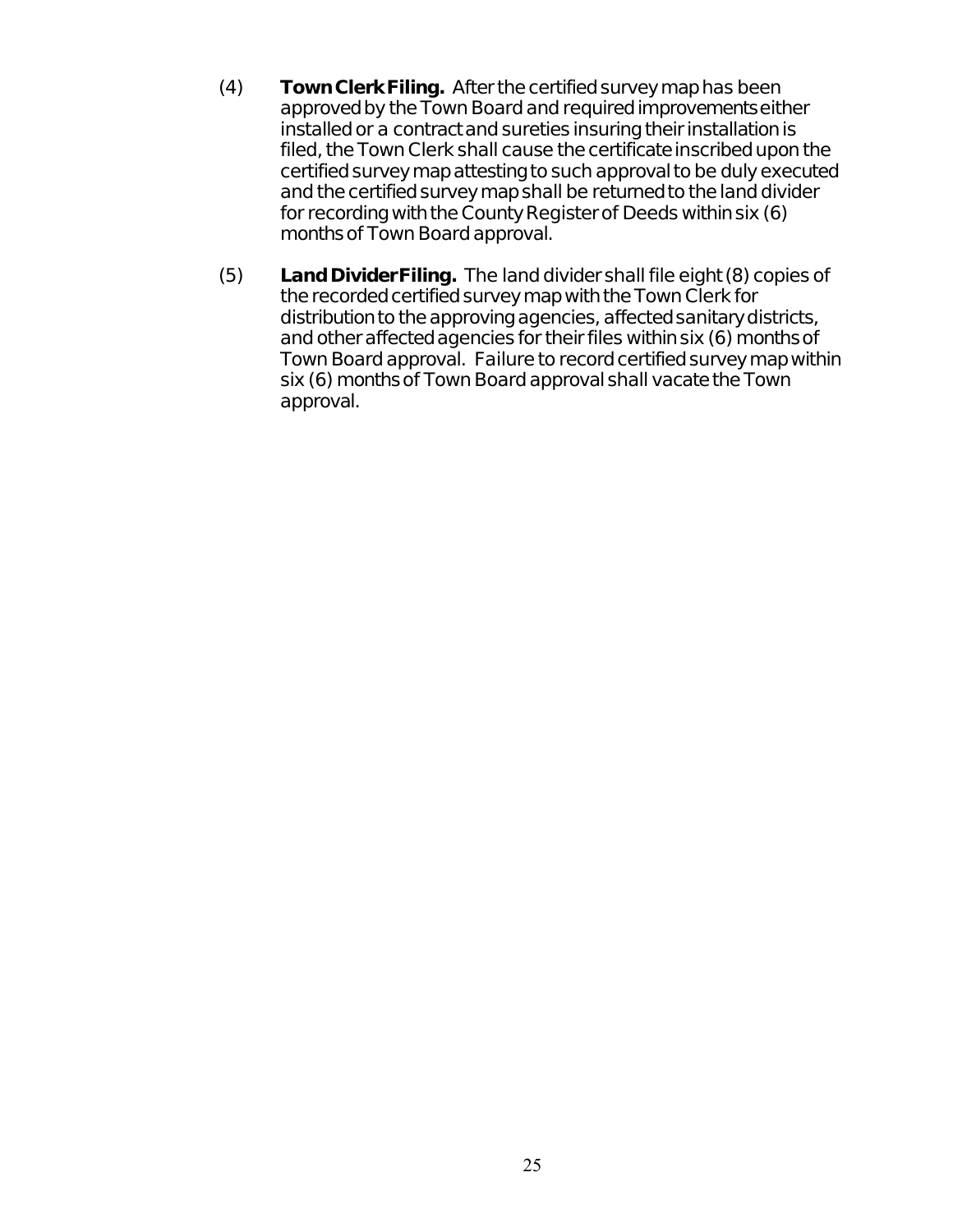# **TECHNICAL REQUIREMENTS FOR PLATS AND CERTIFIED SURVEYS MAPS**

#### **SECTION 1-5-1 TECHNICAL REQUIREMENTS FOR PRELIMINARY PLATS**

- **(a) General.** A preliminary plat shall be clearly marked and shall be in sufficient detail to determine whether the final plat will meet layout requirements. The preliminary plat shall be based upon a survey by a registered land surveyor, prepared on mylar or paper of good quality at a scale of no less detail than one hundred (100) feet to the inch and shall comply in all respects with the requirements of Chapter 236, Wis. Stats., and this Chapter.
- **(b) Plat Data.** All preliminary plats shall show correctly on its face the following information:
	- (1) Title under which the proposed subdivision is to be recorded.
	- (2) Location of the proposed Land Division by government lot, quarter section, township, range, county, and state.
	- (3) Date, scale, and North point.
	- (4) Names and addresses of the owner, land divider, and land surveyor preparing the plat.
	- (5) Entire area contiguous to the proposed plat owned or controlled by the land divider shall be included on the Preliminary Plat even though only a portion of such area is proposed for immediate development. The Town Board may waive this requirement where it is unnecessary to fulfill the purposes and intent of this Title and undue hardship would result from strict application thereof.
	- (6) Locations of all existing property boundary lines, structures, drives, streams and water courses, marshes, rock outcrops, wooded areas, railroad tracks, and other significant features within the tract being subdivided or immediately adjacent thereto.
	- (7) Location, right-of-way width, and names of all existing streets, alleys or other public ways, easements, railroad and utility rightsof-way and all section and quarter section lines within the exterior boundaries of the plat or immediately adjacent thereto.
	- (8) Location and names of any adjacent Land Divisions, parks and cemeteries and owners of record of abutting unplatted lands.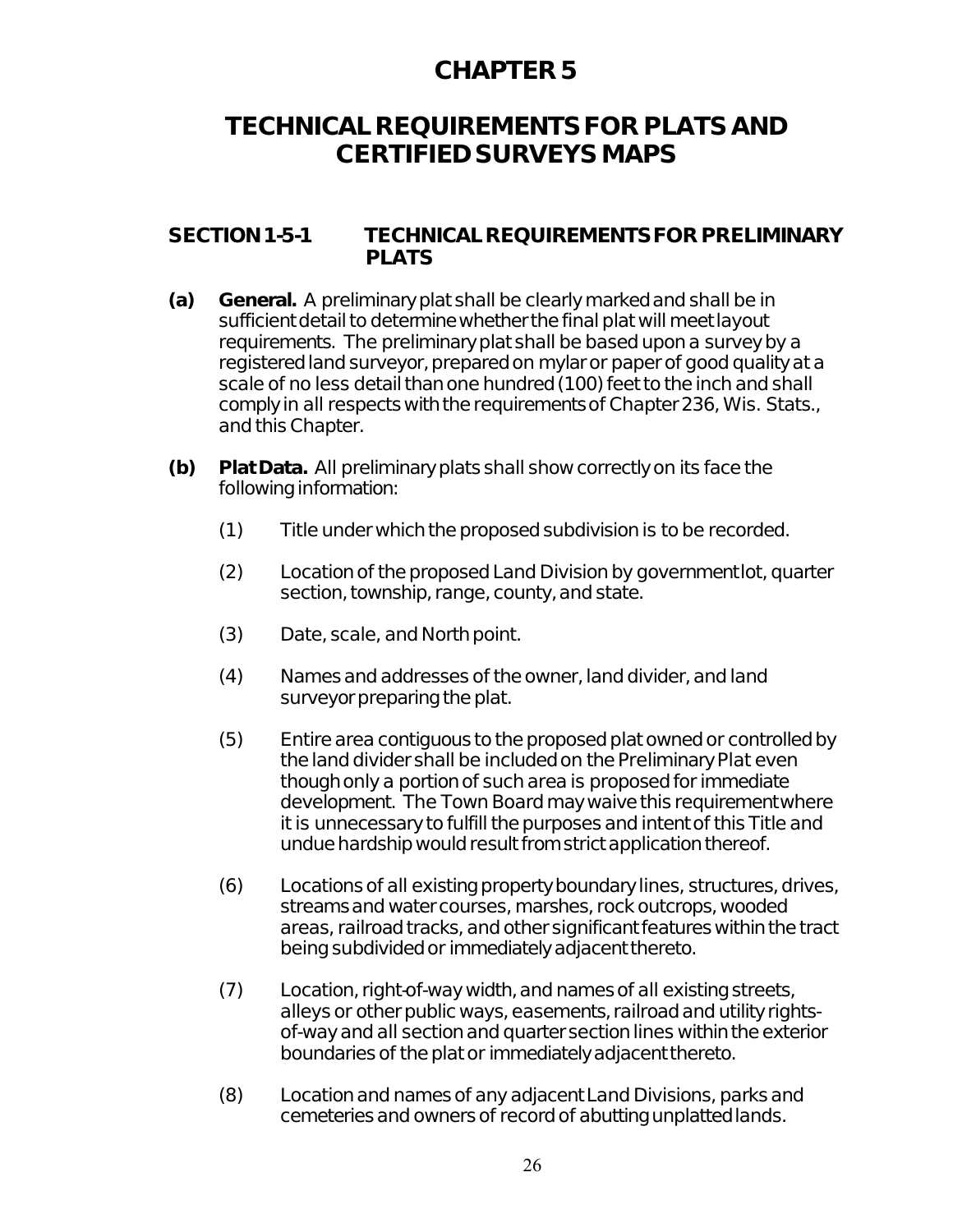- (9) Type and width of any existing street pavements within the exterior boundaries of the plat or immediately adjacent thereto, together with any legally established centerline elevations.
- (10) If applicable, location, size, and invert elevation of any existing sanitary or storm sewers, culverts and drain pipes, the location of manholes, catch basins, hydrants, electric and communication facilities, whether overhead or underground, and the location and size of any existing utility mains within the exterior boundaries of the plat or immediately adjacent thereto. If no sewers or water mains are located on or immediately adjacent to the tract, the nearest such sewers or water mains which might be extended to serve the tract shall be indicated by the direction and distance from the tract, size, and invert elevations assuming the availability of such sewer and water mains is consistent with the Comprehensive Plan.
- (11) Corporate limit lines within the exterior boundaries of the plat or immediately adjacent thereto.
- (12) Existing zoning on and adjacent to the proposed subdivision.
- (13) Contours within the exterior boundaries of the plat and extending to the centerline of adjacent public streets to National Map Accuracy Standards based upon Mean Sea Level Datum at vertical intervals of not more than two (2) feet. At least two (2) permanent benchmarks shall be located in the immediate vicinity of the plat; the location of the benchmarks shall be indicated on the plat, together with their elevations referenced to Mean Sea Level Datum and the monumentation of the benchmarks clearly and completely described. Where, in the judgment of the Plan Commission, undo hardship would result because of the remoteness of the parcel from a mean sea level reference elevation, another datum may be used.
- (14) High-water elevation of all ponds, streams, lakes, flowages, and wetlands within the exterior boundaries of the plat or located within one hundred (100) feet therefrom.
- (15) Water elevation of all ponds, streams, lakes, flowages, and wetlands within the exterior boundaries of the plat or located within one hundred (100) feet therefrom at the date of the survey.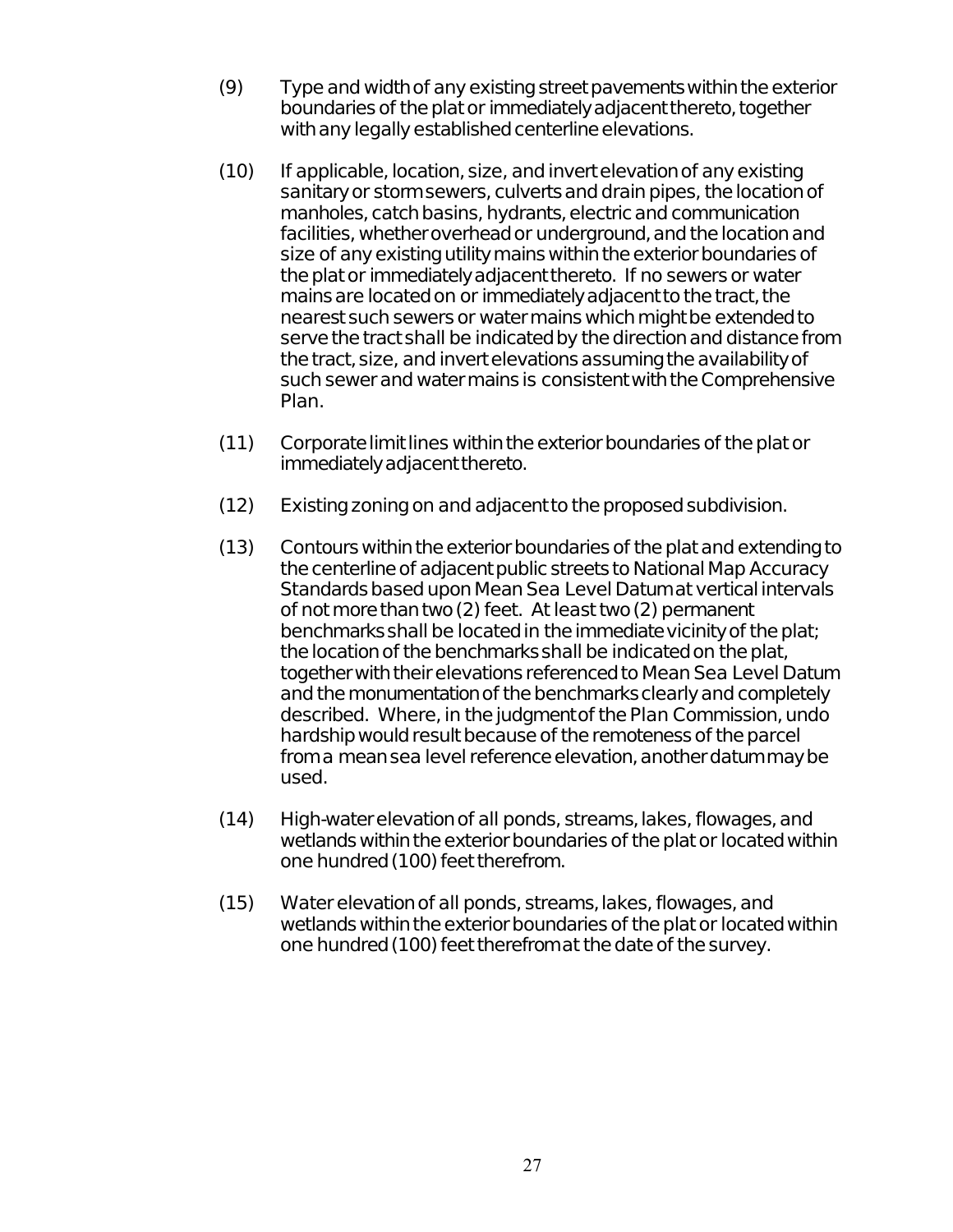- (16) Floodland and shoreland boundaries and the contour line lying a vertical distance of two (2) feet above the elevation of the one hundred (100) year recurrence interval flood or, where such data is not available, two (2) feet above the elevation of the maximum flood of record within the exterior boundaries of the plat or within one hundred (100) feet therefrom.
- (17) Soil types and their boundaries, as shown on the operational soil survey maps prepared by the U.S. Department of Agriculture, Soil Conservation Service.
- (18) Location, width, and names of all proposed streets and public rights-of-way such as alleys and easements.
- (19) Approximate dimensions of all lots together with proposed lot and block numbers. The area in acreage or square feet of each lot shall be provided.
- (20) Location and approximate dimensions of any sites to be reserved or dedicated for parks, playgrounds, conservancy areas, recreational trails, drainage ways, or other public uses or which are to be used for group housing, shopping centers, church sites, or other nonpublic uses not requiring lotting.
- (21) Location of building envelopes within each lot.
- (22) Identification of the land area that is to be deed restricted, dedicated, or otherwise protected from future development in order to meet the definition of a cluster subdivision.
- (23) Approximate radii of all curves.
- (24) Any proposed lake and stream access with a small drawing clearly indicating the location of the proposed subdivision in relation to access.
- (25) Any proposed lake and stream improvement or relocation, and notice of application for approval by the Department of Natural Resources, when applicable.
- (26) Identification of land that has a slope of twenty (20%) percent or more.
- (27) Location of any proposed overhead utility poles and service or transmission lines.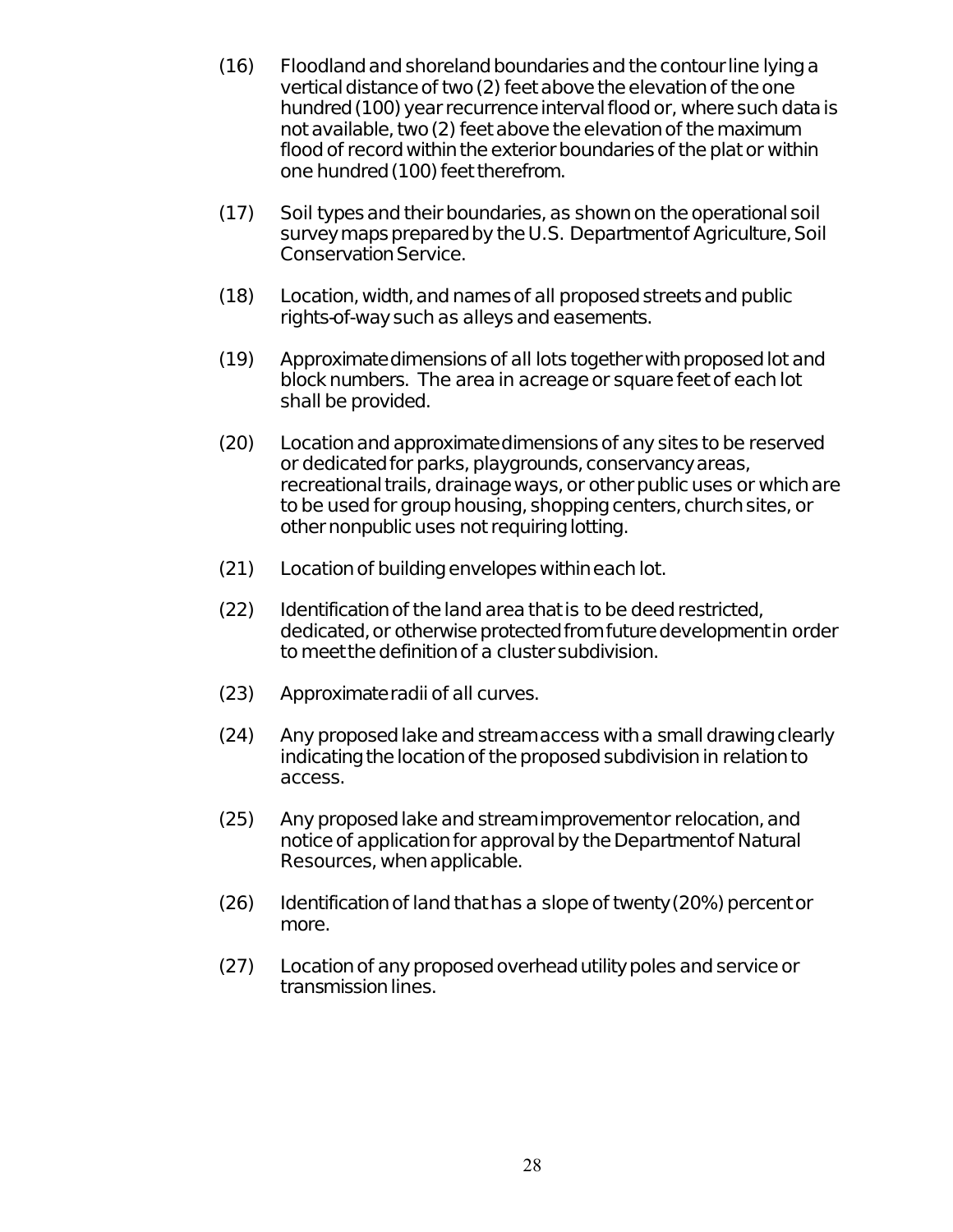(28) Where the Plan Commission or Town Board finds that it requires additional information relative to a particular problem presented by a proposed development in order to review the preliminary plat, it shall have the authority to request in writing such information from the land divider.

#### **SECTION 1-5-2 TECHNICAL REQUIREMENTS FOR FINAL PLATS.**

- **(a) Additional Information.** The final plat shall show correctly on its face all information as stated in Section 1-5-1, as well as the following information:
	- (1) All lands reserved for future public acquisition or reserved for the common use of property owners within the Plat.
	- (2) Special restrictions required by the Town Board or Plan Commission relating to access control along public ways or to the provision of planting strips.
	- (3) Identification of land that is to be deed restricted, dedicated, or otherwise protected from future development.
- **(b) Surveying and Monumenting.** All final plats shall meet all the surveying and monumenting requirements of Section 236.15, Wis. Stats.
- **(c) State Plane Coordinate System.** Where the plat is located within a quarter section, the corners of which have been relocated, monumented and coordinated by the Town, the plat shall be tied directly to one of the section or quarter corners so relocated, monumented, and coordinated. The exact grid bearing and distance of such tie shall be determined by field measurements, and the material and Wisconsin state plane coordinates of the monument marking the relocated section or quarter corner to which the plat is tied shall be indicated on the plat. All distances and bearings shall be referenced to the Wisconsin Coordinate System, South Zone, and adjusted to the Town's control survey.
- **(d) Certificates.** A final plat shall include a certificate signed by the registered land surveyor stating that the final plat fully complies with all the provisions of this Title and Section 236.21, Wis. Stats.

#### **SECTION 1-5-3 TECHNICAL REQUIREMENTS FOR CERTIFIED SURVEY MAPS.**

- **(a) Certified Survey Map Requirements**. A certified survey map shall be prepared in accordance with Section 236.34, Wis. Stats., and this Chapter.
- **(b) Additional Map Information.** The Certified Survey Map shall show correctly on its face, in addition to the information required by Section 236.34, Wis. Stats., the following: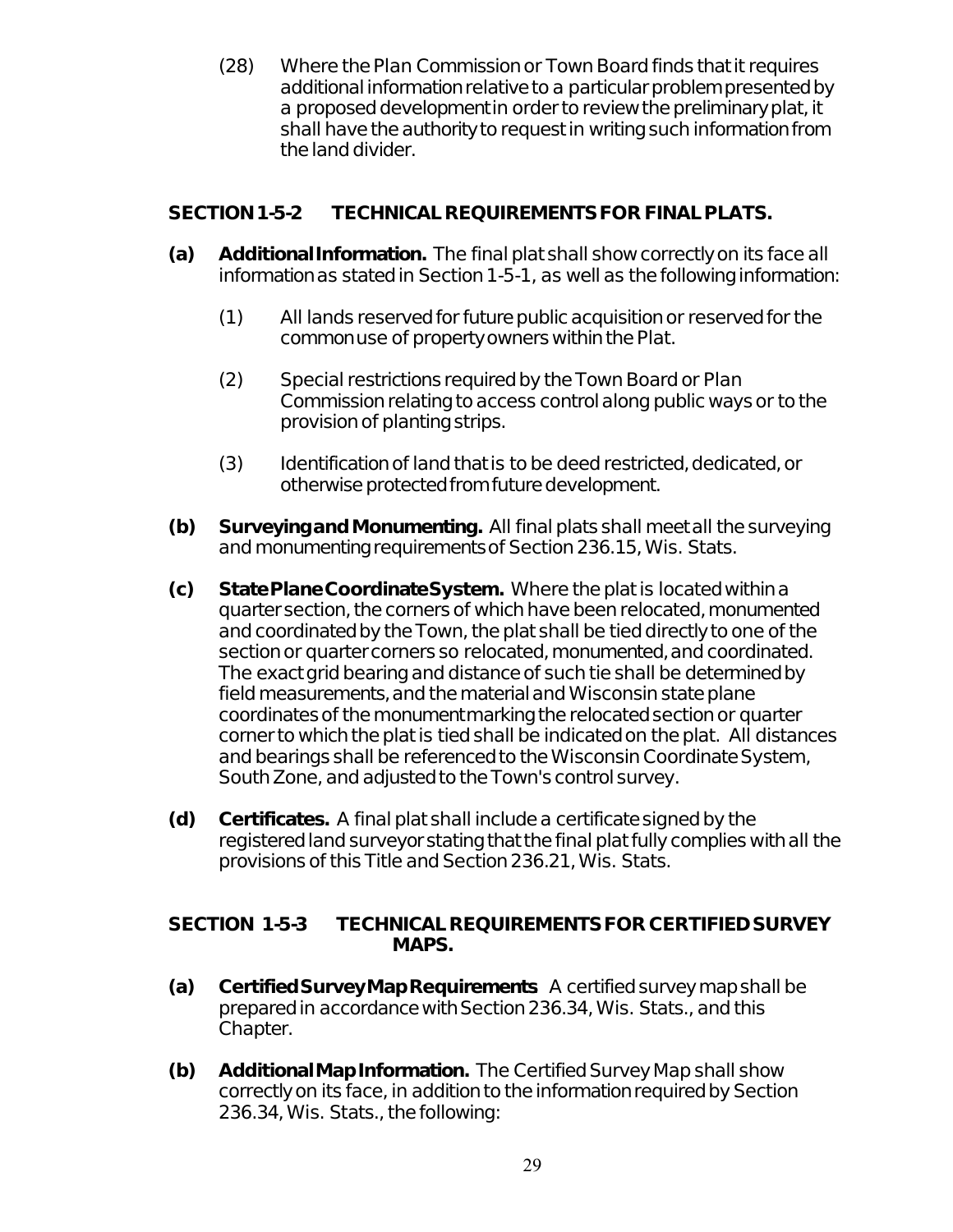- (1) All existing buildings, water courses, drainage ditches and other features pertinent to proper division.
- (2) All lands reserved for future public acquisition.
- (3) Date of the map.
- (4) Graphic scale.
- (5) Name and address of the owner, land, divider, and surveyor.
- (6) Square footage of each parcel.
- (7) Present zoning for parcels.
- (8) Identification of land that has a slope of twenty (20%) percent or more that is within one hundred (100 ft.) feet of building envelopes and/or road construction sites.
- **(c) State Plane Coordinate System.** Where the map is located within a quarter section, the corners of which have been relocated, monumented and coordinated by the Town, the map shall be tied directly to one of the section or quarter corners so relocated, monumented and coordinated. The exact grid bearing and distance of such tie shall be determined by field measurements, and the material and Wisconsin state plane coordinate of the monument marking the relocated section or quarter corner to which the map is tied shall be indicated on the map. All distances and bearings shall be referenced to the Wisconsin Coordinate System, South Zone, and adjusted to the Town's control survey.
- **(d) Certificates.** All certified survey maps shall include a certificate signed by the registered land surveyor stating that the certified survey map fully complies with all the provisions of this Title and Section 236.34, Wis. Stats.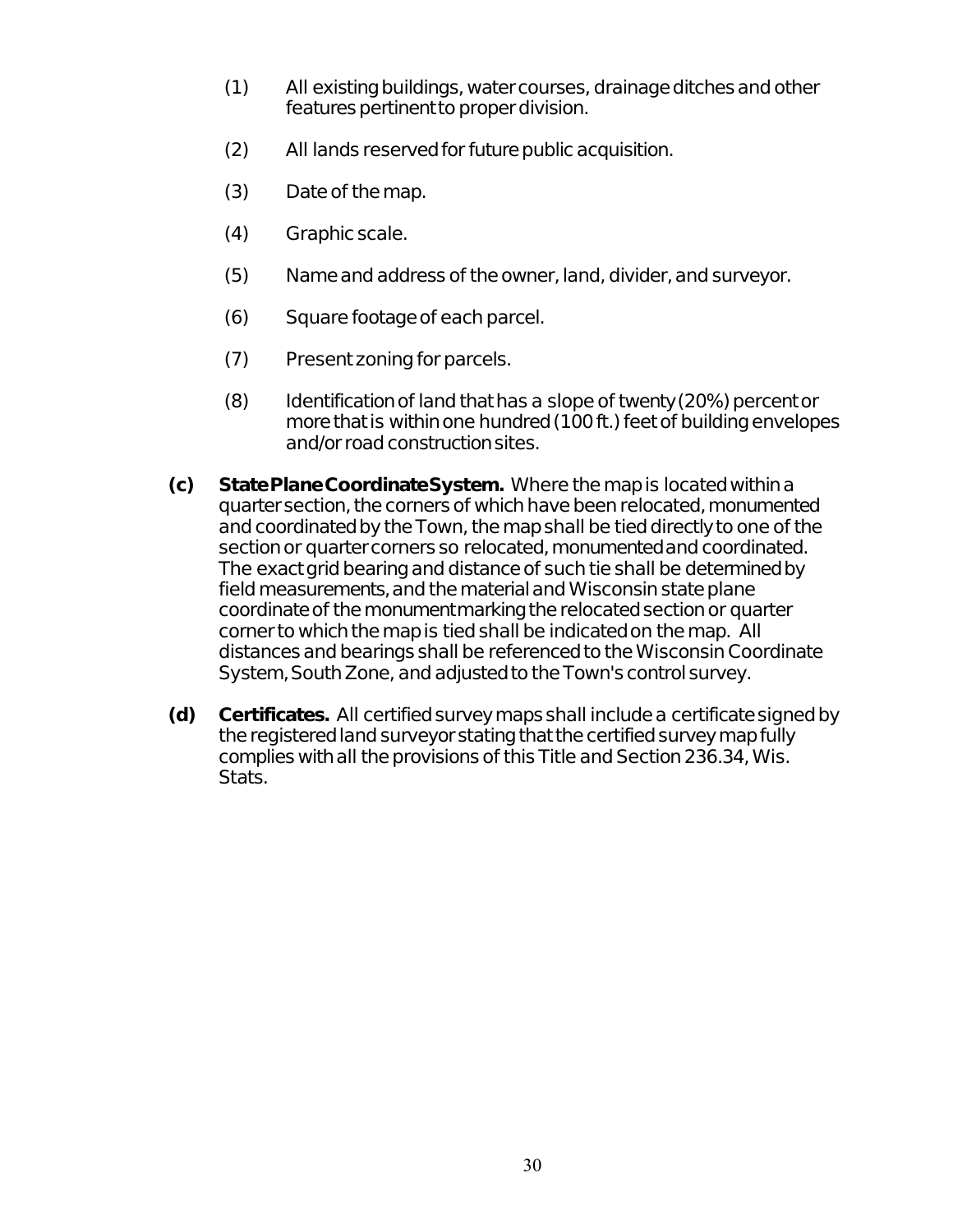# **REQUIRED IMPROVEMENTS**

### **SECTION 1-6-1 IMPROVEMENTS REQUIRED**

- **(a) General Standards.** The following required improvements in this Chapter shall be designed and installed in accordance with the engineering standards and specifications, which have been adopted or approved by the Town Board. Where standards and specifications have not been adopted, the improvements shall be made in accordance with good and accepted engineering practices. All engineering designs, standards and specifications must be approved by the Town or Town's Designee prior to the start of any construction.
- **(b) Payment for Improvements.** The improvements prescribed in this Chapter maybe required as a condition of approval of a Land Division. The required improvements described in this Chapter shall be installed, furnished and financed at the sole expense of the land divider. However, in the case of required improvements in a commercial or industrial area, the cost of such improvements may, at the sole discretion of the Town Board, be financed through special assessments.

#### **SECTION 1-6-2 REQUIRED AGREEMENT PROVIDING FOR PROPER INSTALLATION OF IMPROVEMENTS**

**(a) Contract.** Prior to installation of any required improvements and prior to the meeting at which the Final Plat or Certified Survey Map is approved, the land divider shall enter into a written contract, termed a "Developer's Agreement," with the Town requiring the land divider to furnish and construct said improvements at his sole cost and in accordance with plans and specifications and usual contract conditions, which may include provision for inspection and approval of construction details by the Town Engineer.

#### **(b) Financial Guarantees.**

(1) The Developer's Agreement shall require the land divider to make an escrow deposit or, in lieu thereof, to furnish a performance bond or irrevocable letter of credit. The amount of the deposit or the amount of the bond shall be equal to one and one-quarter (1-1/4) times the Town's estimate of the total cost of the improvements to be furnished under the contract, including the cost of inspections and approvals by the Town Engineer.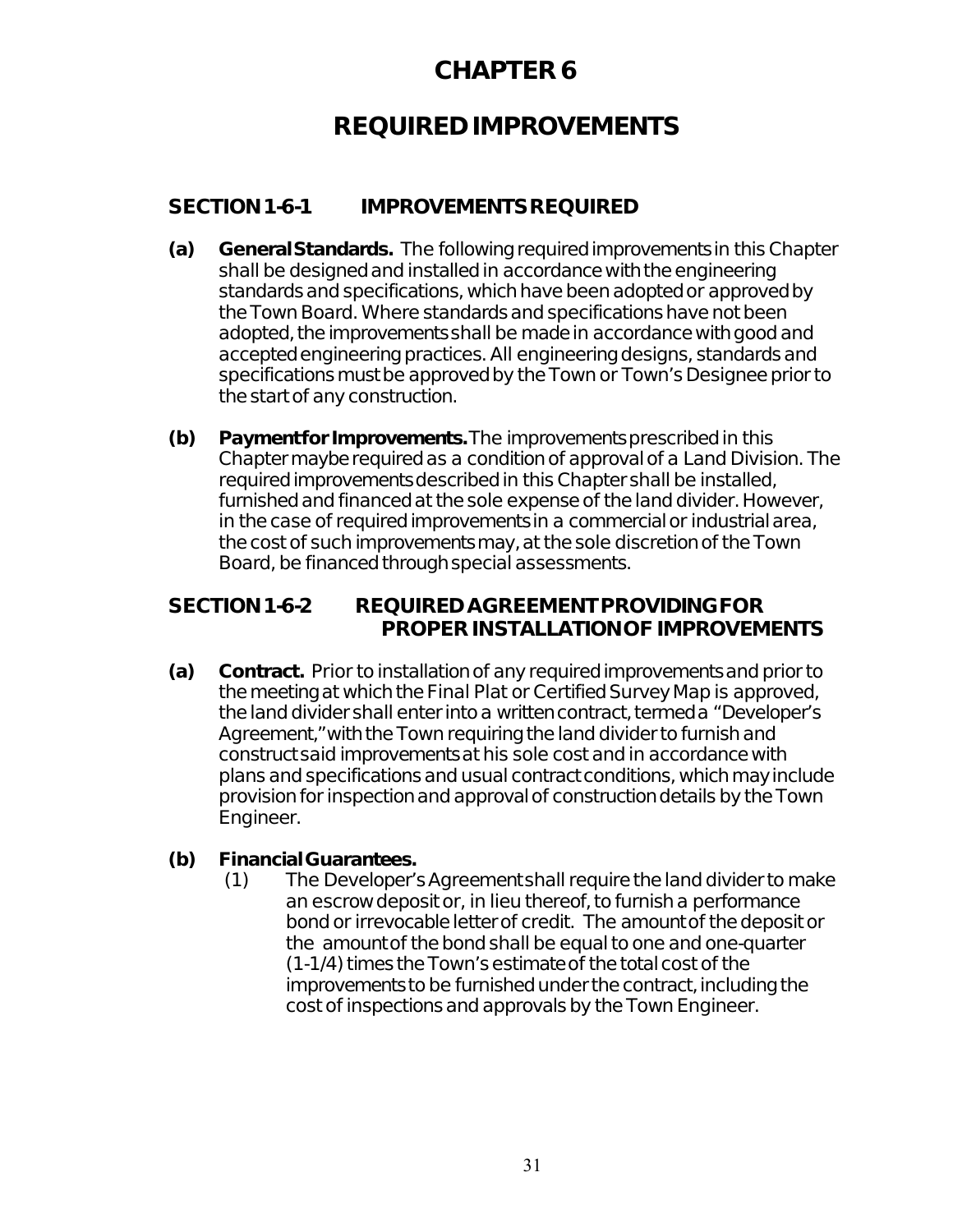- (2) On request of the land divider, the Developer's Agreement may provide for completion of all or part of the improvements covered thereby prior to the approval of the Land Division, and in such event the amount of the deposit, letter of credit or bond shall be reduced in a sum equal to the estimated costs of the improvements so completed prior to approval of the Final Plat or Certified Survey Map.
- (3) If the required improvements are not completed within the specified period, all amounts held under performance bond, deposit or letters of credit shall be turned over to the Town and applied to the cost of the required improvements. Any balance remaining after such improvements have been made shall be returned to the land divider.
- (4) The Town Board, at its option, may require extension of the bond, deposit or letter of credit period for additional periods not to exceed two (2) years for each additional period.
- (5) The time for completion of the required improvements, and the several parts thereof, shall be determined by the Town Board. The completion date shall be a component of the Developer's Agreement. The Town Board may, in its sole discretion, provide such penalties, as it deems appropriate to ensure the timely completion of the required improvements.
- (6) The land divider shall pay the Town for all costs incurred by the Town for review, approval and inspection of the Land Division. Such costs shall include, but not be limited to, the review, and preparation at the Town Board's sole discretion, of plans and specifications by the Town Engineer; the review, and preparation at the Town Board's sole discretion, of legal documents, plans and specifications by the Town Attorney; as well as all other costs of a similar nature which are related to the review, approval and inspection of the subdivision.

#### **SECTION 1-6-3 REQUIRED CONSTRUCTION PLANS; TOWN REVIEW; INSPECTIONS**

**(a) Engineering Reports, Construction Plans, and Specifications.** At the time of submission of the Final Plat engineering reports, plans and proposed specifications shall be submitted, or when necessary for a minor subdivision, upon the filing of a certified survey map, construction plans for the required improvements conforming in all respects with the standards established by the Town and prepared by a professional engineer who is registered in the State of Wisconsin, and such plans shall contain the professional engineer's seal. Such plans, together with the quantities of construction items, shall be submitted to the Town for approval prior to signing the Final Plat and for the estimate of the total costs of the required improvements; upon approval the construction plans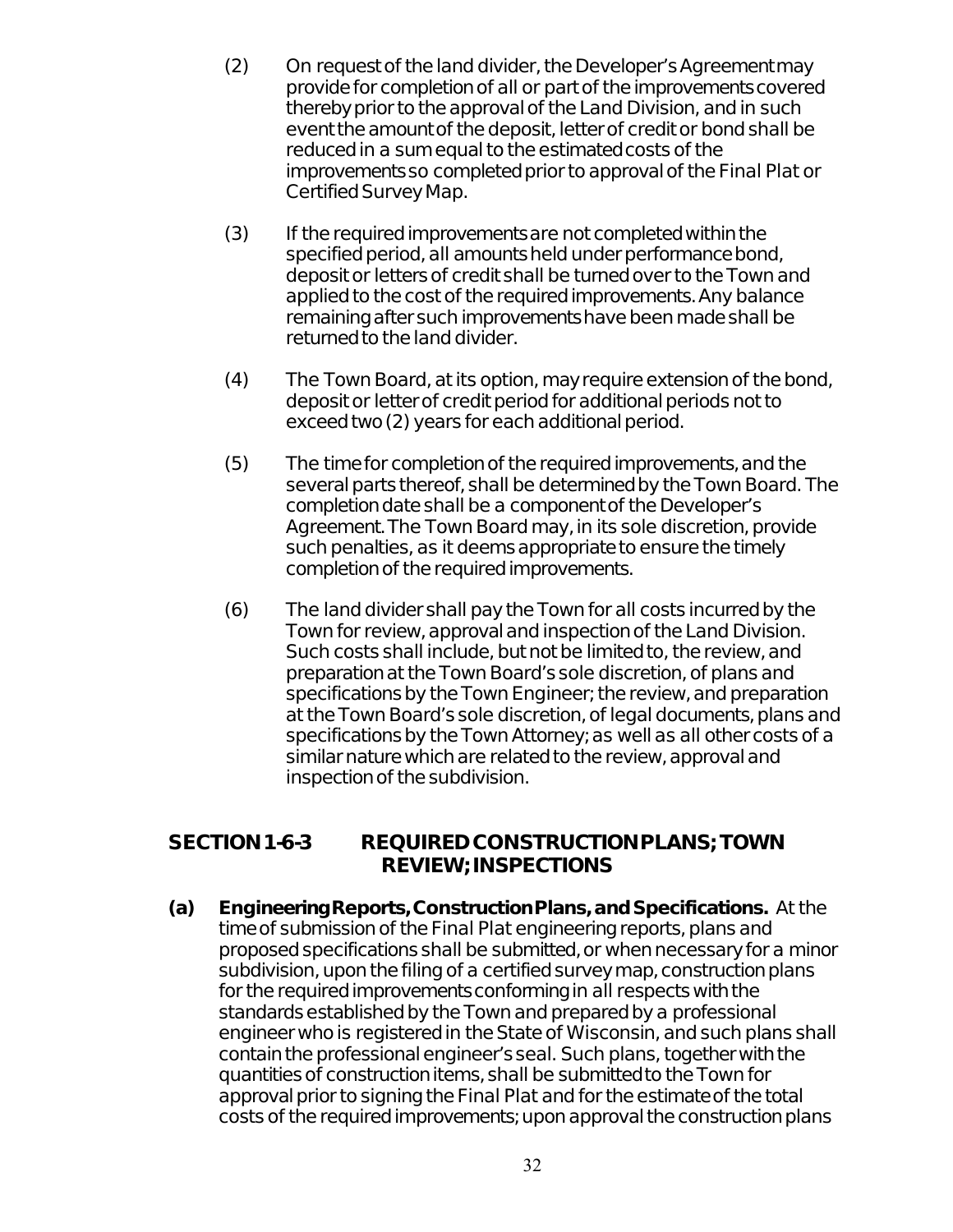shall become part of the contract required.

Simultaneously with the filing of the Final Plat with the Town Clerk, or when necessary, upon the filing of a Certified Survey Map, or as soon thereafter as practicable, copies of the construction plans and specifications, where applicable, shall be furnished for the following public improvements, with a copy sent to the appropriate sanitary district:

- (1) Street plans and profiles showing existing and proposed grades, elevations and cross sections of required improvements.
- (2) Storm sewer and open channel plans and profiles showing the locations, grades, sizes, cross sections, elevations and materials of required facilities.
- (3) Erosion and sedimentation control plans showing those structures required to retard the rate of runoff water and those grading and excavating practices that will prevent erosion and sedimentation.
- (4) Additional special plans or information required by the Town Board, Town Engineer or other parties designated by the Town Board.
- **(b) Action by the Town Engineer.** The Town Engineer may review or cause to be reviewed the plans and specifications for conformance with the requirements of this Chapter and other pertinent Town code and design standards recommended by the Town Engineer and approved by the Town Board. If the Town Engineer rejects the plans and specifications, the Town Engineer shall notify the land divider, who shall modify the plans or specifications or both accordingly. When the plans and specifications are corrected, the Town Engineer shall approve the plans and specifications for transmittal to the Town Board. The Town Board shall approve the plans and specifications before the improvements are installed and construction commenced.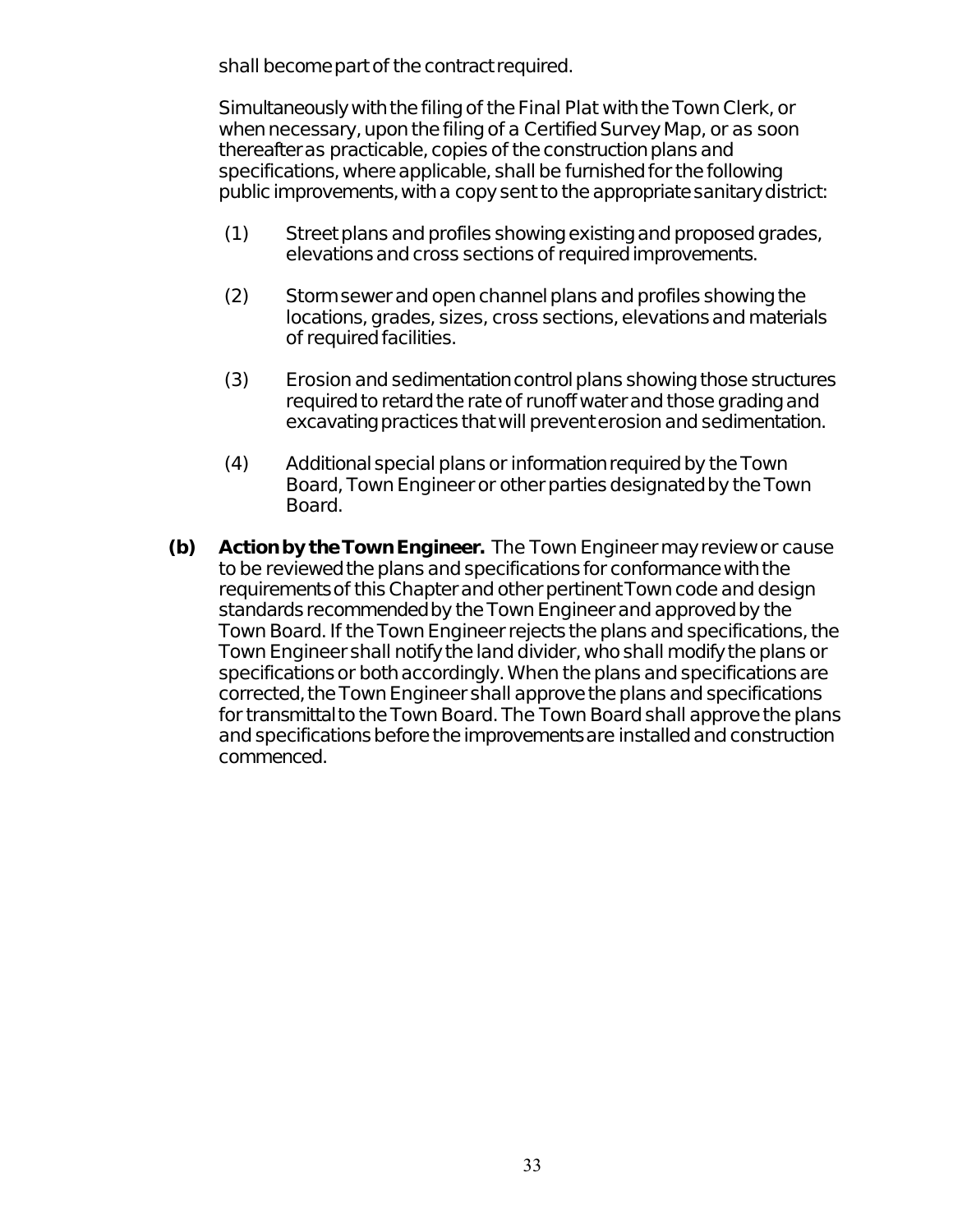#### **(c) Construction and Inspection.**

- (1) Prior to starting any work covered by the plans approved above, written authorization to start the work shall be obtained from the Town upon receipt of all necessary permits and in accordance with the construction methods of this Chapter. Occupancy permits shall not be issued until all improvements required by this Chapter are satisfactorily completed.
- (2) Construction of all improvements required by this Chapter shall be completed within two (2) years from the date of the approval of the Preliminary Plat or Certified Survey Map by the Town Board, unless good cause can be shown for the Town Board to grant an extension. Any request for an extension of the construction completion date shall be made in writing to the Town Clerk and shall state the reasons for the requested extension. The Town Board may, in its sole discretion, grant such an extension.
- (3) During the course of construction, the Town Engineer may make such inspections as the Town Board deems necessary to insure compliance with the plans and specifications as approved. The owner shall pay the actual costs incurred by the Town for such inspections. This fee shall be the actual costs to the Town of inspectors, engineers and other parties necessary to insure satisfactory work.

# **SECTION 1-6-4 STREET IMPROVEMENTS**

The land divider shall construct streets, roads, and alleys as outlined on the approved plans based on the requirements of this Chapter;

**(a) Street Construction Standards.** The design and construction of all roads, streets and alleys in the Town shall fully comply with the requirements and specifications established by the Town. After applicable utilities have been installed, where required by the Town, the land divider shall construct, as part of the Land Division, all required streets.

### **(b) Completion of Street and Sidewalk Construction.**

(1) Prior to any occupancy permits being issued on lands adjacent to streets, required street construction in conformance with the Developer's Agreement shall be completed by the land divider, inspected and approved by the Town Board.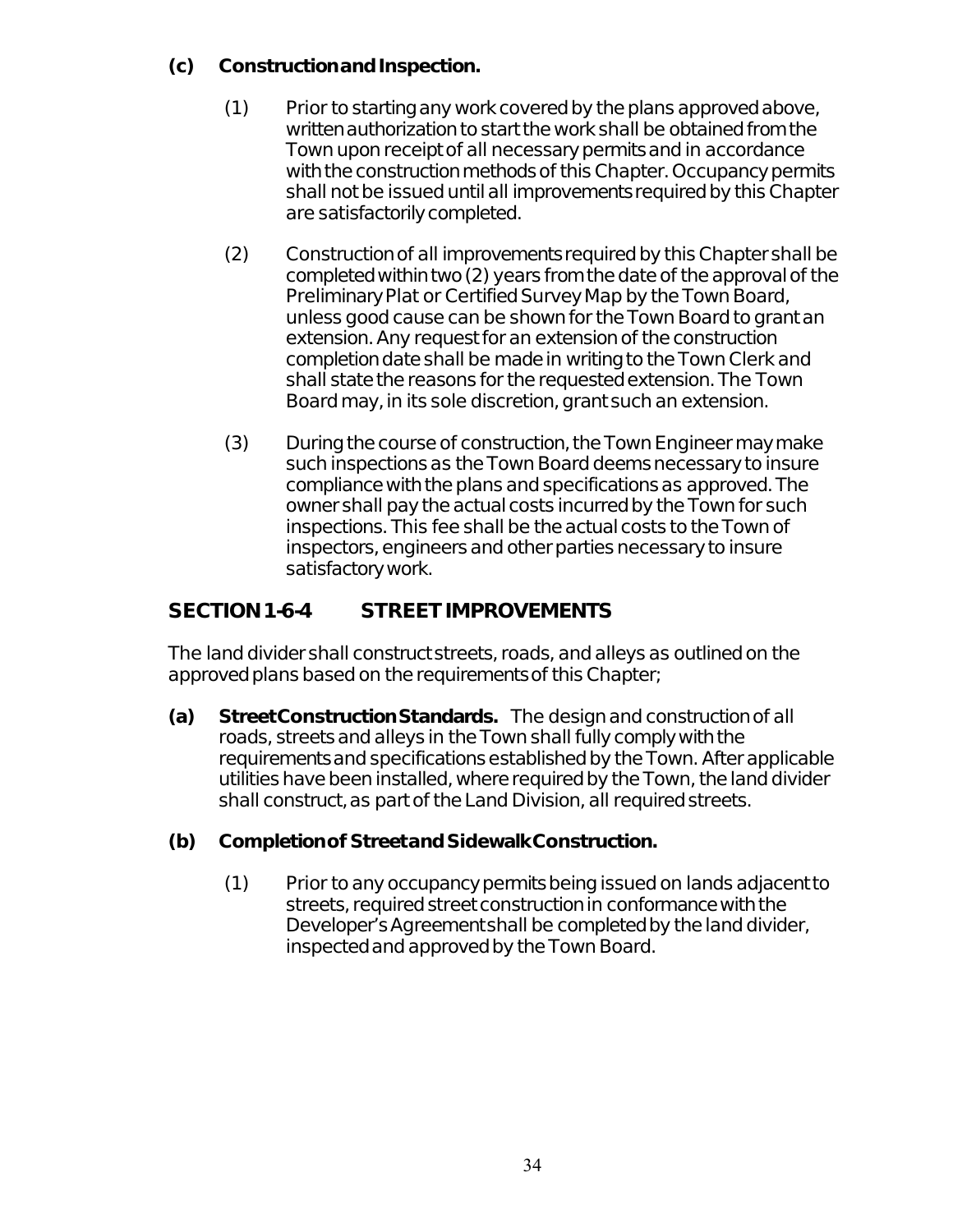- (2) The Town Board may issue a waiver of these requirements in unusual or special circumstances such as excessively severe weather conditions, heavy construction temporarily in area, or construction material shortages (i.e., cement, asphalt). The issuance of a waiver shall be at the sole discretion of the Town Board.
- (3) The land divider requesting a waiver shall do so in writing, presenting such information and documentation as required by the Town Board. The waiver shall be in written form and shall detail which improvement requirements are temporarily waived and for what period of time.

### **SECTION 1-6-5 SANITARY SEWERAGE SYSTEM**

Private sewerage disposal systems shall comply with the appropriate provisions of the Wisconsin Statutes, the Wisconsin Administrative Code and Green County Codes.

### **SECTION 1-6-6 STORM WATER DRAINAGE FACILITIES**

The land divider shall provide storm water drainage facilities which may include curb and gutter, catch basins and inlets, storm sewers, road ditches, and open channels, as may be required. Storm sewers are to be of adequate size and grade to hydraulically accommodate the ten (10) year storm; culverts, storm water swales and ditches shall be designed to accommodate the ten (10) year storm and shall be sized so that the twenty-five (25) year frequency storms do not cause flooding of adjacent arterial or collector streets.

Storm drainage facilities shall be so designed as to minimize hazards to life or property, and the size, type and installation of all storm water drains and sewers proposed to be constructed shall be in accordance with the plans and specifications approved by the Town Board. Storm sewers oversized to handle runoff from offsite properties will be installed by the land divider; however, the cost of oversizing above a twenty-four (24) inch diameter storm sewer shall be paid by other users connecting to the system.

### **SECTION 1-6-7 OTHER UTILITIES**

**(a)** The land divider of a major subdivision shall cause electrical power and telephone facilities to be installed in such a manner as to make adequate service available to each lot in the Land Division.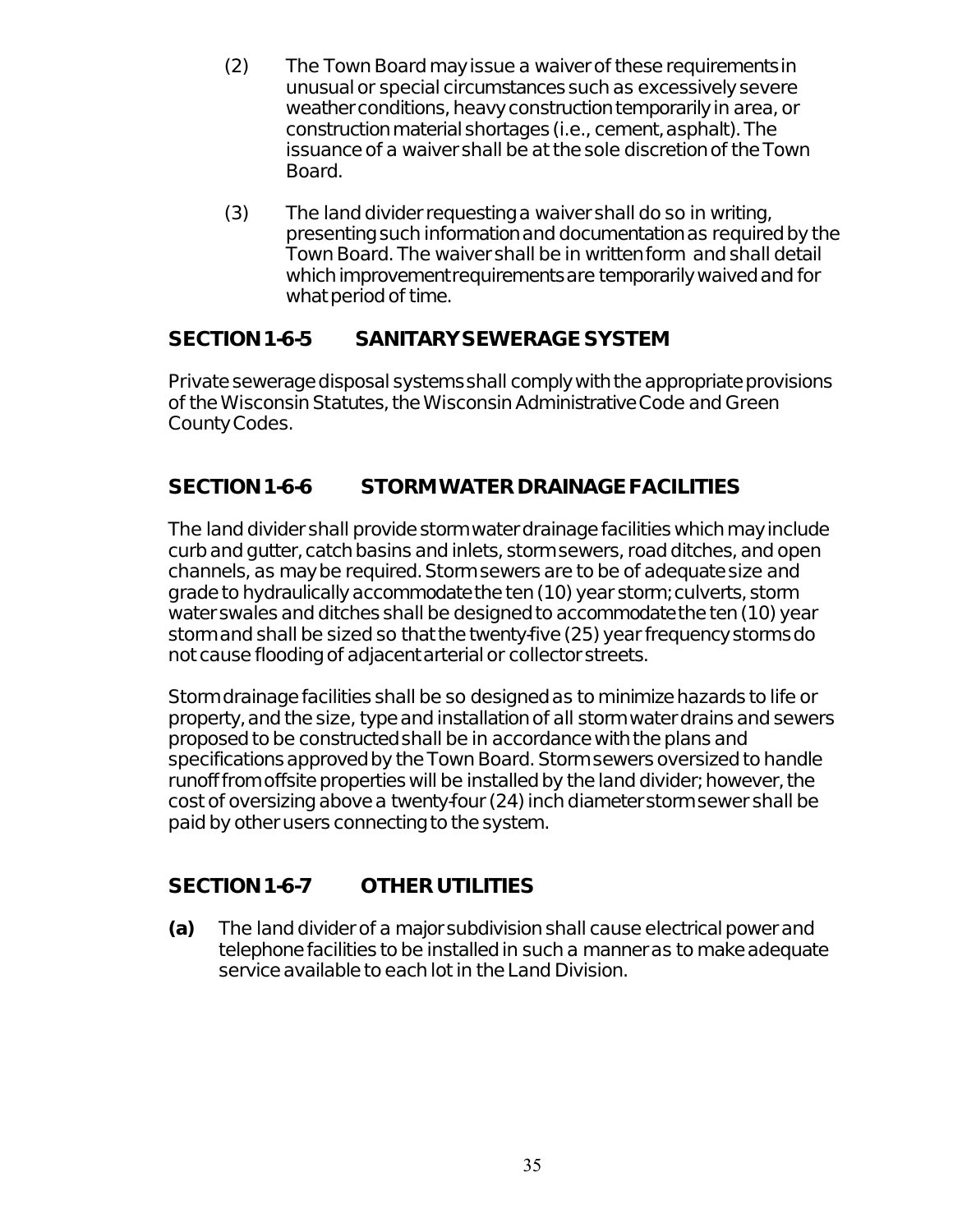- **(b)** All new electrical distribution lines, television cables and telephone lines from which lots are individually served shall be underground unless the Town Board specifically allows overhead poles for the following reasons:
	- (1) Topography, soil, water table, solid rock, boulders, or other physical conditions would make underground installation unreasonable or impractical; or
	- (2) The lots to be served by said facilities can be served directly from existing overhead facilities.

# **SECTION 1-6-8 STREET SIGNS AND LIGHTING**

The land divider shall furnish and install street signs in the Land Division in such locations as the Town Board may determine. Such signs include traffic control signs. The Town Board or its designee shall determine the design and construction standards for all such street signs.

The Town Board, in its sole discretion, may require the land divider to furnish and install streetlights in such locations as the Town Board may require. The Town Board or its designee shall determine the design and construction standards for all such streetlights.

# **SECTION 1-6-9 EROSION CONTROL**

The land divider shall cause all gradings, excavations, open cuts, side slopes, and other land surface disturbances to be mulched, seeded, sodded or otherwise protected so that erosion, siltation, sedimentation, and washing are prevented. The land divider shall prepare and submit an erosion control plan that identifies measures that will be taken to assure compliance and the minimization of erosion problems within the Land Division.

### **SECTION 1-6-10 PARTITION FENCES**

When the land included in a subdivision or Certified Survey Map abuts upon or is adjacent to land used for agriculture, farming or grazing purposes, the land divider shall, if requested by adjacent landowners, erect, keep, and maintain partition fences, satisfying the requirements of the Wisconsin Statutes for a legal and sufficient fence, between such land and the adjacent land. A covenant binding the developer, its grantees, heirs, successors, and assigns to erect and maintain such fences, without cost to the adjoining property owners, so long as the land is used for agriculture, farming or grazing purposes, shall be included upon the face of the Final Plat or Certified Survey Map.

### **SECTION 1-6-11 EASEMENTS**

**(a) Utility Easements.** The Town board, on the recommendation of the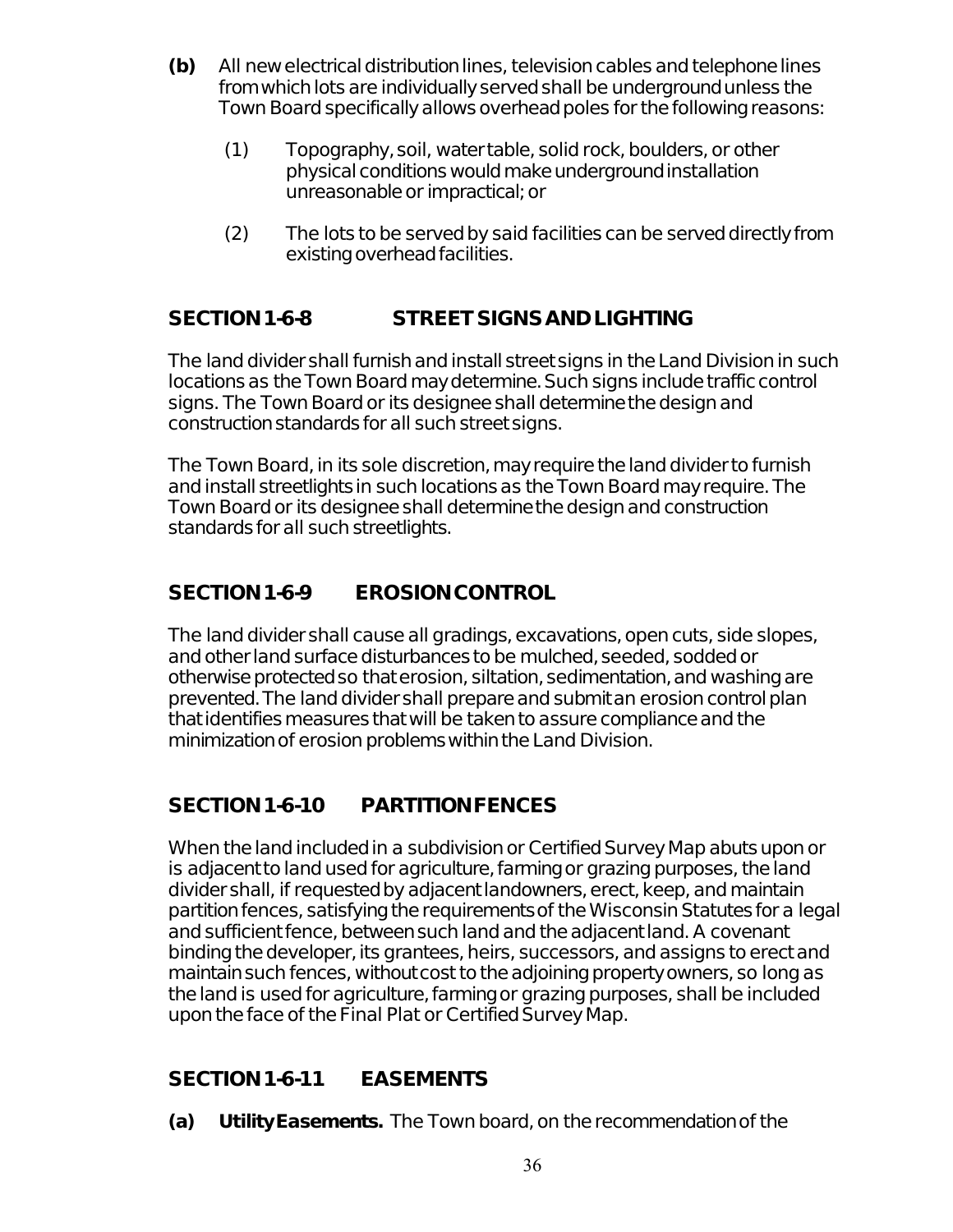appropriate agencies serving the Town, shall require utility easements for poles, wire, conduits, storm and sanitary sewers, gas, water and head mains, or other utility lines. It is the intent of this Chapter to protect all established easements so as to assure proper grade, assure maintenance of the established grade, prohibit construction of permanent fences or retaining walls over underground installation and prevent the planting of trees and shrubbery in the easement area.

- **(b) Drainage Easements.** Where a Land Division is traversed by a watercourse, drainageway, channel or stream:
	- (1) There shall be provided a storm water easement or drainage rightof-way conforming substantially to the lines of such watercourse and such further width or construction, or both, as will be adequate for the purpose and as may be necessary to comply with this Section; or
	- (2) The watercourse, drainageway, channel or stream may be relocated in such a manner that the maintenance of adequate drainage will be assured and the same provided with a storm water easement or drainage right-of-way conforming to the lines of the relocated watercourse, and such further width or construction, or both, as will be adequate for the purpose and may be necessary to comply with this Section.
	- (3) Wherever possible, it is desirable that the drainage be maintained by an open channel with landscaped banks and adequate width for maximumpotential volume flow. In all cases, such water course shall be of a minimum width established at the high-water mark or, in the absence of such specification, not less than thirty (30) feet. If, in the opinion of the Town Board, the easement will be for a major drainage swale, the easement shall be of sufficient width to contain one-hundred (100) year frequency storm. If the drainage easement is located in an established floodway or flood fringe district, the entire floodplain area shall be included within the drainage easement.
- **(c) Easement Locations.** Evidence shall be furnished to the Town Board that easements and any easement provisions to be incorporated in the plat or in deeds have been reviewed by the individual utility companies or the organization responsible for furnishing the services involved.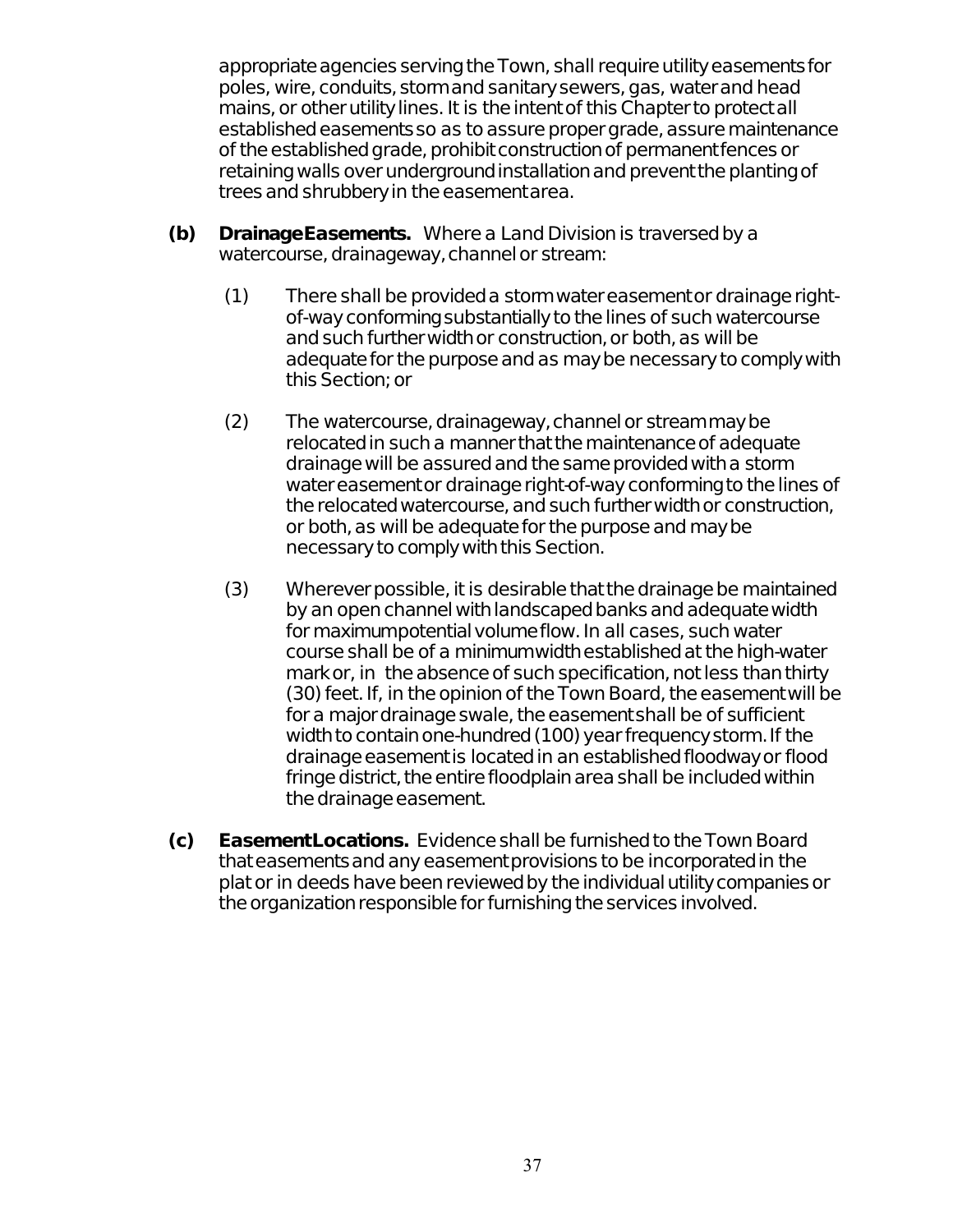# **DESIGN STANDARDS**

# **SECTION 1-7-1 GENERAL STREET DESIGN STANDARDS.**

Street design standards shall be as prescribed by the Town Board.

### **SECTION 1-7-2 PEDESTRIAN PATHWAYS.**

Pedestrian pathways, preferably acquired by easement, may be required by the Town Board, where deemed essential to provide circulation or access to schools, playgrounds public recreation areas, shopping centers, transportation, and other community facilities.

### **SECTION 1-7-3 LOT DESIGN STANDARDS.**

#### **(a) Size.**

- (1) Lot area shall be appropriate for the location, zoning, type of sewerage or septic system to be utilized, and for the type of Land Division contemplated. The following lot area requirements shall be met:
	- a. In all areas within the Town which are served by private sewer systems, the minimum lot area shall be one and onehalf  $(1.5)$  acres.
- (2) Residential lots within each block shall have a minimum average depth of one hundred (100) feet. Excessive depth in relation to width shall be avoided and a proportion of two to one (2:1) shall be considered a desirable ratio under normal conditions.
- (3) Every lot on a public or private street shall front or abut for a distance of at least sixty-six (66) feet on a public street, and thirty (30) feet for a cul-de-sac.
- (4) Width of lots shall conform to the requirements of the Green County Zoning Code.
- **(b) Commercial Lots.** Depth and width of properties reserved or laid out for commercial or industrial purposes shall be adequate to provide for the offstreet service and parking facilities required by the type of use and development contemplated, as required by the Green County Zoning Code.
- **(c) Lots Where Abutting Major Thoroughfare.**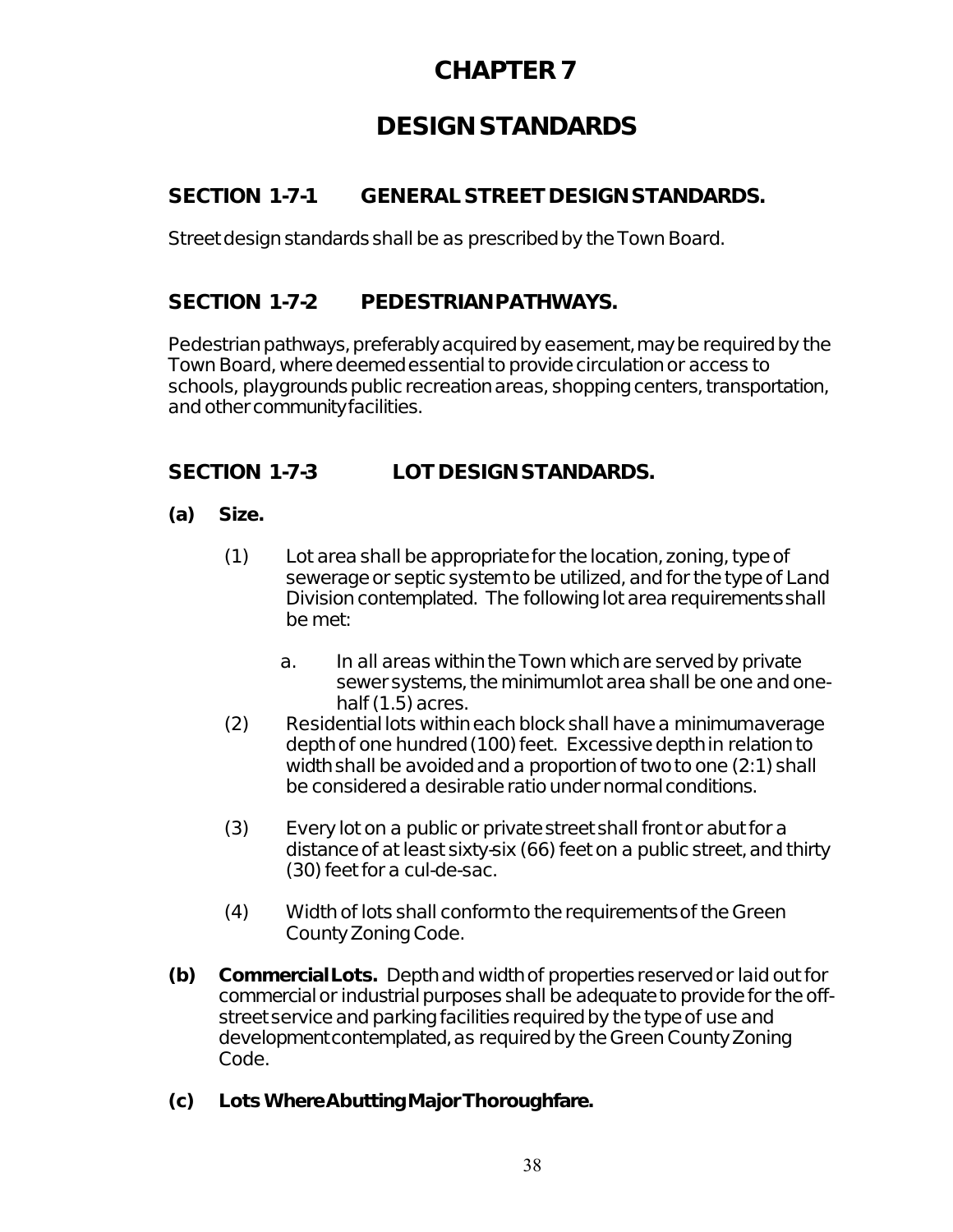- (1) **Major Thoroughfare.** Residential lots fronting on a major thoroughfare shall be platted with extra depth or design or alleviate the effect of major street traffic on residential occupancy.
- **(d) Corner Lots**. Corner lots for residential use shall have extra width of ten (10) feet to permit building setback from both streets, or as required by the Green County Zoning Code.
- **(e) Side Lots.** Where practical, side lot lines shall be substantially at right angles to or radial to abutting street lines. Lot lines shall follow Town boundary lines.
- **(f) Through Lots and Reversed Frontage Lots.** Through lots and reversed frontage lots shall be avoided for residential lots, except where necessary to provide separation of residential development from traffic arteries or to overcome specific disadvantages of topography and orientation.
- **(g) Natural Features.** In the subdividing of any land, regard shall be shown for all natural features, such as tree growth, water courses, historic spots or similar conditions which, if preserved, will add attractiveness and stability to the proposed development.
- **(h) Land Remnants.** All remnants of lots below minimum lot and/or dimension size left over after Land Division of a larger tract must be added to adjacent lots, or a plan shown as to future use rather than allowed to remain as unusable parcels.
- **(i) Building Envelope Placement.** The land divider shall meet the following standards with respect to location of the building envelopes:
	- (1) All building envelopes shall be located within a lot such that all minimum setback, side yard, or rear yard requirements of the Green County Zoning Code and any applicable restrictions or requirements adopted by the Town Board are met.
	- (2) No building envelope may be located on hillside with a slope of twenty (20%) percent or more unless the land divider has submitted, and the Town Board has approved, construction plans and specifications, including an erosion control plan.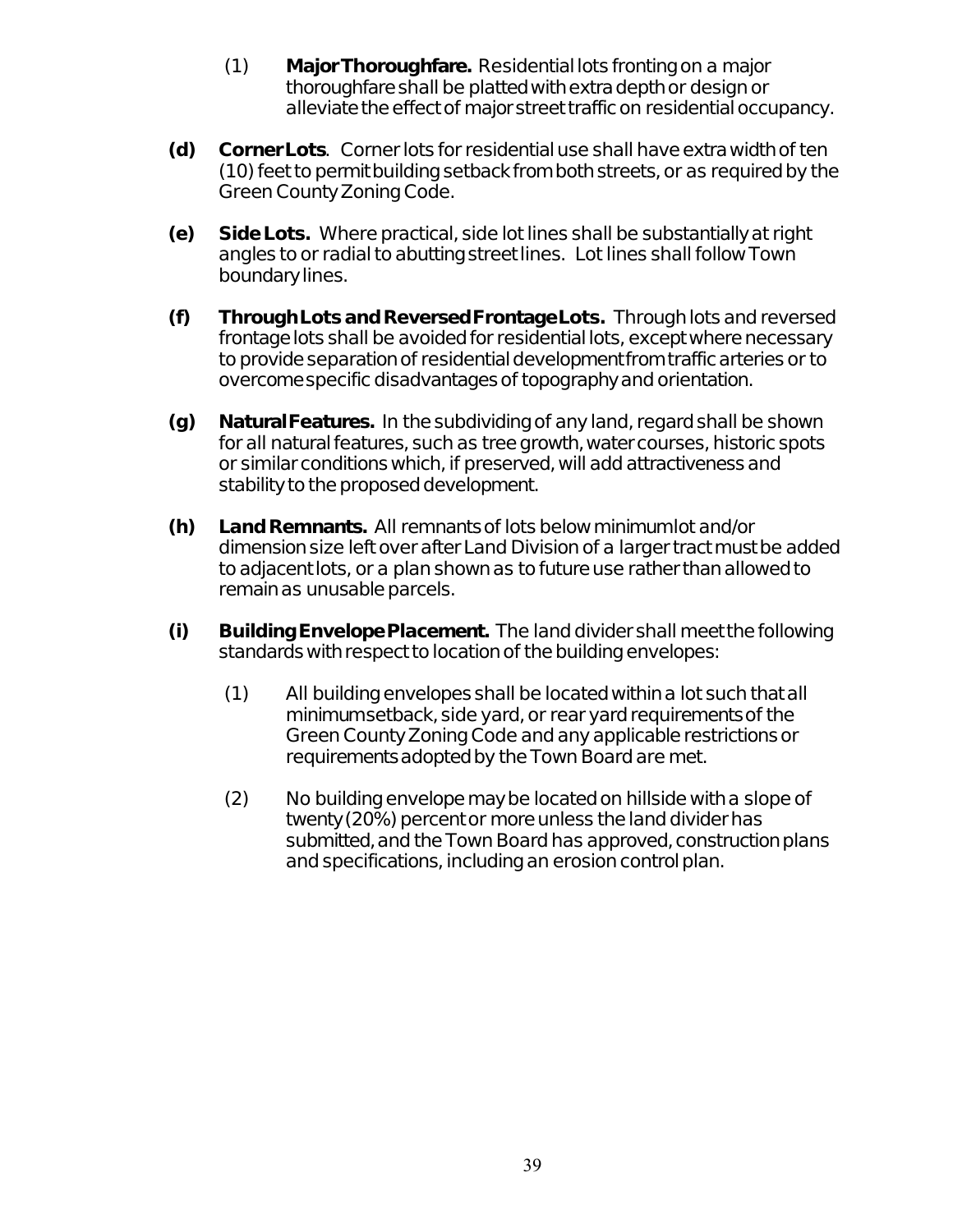### **SECTION 1-7-4 DRAINAGE SYSTEM**

**(a) Drainage System Required.** As required by this Code, and/or where recommended by the Town Engineer, a drainage system shall be designed and constructed by the land divider to provide for the proper drainage of the surface water of the major subdivision and the drainage area of which it is a part. A Final Plat shall not be approved until the land divider shall submit plans, profiles and specifications as specified in this Section, which have been prepared by a registered professional engineer and approved by the Town Board.

#### **(b) Drainage System Plans.**

- (1) The land divider shall submit to the Town at the time of filing a Final Plat a final drainage plan or engineering report on the ability of existing watercourse channels, storm sewers, culverts and other improvements pertaining to drainage or flood control within the Land Division to handle the additional, runoff which would be generated by the development of the land within the Land Division. Additional information shall be submitted to adequately indicate that provision has been made for disposal of surface water without any damage to the developed or undeveloped land downstream or below the proposed Land Division. The report shall also include:
	- a. Estimates of the quantity of storm water entering the Land Division naturally from areas outside the subdivision.
	- b. Quantities of flow at each inlet or culvert.
	- c. Location, sizes and grades of required culverts, storm drainage sewers and other required appurtenances.
- (2) A grading plan for the streets, blocks and lots shall be submitted by the land divider for the area within the Land Division.
- (3) The design criteria for storm drainage systems shall be based upon standard engineering information and accepted engineering techniques and models.
- (4) Material and construction specifications for all drainage projects (i.e., pipe, culverts, seed, sod, etc.) shall be in compliance with specifications provided by the Town Board.
- **(c) Grading.** The land divider shall grade each Land Division in order to establish street, block, and lot grades in proper relation to each other and to topography. The land divider shall grade the full width of the right-ofway of all proposed streets in accordance with the approved plans.
- **(d) Drainage System Requirements.** The land divider shall install all the storm drainage facilities indicated on the plans required in Subsection (a)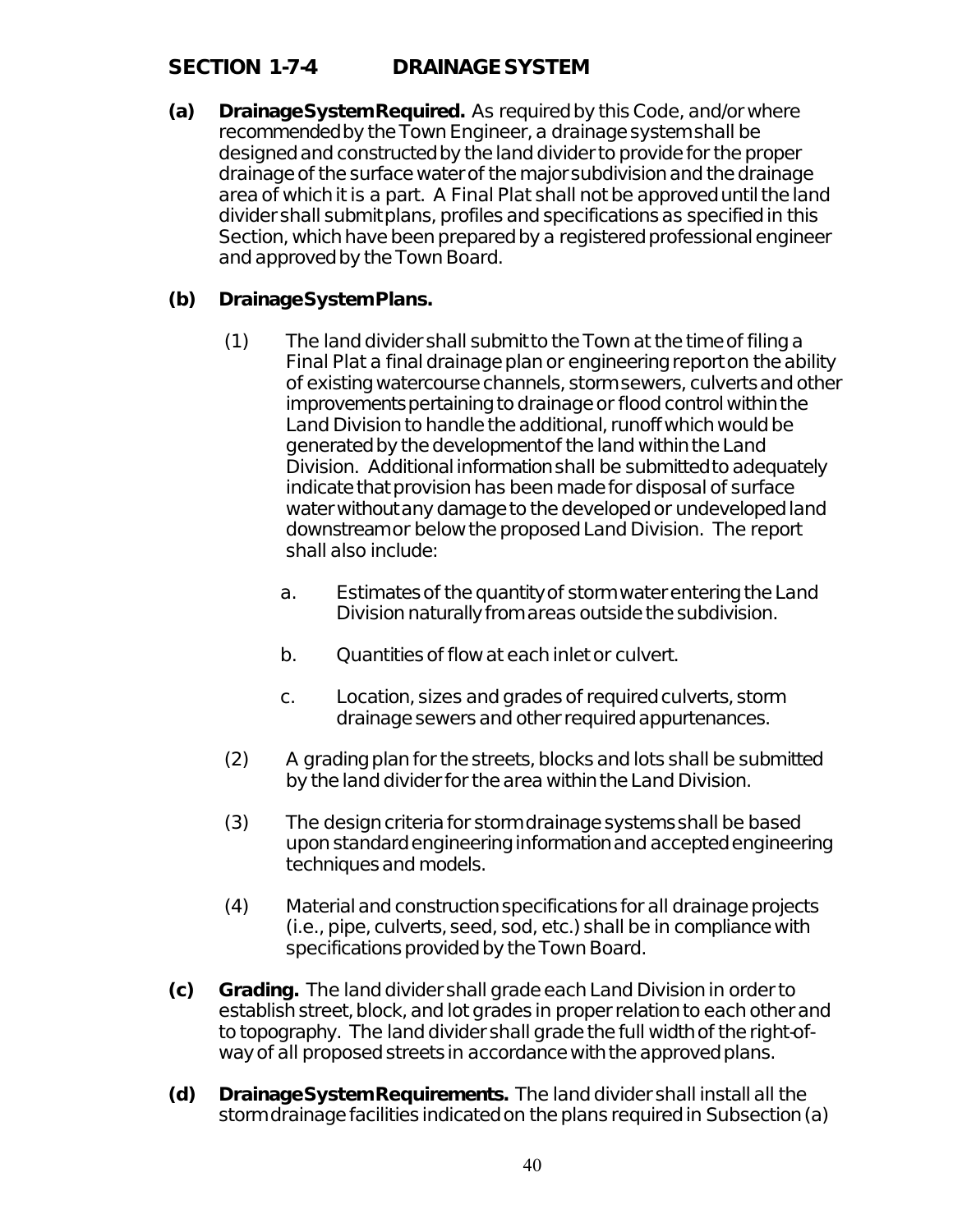of this Section.

- (1) **Street Drainage.** All streets shall be provided with an adequate storm drainage system. The street storm system shall serve as the primary drainage system and shall be designed to carry street, adjacent land and building storm water drainage.
- (2) **Off-Street Drainage.** The design of the off-street drainage system shall include the watershed affecting the subdivision and shall be extended to a watercourse or ditch adequate to receive the storm drainage. When the drainage system is outside of the street right-of-way, the land divider shall make provisions for dedicating an easement of the Town to provide for the future maintenance of said system. Easements shall be a minimum of twenty (20) feet, but the Town may require larger easements if more area is needed due to topography, size of watercourse, etc.
- **(e) Protection of Drainage Systems.** The land divider shall adequately protect all ditches to the satisfaction of the Town Board. Ditches and open channels shall be seeded, sodded, rip-rapped or paved depending upon grades and soil types.

### **SECTION 1-7-5 NONRESIDENTIAL LAND DIVISIONS**

- **(a) General.**
	- (1) If a proposed Land Division includes land that is zoned for commercial or industrial purposes, the layout of the Land Division with respect to such land shall make such provisions as the Town may require.
	- (2) A nonresidential Land Division shall be subject to all the requirements of this Title, as well as such additional standards required by the Town and shall conform to the proposed land use standards established by any Comprehensive Plan or the Green County Zoning Code.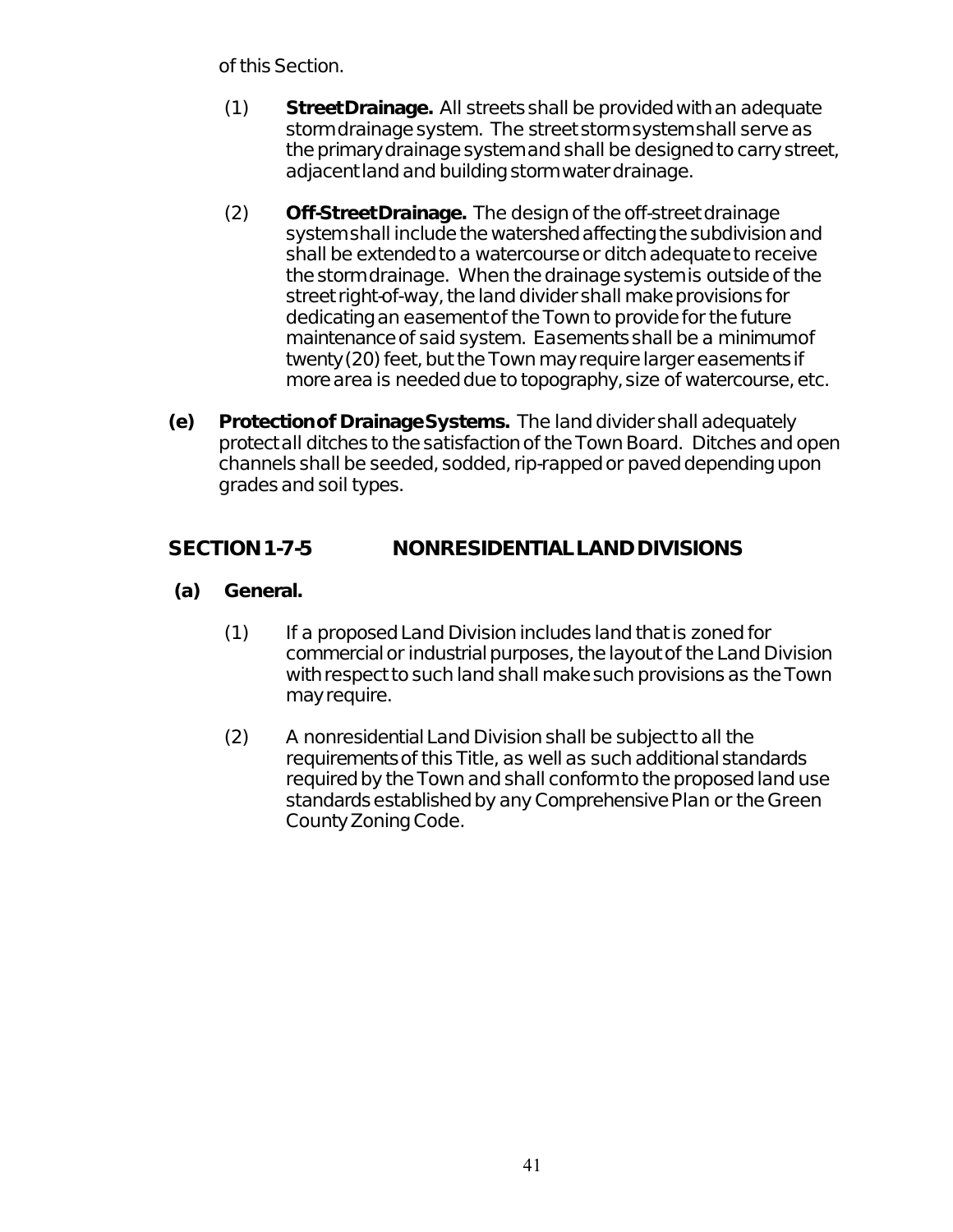- **(b) Standards.** In addition to the principles and standards in this Title, which are appropriate to the planning of all Land Divisions, the applicant shall demonstrate to the satisfaction of the Town Board that the street, parcel and block pattern proposed is specifically adapted to the uses anticipated and takes into account other uses in the vicinity. The following principles and standards shall be observed:
	- (1) Proposed industrial parcels shall be suitable in area and dimensions to the types of industrial development anticipated.
	- (2) Street rights-of-way and pavement shall be adequate to accommodate the type and volume of traffic anticipated to be generated thereupon.
	- (3) Special requirements may be imposed by the Town Board with respect to street design and construction.
	- (4) Special requirements may be imposed by the Town Board with respect to the installation of public utilities, including water, sewer, and storm water drainage.
	- (5) Every effort shall be made to protect adjacent residential areas from potential nuisance from a proposed commercial or industrial Land Division, including the provision of extra depth in parcels backing up on existing or potential residential development and provisions for permanently landscaped buffer strips when necessary.
	- (6) Streets carrying nonresidential traffic, especially truck traffic, shall not normally be extended to the boundaries of adjacent existing or potential residential areas.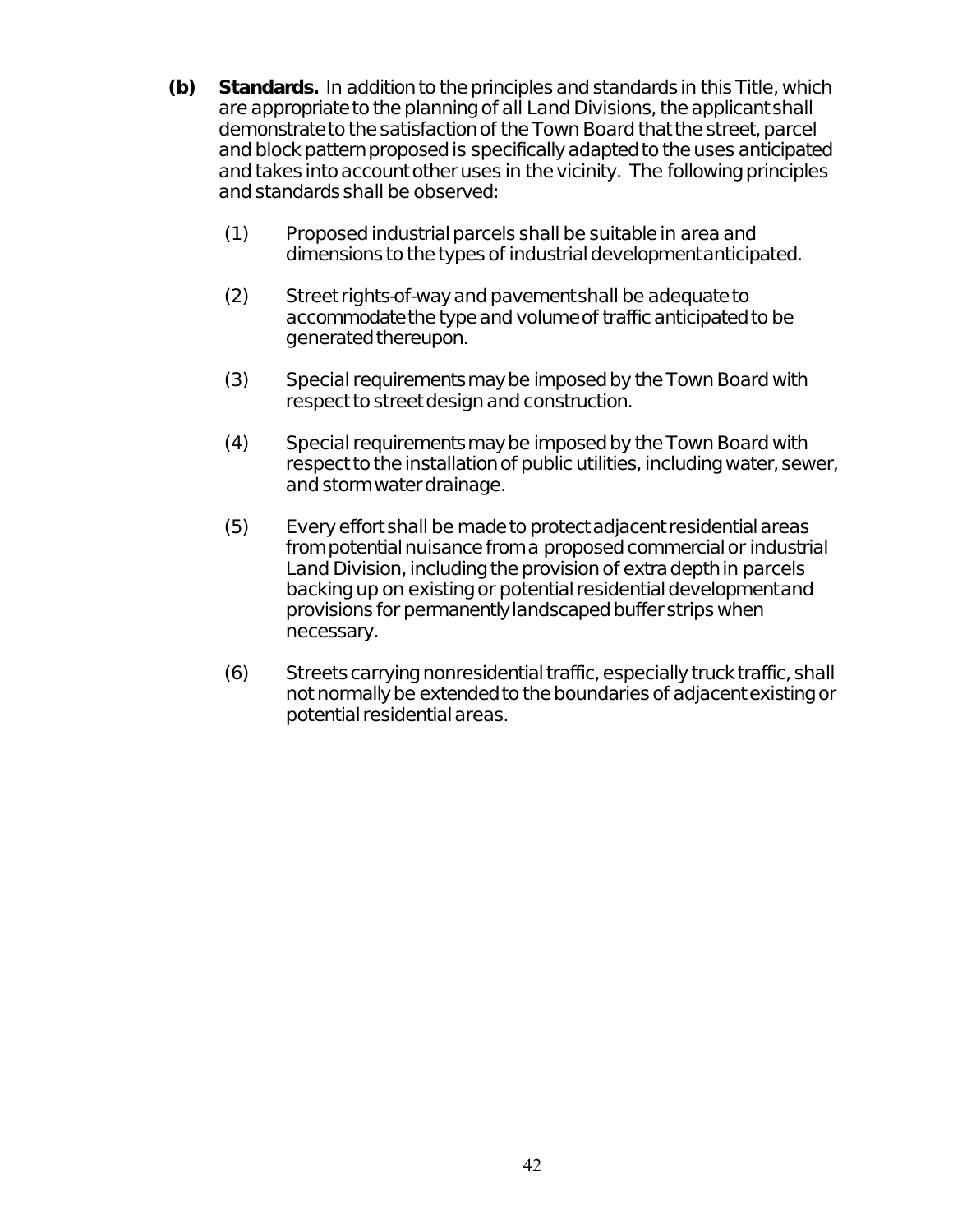# **DEVELOPMENT DENSITY**

# **SECTION 1-8-1 DENSITY**

#### **(a) General Density Requirements.**

- (1) The maximum density for any Land Division shall be one (1) lot per forty (40) acres of land under the ownership of a land owner, as of the original effective date of this Title.
- (2) All non-contiguous parcels of land owned in the Town, in the same form of ownership, shall be added together when calculating how many Land Divisions are allowable to each land owner. A land owner that owns parcels of land in different forms of ownership or with different owners, may not add such parcels together.
- (3) The resultant Land Division(s) may create no lots with a Lot Area less than one and one-half (1.5) acres. This limitation runs with the land in perpetuity and is irrespective of future ownership.
- (4) For purposes of this Chapter, each multi-family unit shall be deemed to be the equivalent of a lot or parcel for determining the maximum density of the lands to be subdivided. For example a duplex must be supported by at least sixty (60) acres from the original parcel, with the new lot on a minimum of 3 acres.

#### **(b) Transferability of Land Divisions.**

(1) A land owner shall be able to use the allowable number of Land Divisions, on any parcel of land in the Town titled in the same form of ownership of the land owner, as long as the newly created lot(s) conform to the requirements of this Title.

| For example: | Land owner has 20 acre parcel and 180 acre parcel<br>200 total acres / $40 = 5$ new lots allowed                                                                 |
|--------------|------------------------------------------------------------------------------------------------------------------------------------------------------------------|
|              | Land owner has option of using the 5 divisions on the<br>20 acre parcel only, the 180 acre parcel only, or a<br>combination on both parcels totaling 5 divisions |

- (2) A land owner with remaining Land Divisions may transfer one or more of these remaining Land Divisions to any third party. There is no requirement that land must accompany the transfer of available Land Divisions to a third party.
- (3) The Town shall maintain a database tracking the number of allowable Land Divisions per land owner.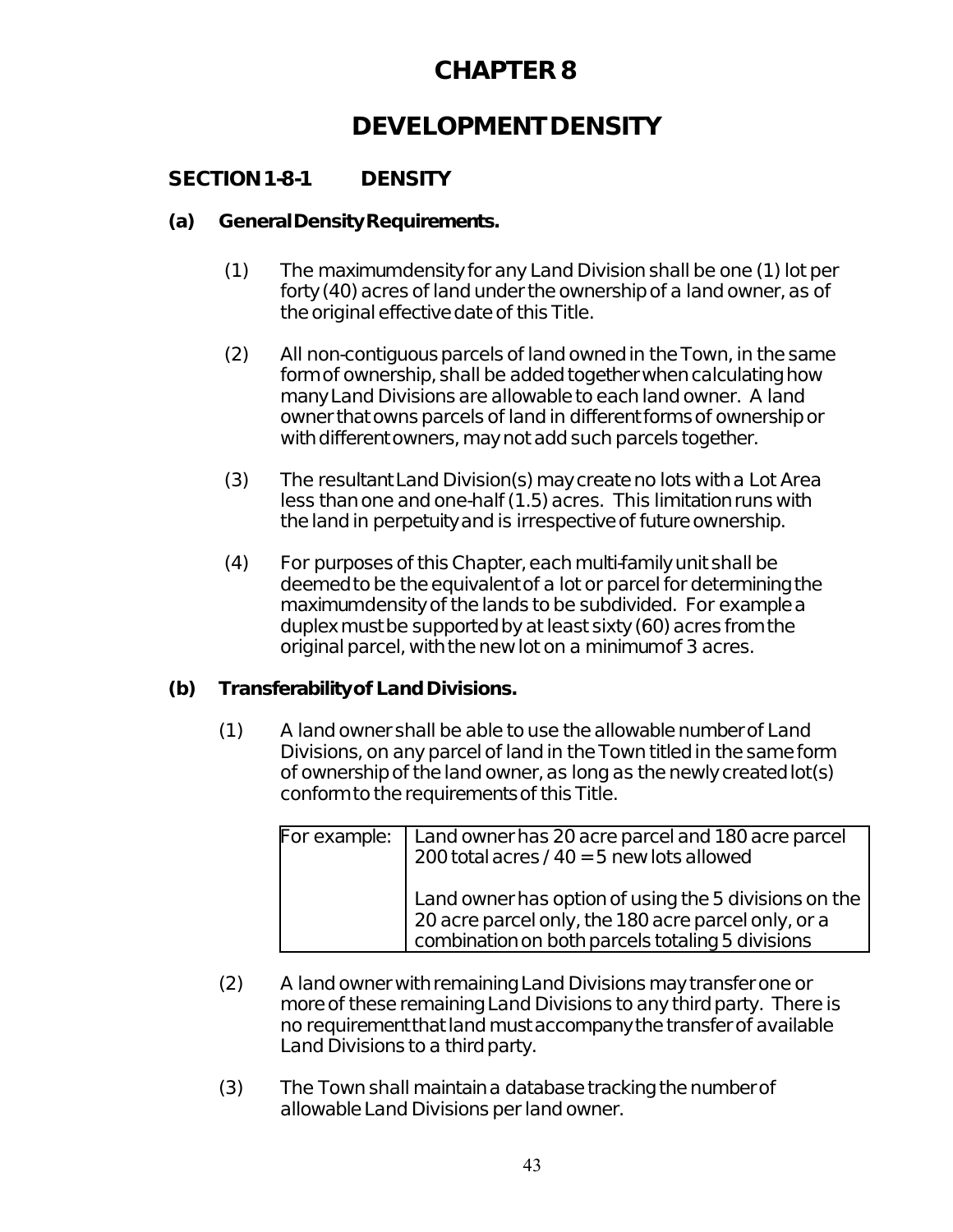- (4) Any third party who purchases available Land Divisions, must report such purchase to the Town Clerk within 60 days of such purchase.
- (5) A third party who purchases available Land Divisions from joint owners shall provide written proof to the Town Clerk that all joint owners have given consent to the transfer of the Land Division(s) to the third party.
- **(c) Density Calculations; Rounding.** The number of allowable Land Divisions shall be calculated by dividing the total acres of land owned in the Town, in the same form of ownership of the land owner, by forty (40), and the resulting number is rounded up if .50 or larger.

| For example: | Land owner has 50 total acres<br>$(50/40 = 1.25$ , Remainder does not support<br>additional lots, $10/40 = 25\%$ ) |
|--------------|--------------------------------------------------------------------------------------------------------------------|
|              | Number of New Lots Allowed $=1$                                                                                    |
| For example: | Land owner has 60 total acres                                                                                      |
|              | $(60/40 = 1.5$ , Remainder supports one additional<br>$lot, 20/40 = 50\%)$                                         |
|              | Number of New Lots Allowed $=$ 2                                                                                   |
| For example: | Land owner has 130 total acres                                                                                     |
|              | $(130/40 = 3.25$ , Remainder does not support<br>additional lot $10/40 = 25\%$ )                                   |
|              | Number of New Lots Allowed $=$ 3                                                                                   |

#### **(d) Special Density Exceptions.**

(1) **Total Acres Less Than Forty.** Any land owner who has less than 40 total acres of land in the Town, as of the original effective date of this Title, shall be entitled to one (1) additional Land Division, provided the newly created lot conforms to the requirements of this Title.

| For example: | Land owner has less than 40 total acres |
|--------------|-----------------------------------------|
|              | I Number of New Lots Allowed = $1$      |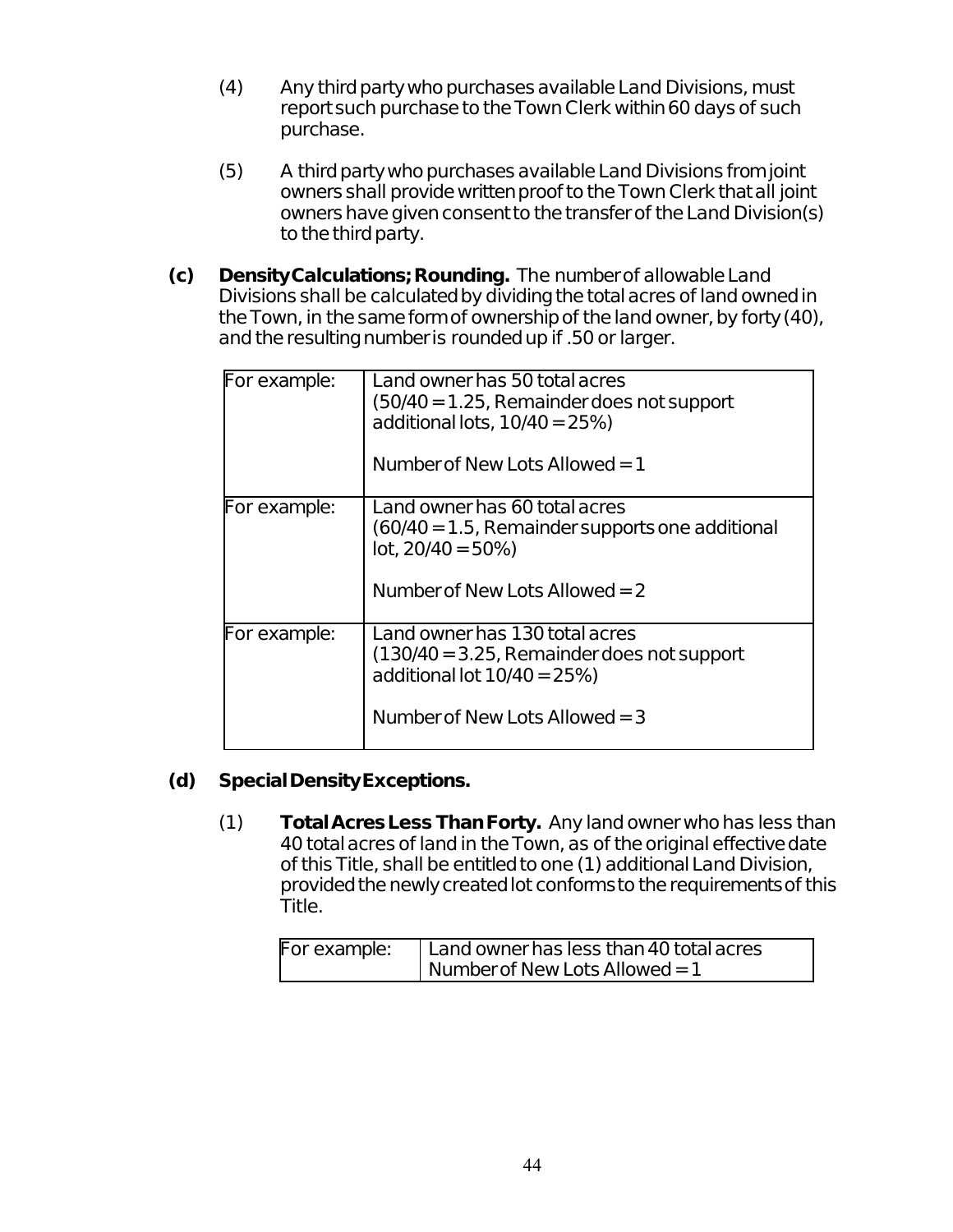(2) **Cluster.** A cluster development may be allowed an additional two (2) lots if the following conditions are met:

(a) The "Cluster" development design and layout shall meet the definition of "Cluster";

(b) The minimum number of lots required to quality as a "Cluster" is four  $(4)$ :

| For example: | Land owner has 140 total acres<br>(140/40 = 3.5, Remainder supports one additional<br>lot 20/40 = 50%, two additional lots are allowed if<br>division meets the definition of cluster) |
|--------------|----------------------------------------------------------------------------------------------------------------------------------------------------------------------------------------|
|              | Number of New Lots Allowed if Clustered = 6                                                                                                                                            |

#### (3) **Additional Land Division for Land Owner.**

(a) Any land owner, as of the original effective date of this Title, shall be entitled to one (1) additional Land Division, to be initially used as the primary residence of the land owner or the land owner's immediate family, and provided the newly created lot conforms to the requirements of this Title.

(b) Immediate family shall include parent, step-parent, child, stepchild, sibling, step-sibling, and spouse.

(c) The Land Division granted by this subsection, shall not be transferable to third parties.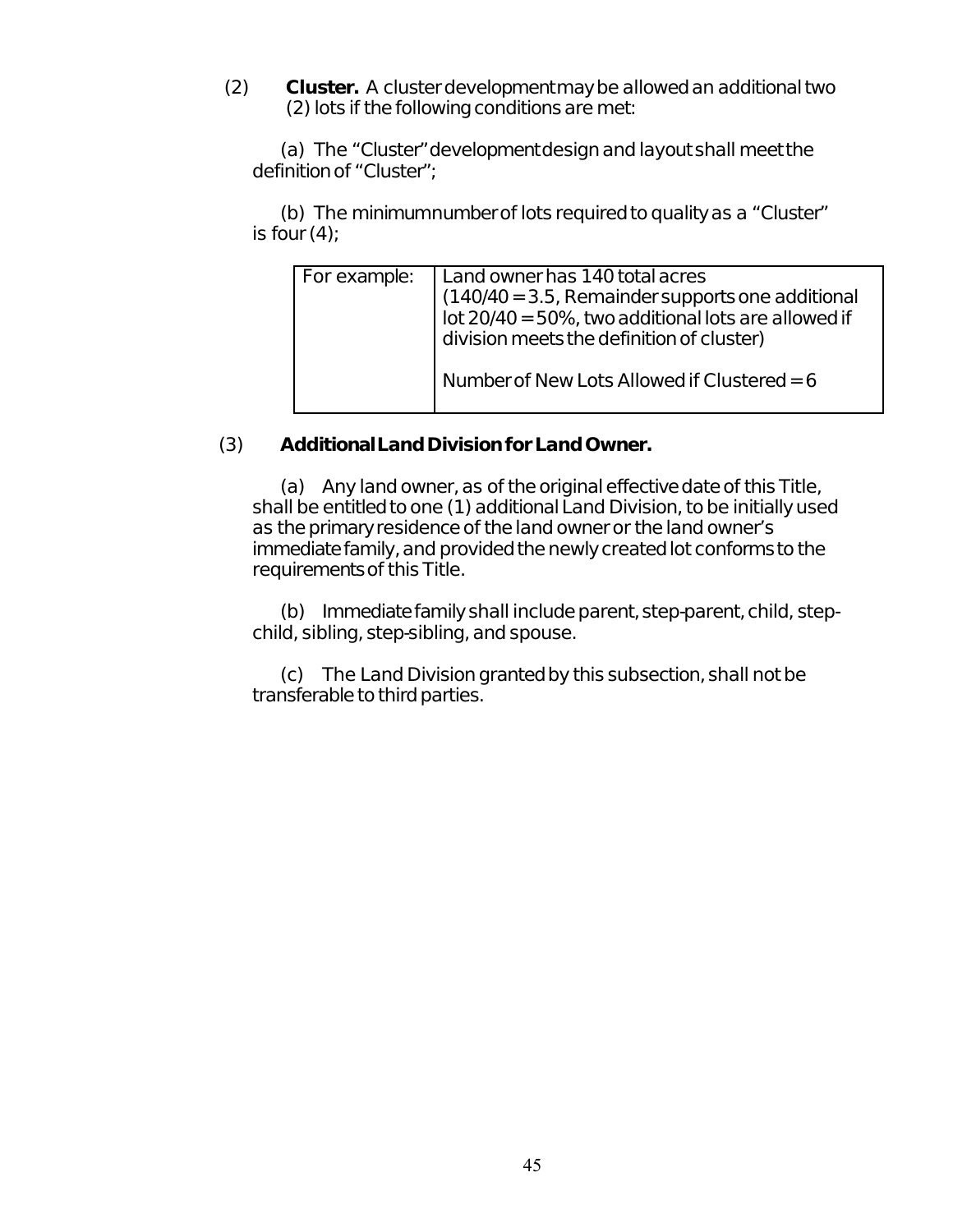# **VARIANCES, PENALTIES AND VIOLATIONS**

### **SECTION 1-9-1 VARIATIONS AND EXCEPTIONS**

- **(a)** Where, in the sole judgment of the Town Board, it would be inappropriate to apply literally the provisions of this Title because exceptional or undue hardship would result, the Town Board may waive or modify any requirements to the extent deemed just and proper by the Town Board.
- **(b)** Application for any such variance shall be made in writing by the land divider on a form prescribed by the Town. Such application for variance shall be made at the time when the Final Plat is filed with the Town Clerk for consideration, stating fully all facts relied upon by the petitioner, and shall be supplemented with maps, plans or other additional data which may aid the Town Board in the analysis and evaluation of the requested variance.
- **(c)** The Town Board shall not grant variations or exceptions to the regulations and provisions of this Title unless it shall make findings based upon the evidence presented to it in each specific case that:
	- (1) The granting of the variation will not be detrimental to the public safety, health or welfare or injurious to other property or improvements in the neighborhood in which the property is located;
	- (2) The conditions upon which the request for a variation is based are unique to the property for which the variation is sought and are not applicable generally to other property;
	- (3) Because of the particular surroundings, shape or topographical conditions of the specific property involved, a particular hardship to the owner would result, as distinguished from a mere inconvenience, financial hardship or self-imposed hardship, if the regulations contained in this Title were strictly enforced.
- **(d)** The Town Board**,** if it approves of the request for variance, shall do so by resolution. The Town Clerk shall notify the land dividerof the action of the Town Board.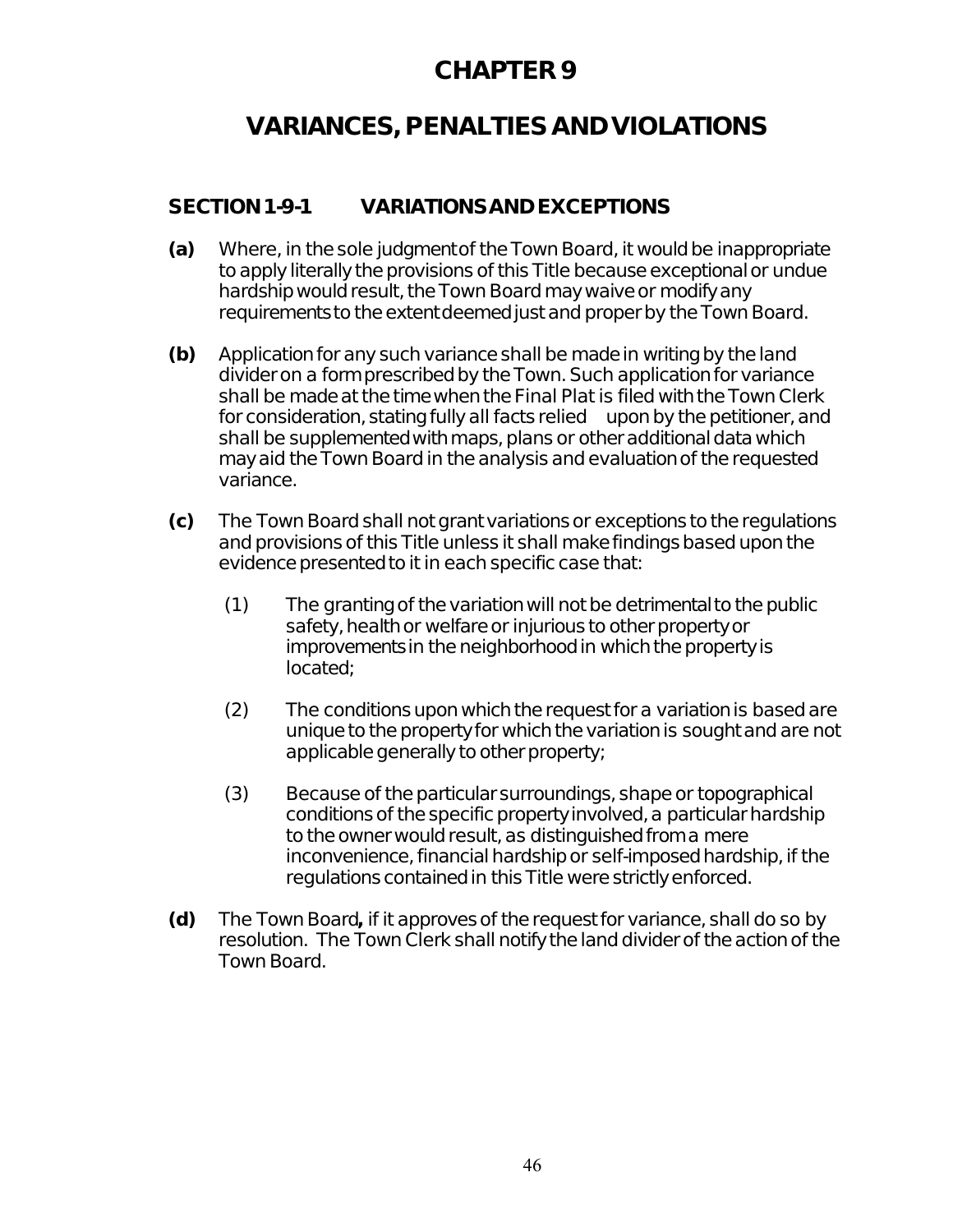- **(e)** Such relief shall be granted without detriment to the public good, without impairing the intent and purpose of this Title or the desirable general development of the Town in accordance with any Comprehensive Plan or component thereof, this Title, or Zoning Code of Green County.
- **(f)** A majority vote of the entire membership of the Town Board shall be required to grant any modification of this Title. Such vote shall be by roll call of all members and the reasons for granting or denying the variation shall be entered in the minutes of the Board.
- **(g)** The Town Board may waive the placing of monuments, required under Section 236.15(b),(c) and (d), Wisconsin Statutes, for a reasonable time on condition that the land divider execute a surety bond to ensure the placing of such monuments within the time required.

### **SECTION 1-9-2 ENFORCEMENT, PENALTIES AND REMEDIES**

**(a) Violations.** It shall be unlawful to build upon, divide, convey, record, or monument any land in violation of this Title or the Wisconsin Statutes, and no person shall be issued a building permit by the Town authorizing the building on, or improvement of, any Land Division or replat within the jurisdiction of this Title not of record as of the effective date of this Title until the provisions and requirements of this Title have been met. The Town may institute appropriate action or proceedings to enjoin violations of this Title or the applicable Wisconsin Statutes.

#### **(b) Penalties.**

- (1) Any person, firm, or corporation who fails to comply with the provisions of this Title shall, upon conviction thereof, forfeit no less than Two Hundred Dollars (\$200) nor more than Two Thousand Dollars (\$2,000) and the costs of prosecution for each violation, and in default of payment of such forfeiture costs shall be imprisoned in the County Jail until payment thereof, but not exceeding ninety (90) days. Each day a violation exists or continues shall constitute a separate offense.
- (2) Recordation improperly made has penalties provided in Section 236.30, Wisconsin Statutes.
- (3) Conveyance of lots in unrecorded plats has penalties provided in Section 236.31, Wisconsin Statutes.
- (4) Monuments disturbed or not placed have penalties provided in Section 236.32, Wisconsin Statutes.